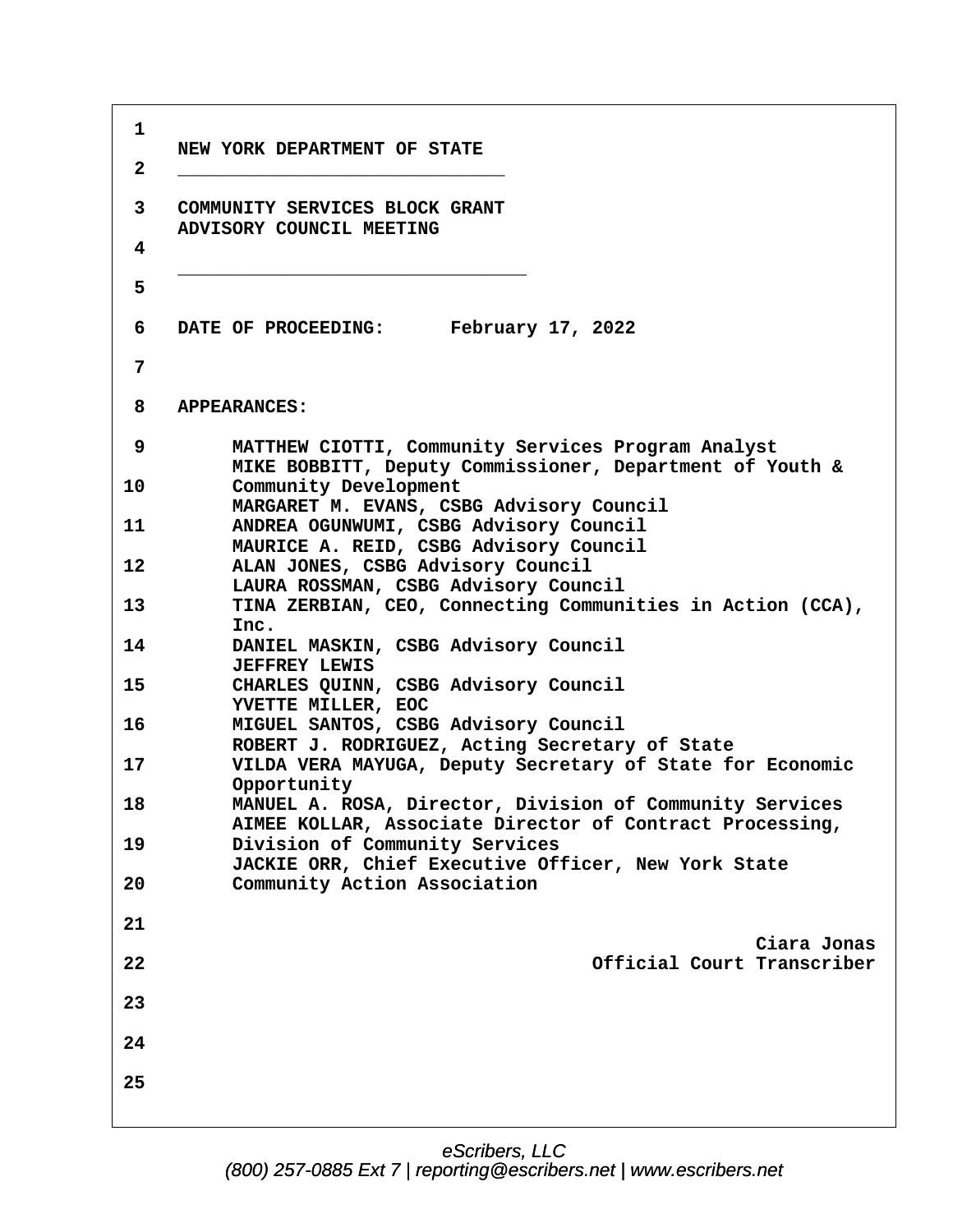<span id="page-1-0"></span>**·1· · · · · · ·MR. CIOTTI:· This is just going to be attendance ·2· ·for Advisory Council members.· Those of you attending from ·3· ·community action agencies or otherwise, we'll capture your ·4· ·attendance through the WebEx.· So as I call your name, ·5· ·please unmute yourself and let me know that you're here. ·6· · · · · · ·THE COURT REPORTER:· This is -- ·7· · · · · · ·MR. CIOTTI:· Bill Chong? ·8· · · · · · ·THE COURT REPORTER:· I'm sorry, this is Maggie, ·9· ·the court reporter.· Can I have the name of the person 10· ·that's speaking, please?** 11 MR. CIOTTI: Matt Ciotti, C-I-O-T-T-I. **12· · · · · · ·THE COURT REPORTER:· Thank you. 13· · · · · · ·MR. BOBBITT:· This is Mike Bobbitt, representing 14· ·Bill Chong, on behalf of New York City Department of Youth** 15 & Community Development. 16 **MR. CIOTTI:** Thank you, Mike. **17· · · · · · ·Margaret M. Evans? 18· · · · · · ·MS. EVANS:· I'm here.· Thank you. 19· · · · · · ·MR. CIOTTI:· David Hahn-Baker?· Absent. 20· · · · · · ·Michael Martin? 21· · · · · · ·Andrea Ogunwumi?· Oh, I see that you're** 22 attending, Andrea. So I'll mark you as present. **23· · · · · · ·Maurice A. Reid? 24· · · · · · ·MR. REED:· Yeah, present. 25· · · · · · ·MR. CIOTTI:· Thank you.**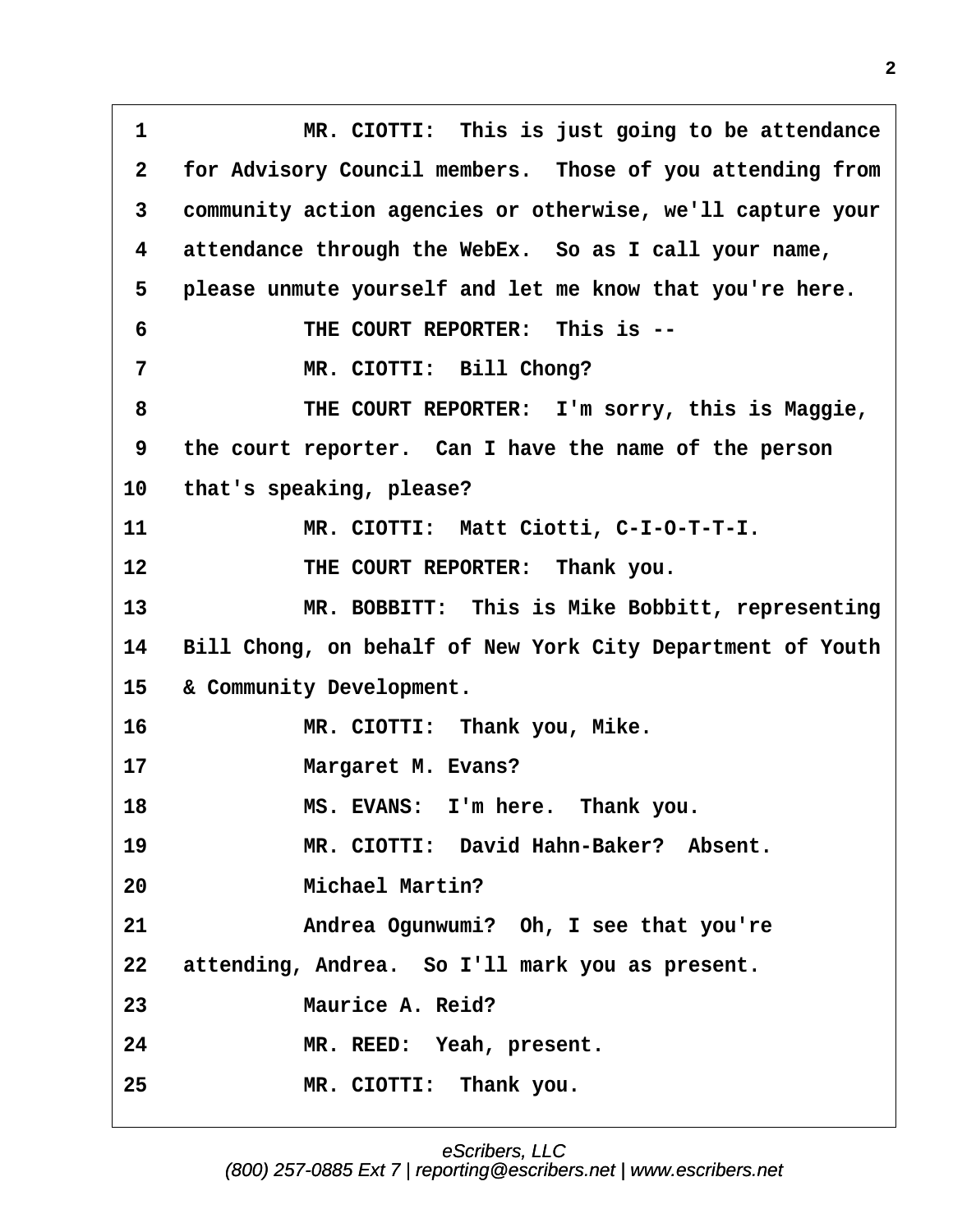<span id="page-2-0"></span>**·1· · · · · · ·Miguel Santos? ·2· · · · · · ·Alan Jones?** 3 MR. JONES: Present. **·4· · · · · · ·MR. CIOTTI:· Thank you. ·5· · · · · · ·Laura Rossman? ·6· · · · · · ·MS. ROSSMAN:· Present. ·7· · · · · · ·MR. CIOTTI:· Thank you.· Denis is not with us ·8· ·today. ·9· · · · · · ·Tina Zerbian?** 10 MS. ZERBIAN: Good morning. I'm here. 11 **MR. CIOTTI:** Thank you. **12· · · · · · ·Dan Maskin?** 13 **MR. MASKIN: Present. 14· · · · · · ·MR. CIOTTI:· Stuart M. Mitchell?· Or a Jeffrey** 15 Lewis (ph.) representing? 16 **MR. LEWIS: Here.** 17 **MR. CIOTTI: Charles Quinn (ph.) -- oh, you're** 18 here. Thank you. 19 **MR. LEWIS: Sorry.** 20 **MR. CIOTTI: Charles Quinn?** 21 MR. QUINN: Good morning. **22· · · · · · ·MR. CIOTTI:· Thank you. 23· · · · · · ·Yves Vilus? 24· · · · · · ·All right.· We are one short of quorum today. 25· · · · · · ·Tina, I believe you're chairing the meeting**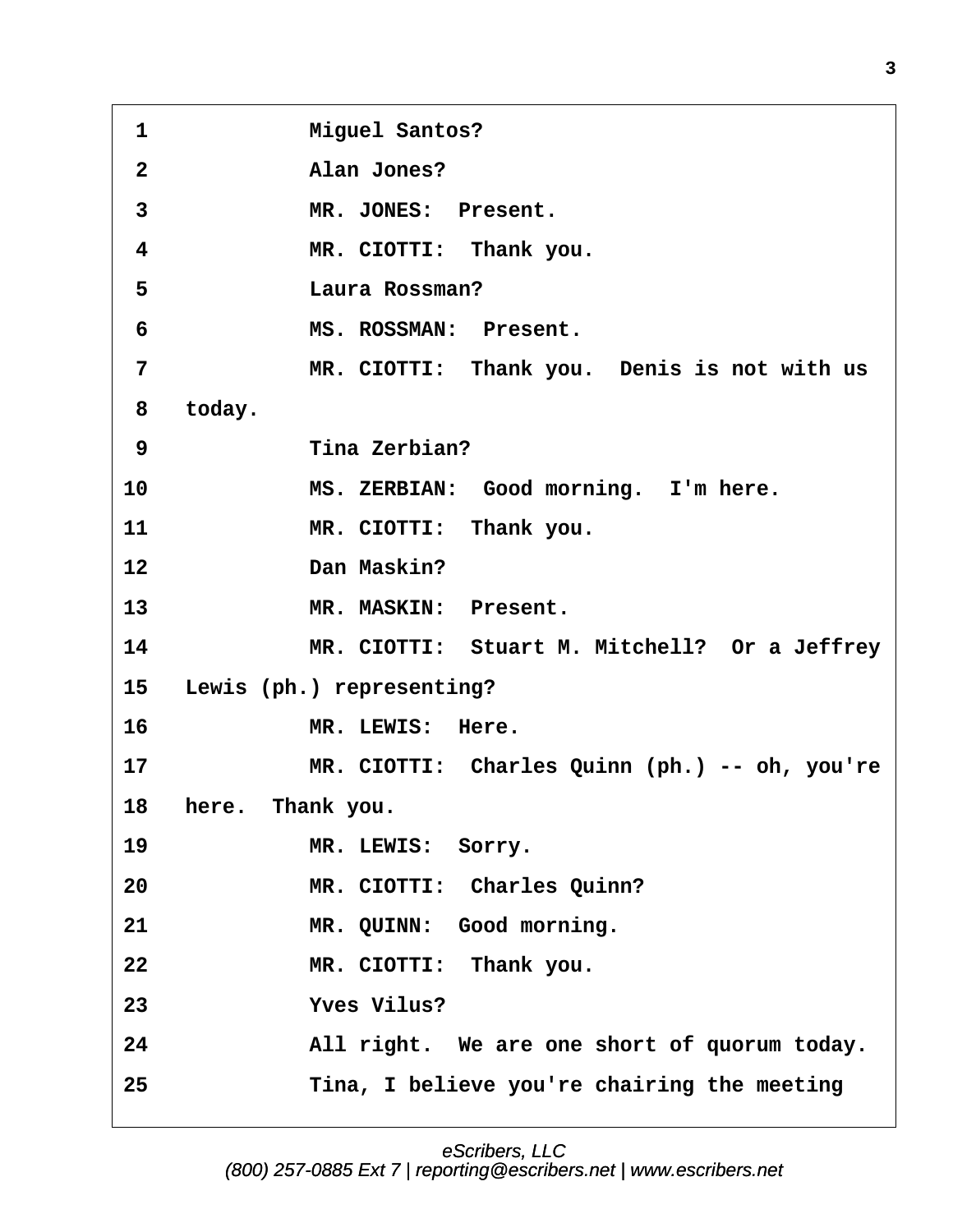<span id="page-3-0"></span>1 today. **·2· · · · · · ·MS. OGUNWUMI:· Excuse me, I'm Andrea Ogunwumi. ·3· ·Did you count me present? ·4· · · · · · ·MR. CIOTTI:· Yes.· I -- I got you, Andrea. ·5· · · · · · ·MS. OGUNWUMI:· Great, thank you. ·6· · · · · · ·MS. MILLER:· Good morning.· This is Yvette ·7· ·Miller, representing Eric Poulson from the EOC. ·8· · · · · · ·MR. CIOTTI:· Yeah.· Okay, I've got you.· So ·9· ·correction; we now have met quorum and can proceed. 10· · · · · · ·MS. ZERBIAN:· Thank you.· Good morning, everyone. 11· ·Denis Wilson is unable to join us today.· I am Tina** 12 **Zerbian, and I am the CEO with Connecting Communities in** 13 Action in Cattaraugus County, and first vice chair. So 14 **good morning, everyone.** We'll dive right into the agenda. 15 I do hope that Denis is well. **16· · · · · · ·As long as we have quorum, can we take a look at 17· ·the minutes from October 27th?· I do have a -- a change 18· ·because I was listed as second vice president and Dan** 19 Maskin was listed as first vice president. In actuality, I 20 am first vice president and Dan, I believe, is considered **21· ·the immediate past president, if we could make that change. 22· ·Are there any other comments or questions on the minutes? 23· · · · · · ·MR. LEWIS:· I move that we accept the minutes as** 24 **presented. 25· · · · · · ·MR. JONES:· This is Allen Jones.· I second that.**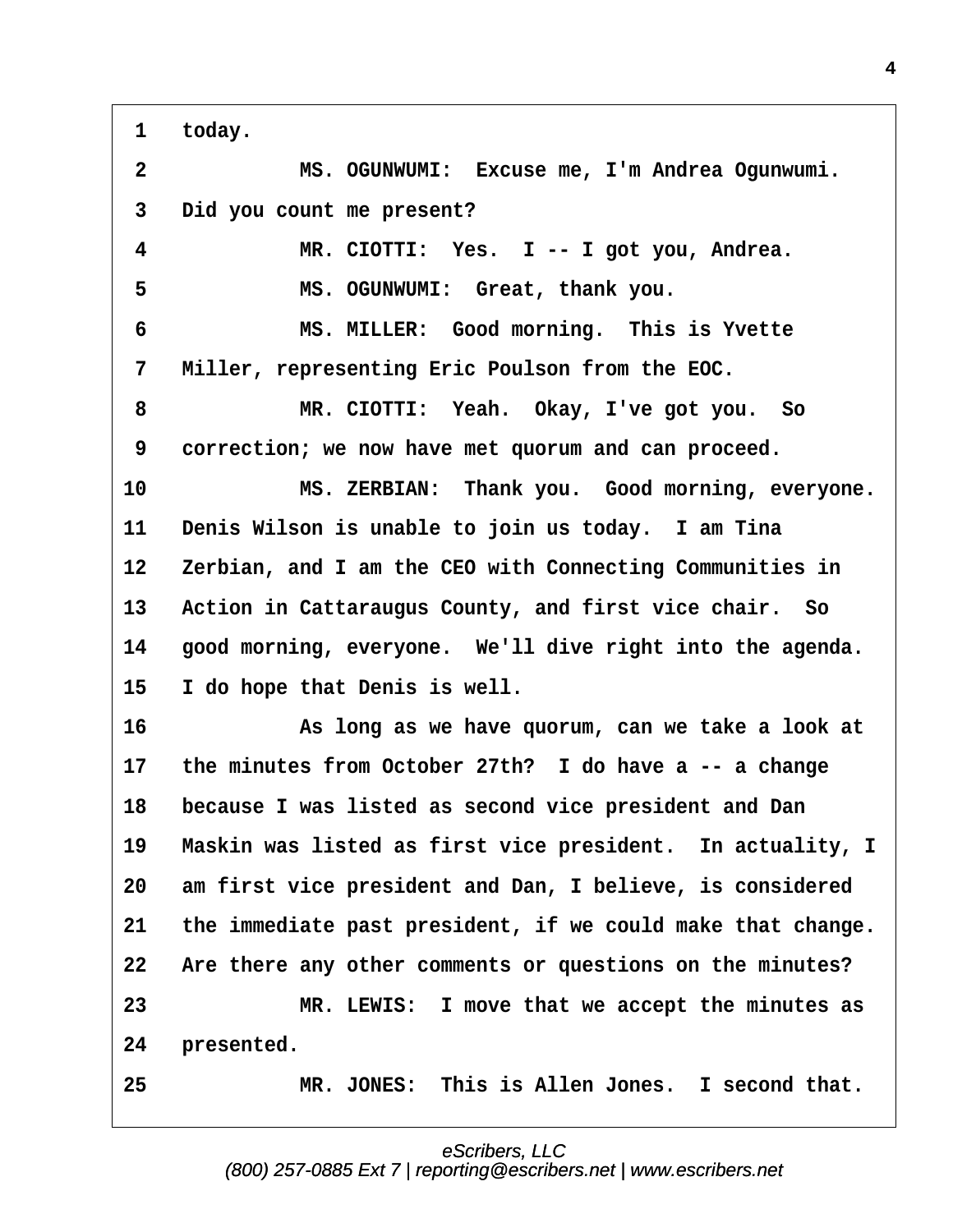<span id="page-4-0"></span>1 **1 1** *MS. ZERBIAN:* **Motion's been made and seconded. ·2· ·All those in favor, please say aye.** 3 **· · · · · · UNIDENTIFIED SPEAKER:** Aye. 4 **· · · · · · UNIDENTIFIED SPEAKER: Ave. ·5· · · · · · ·MS. ROSSMAN:· Aye. ·6· · · · · · ·UNIDENTIFIED SPEAKER:· Aye. ·7· · · · · · ·MS. ZERBIAN:· Anyone opposed?· Or abstaining? ·8· ·Thank you. ·9· · · · · · ·Moving on.· Today, we have a special guest -- two** 10 special guests. The first is our Acting Secretary of 11 State, Robert Rodriguez. Is the Secretary here with us? I 12 am not seeing the Secretary. Does anyone know if he is on 13 **his way? 14· · · · · · ·MR. ROSA:· Hi, Tina.· This is Manny.· We -- we're** 15 checking with his office, but I see something "executive **16· ·office" here, so I don't know if he's on, he's just having 17· ·difficulties getting on.· I see something from the 18· ·executive office on the -- 19· · · · · · ·MS. MILLER:· No, Mr. Rosa.· This is Yvette Miller 20· ·from -- 21· · · · · · ·MR. ROSA:· Hold on a second, please. 22· · · · · · ·MS. MILLER:· -- EOC.· That's why it says** 23 executive office. 24 **MS. ZERBIAN: Okay. 25· · · · · · ·MR. CIOTTI:· This is Matt.· I'll go see what I**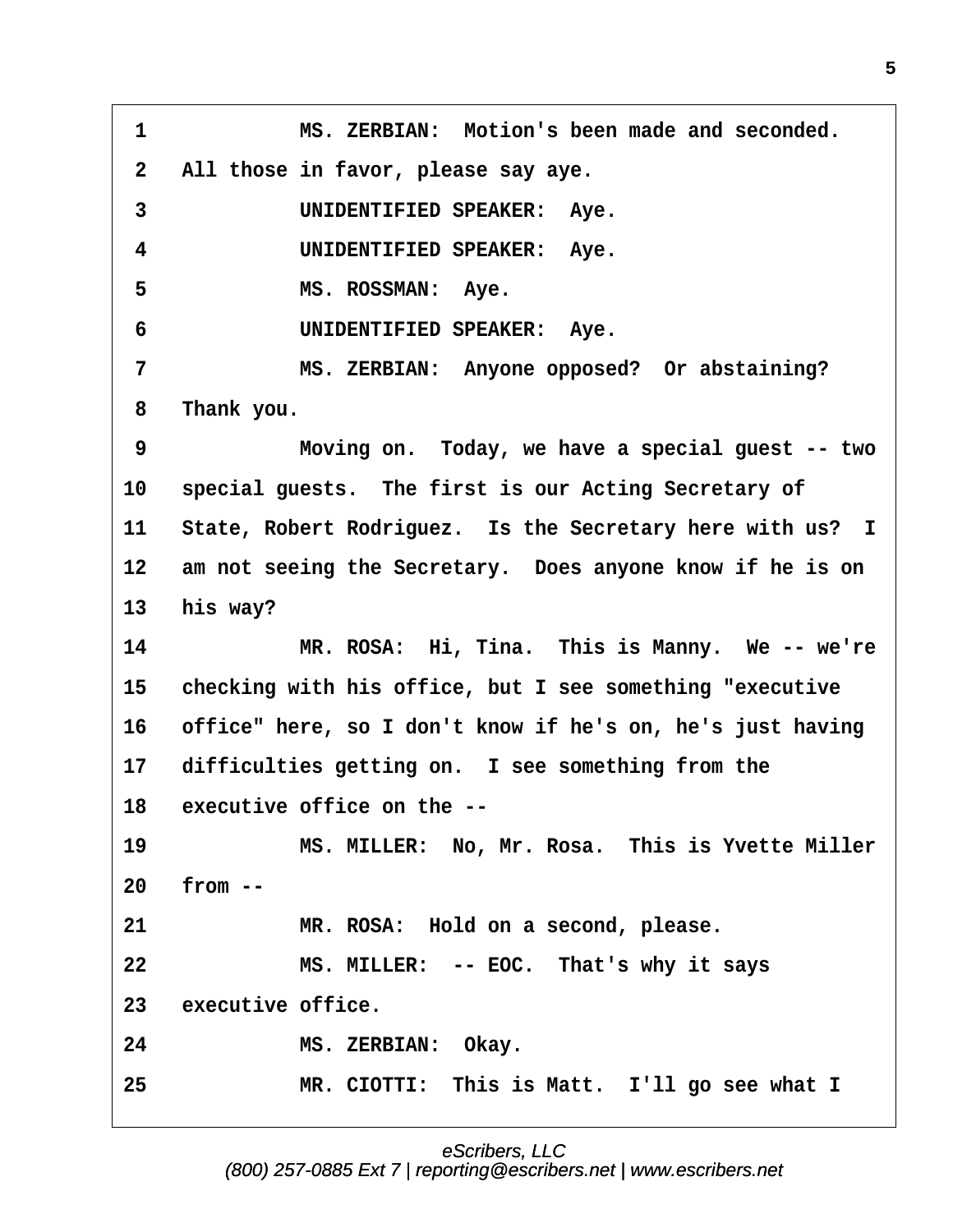<span id="page-5-0"></span>1 can find out. Hold on a moment.

| MS. ZERBIAN: All right, thank you. Well, we do              |
|-------------------------------------------------------------|
| have another guest with us today. And that's Vilda Mayuga.  |
| So why don't we move along and hear from Vilda today?       |
| MS. MAYUGA: Hi. Good morning, everyone. I just              |
| really have very short remarks. It's wonderful to see all   |
| of you. I hope Denis is okay. I really was looking          |
| forward to seeing him through video, but I will give him a  |
| call.                                                       |
| Separately, I really just wanted to join today to           |
| share that I am -- basically to (indiscernible) my last day |
| with the Department of State. I have accepted a position    |
| with the New York City -- Mayor Adams's administration, of  |
| the Commissioner over there of the Department of Consumer   |
| and Worker Protection. So I'm really excited about that.    |
| I'm going to be taking some time off next week and then I   |
| will start on March 1st.                                    |
| Mike, I know we'll be working a lot together. So            |
| some of you, I'll get to continue seeing. I hope we can     |
| find ways to keep collaborating. I know there's tons of     |
| work that continues to be done. And I've had a wonderful    |
| time working with all of you. It is just an incredibly      |
| committed group of people.                                  |
| And I always appreciated so much that you keep us           |
| on our feet. You're not shy to express concerns. And I      |
|                                                             |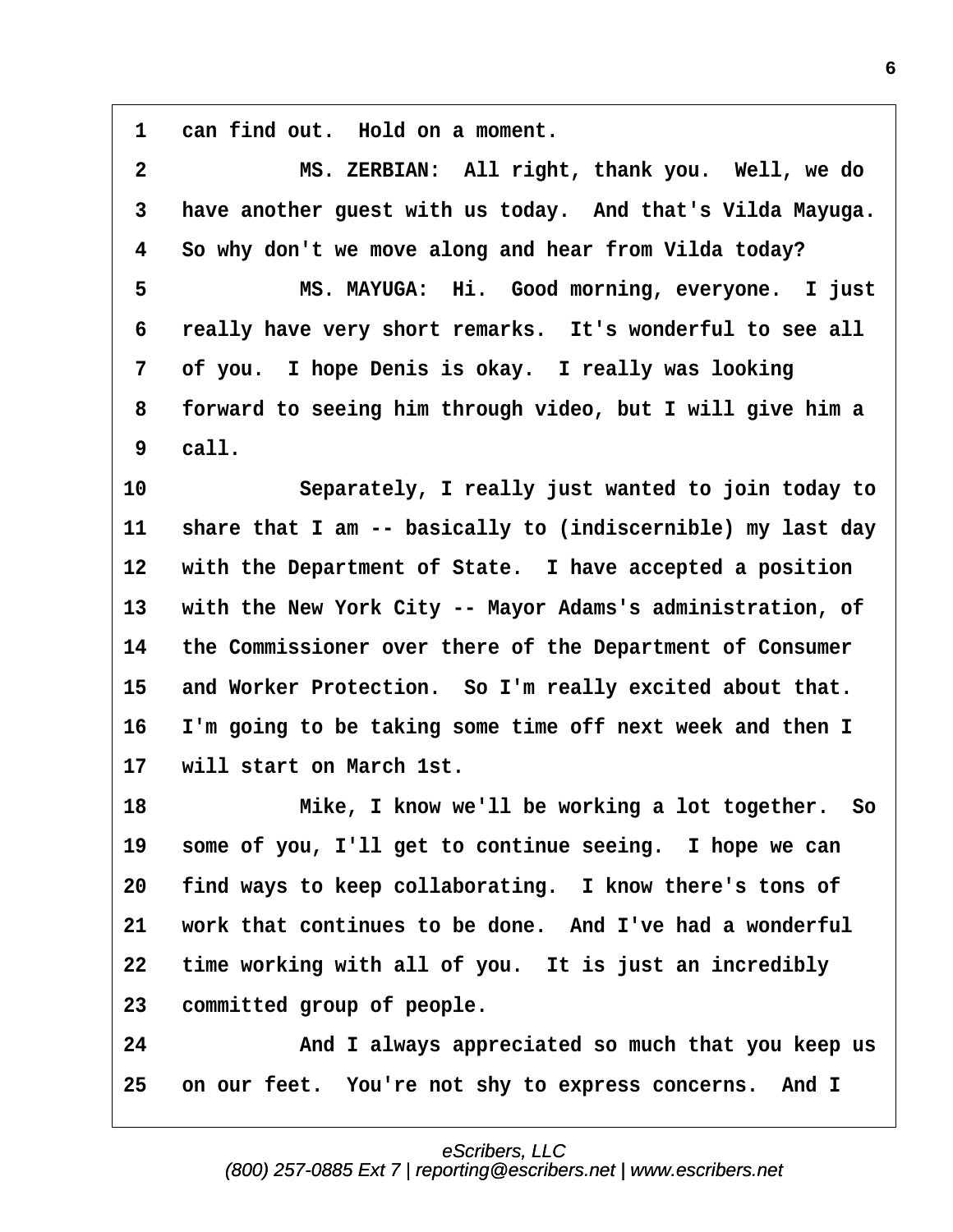<span id="page-6-0"></span>**·1· ·think that really demonstrates a true collaboration between ·2· ·government and community-based organizations.· I truly ·3· ·believe you are all the ones that can really tell us what's ·4· ·going on.· I feel like oftentimes, I -- I tell Manny and** 5 other colleagues here that we have to fight back. The **·6· ·sitting behind a desk and issuing policies and things like ·7· ·that may be very well intentioned, but completely ·8· ·disconnected to what's actually needed on the ground and ·9· ·what makes sense in practical terms and to operationalize** 10 maybe amazing ideas.

**11· · · · · · ·But again, I really thank you all so much for all 12· ·of the collaboration, all of the honesty, all of the hard** 13 work. I got to work with all of you during COVID, and I **14· ·just -- I still feel like we're just part of a movie and 15· ·just -- we're going to read about ourselves in the history** 16 books, I think. Once this thing -- it keeps evolving into 17 something else that's not a pandemic. And just take all 18 the lessons. I mean, trial by fire as they say, right. It 19 brought a new meaning, I think, to that phrase. And just **20· ·keep up -- keep doing all the amazing work.**

**21· · · · · · ·I'm sure the Secretary's really looking forward 22· ·to being here.· So we'll figure out soon when -- I just 23· ·acknowledge equal challenges.· But he's very much committed 24· ·to all of this work and his prior work as a -- as an** 25 assembly member, also for our state. He's very well aware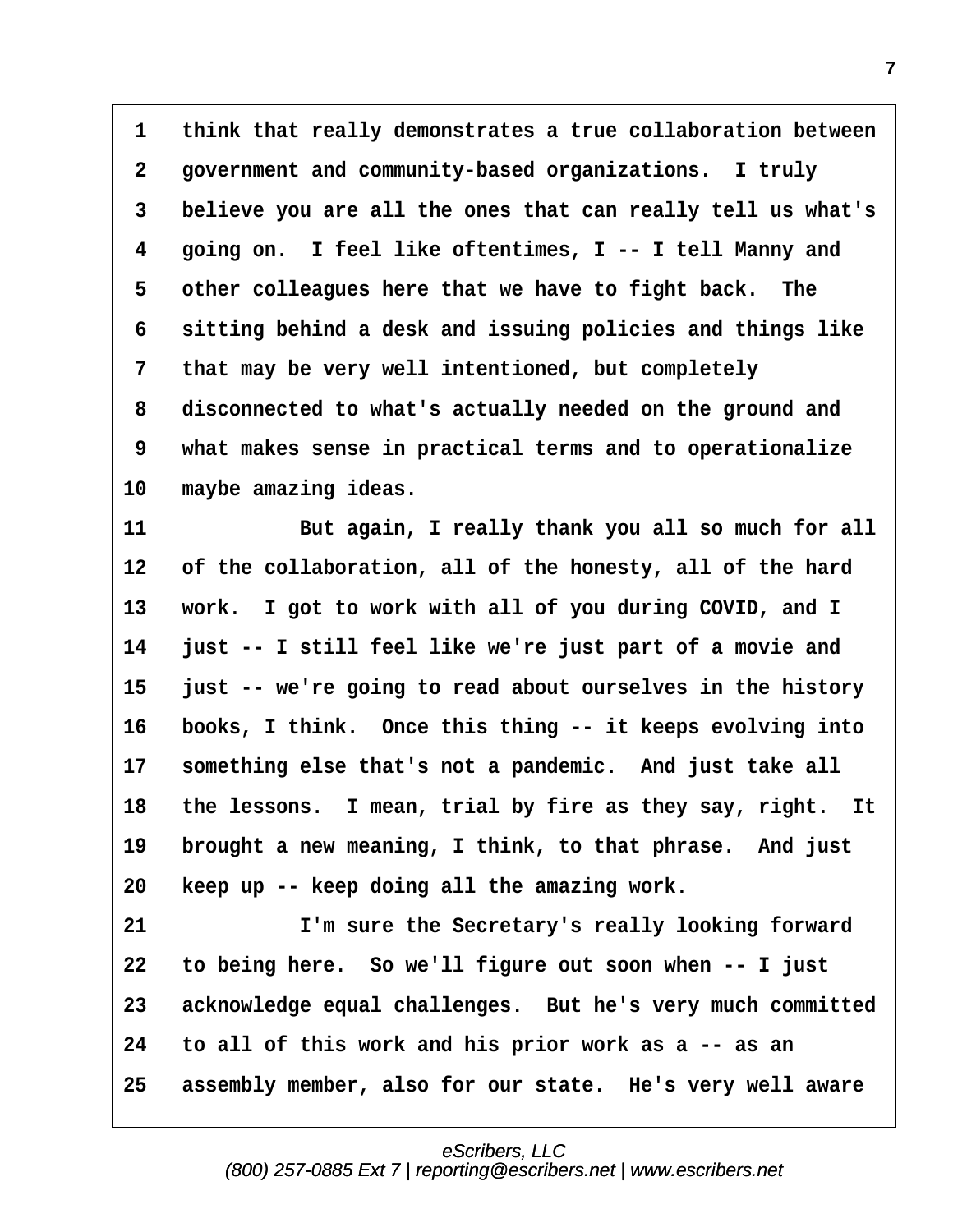<span id="page-7-0"></span>**·1· ·of these issues and representing East Harlem in New York** 2 City.

**·3· · · · · · ·So that was it.· That -- that's really -- I -- it ·4· ·sort of worked out really well.· I'm really excited that I ·5· ·was able to join you.· I'm literally -- today is -- I mean, ·6· ·everything you can see behind me, everything's down and ·7· ·it's all cleaned out, the -- the office.· So thank you so ·8· ·much.· It's been just amazing, and I really look forward ·9· ·to -- Manny doesn't get rid of me.· I have his personal** 10 number. So he will have to respond to me. If he doesn't, **11· ·I'll send Mike.· You're going to represent me in pushing** 12 him from city to state.

13 · · · · · So thank you. That was it.

**14· · · · · · ·MS. ZERBIAN:· Thank you, Vilda.· Thank you for** 15 your support during your tenure with us. And I'm sure I 16 speak for everyone when we wish you the very best of luck 17 **in your new role.** 

**18· · · · · · ·MR. BOBBITT:· I would -- I would echo that.· The** 19 Department of State's loss in this instance is the city's 20 **gain.** So I am looking forward, very selfishly, to being **21· ·able to continue to work with you.**

**22· · · · · · ·MS. MAYUGA:· Thank you.**

**23· · · · · · ·MS. ZERBIAN:· Thanks, Mike.· For the record, I** 24 see that Miguel Santos has joined us. Welcome, Miguel. **25· · · · · · ·Does anyone know if the Secretary has been able**

eScribers, LLC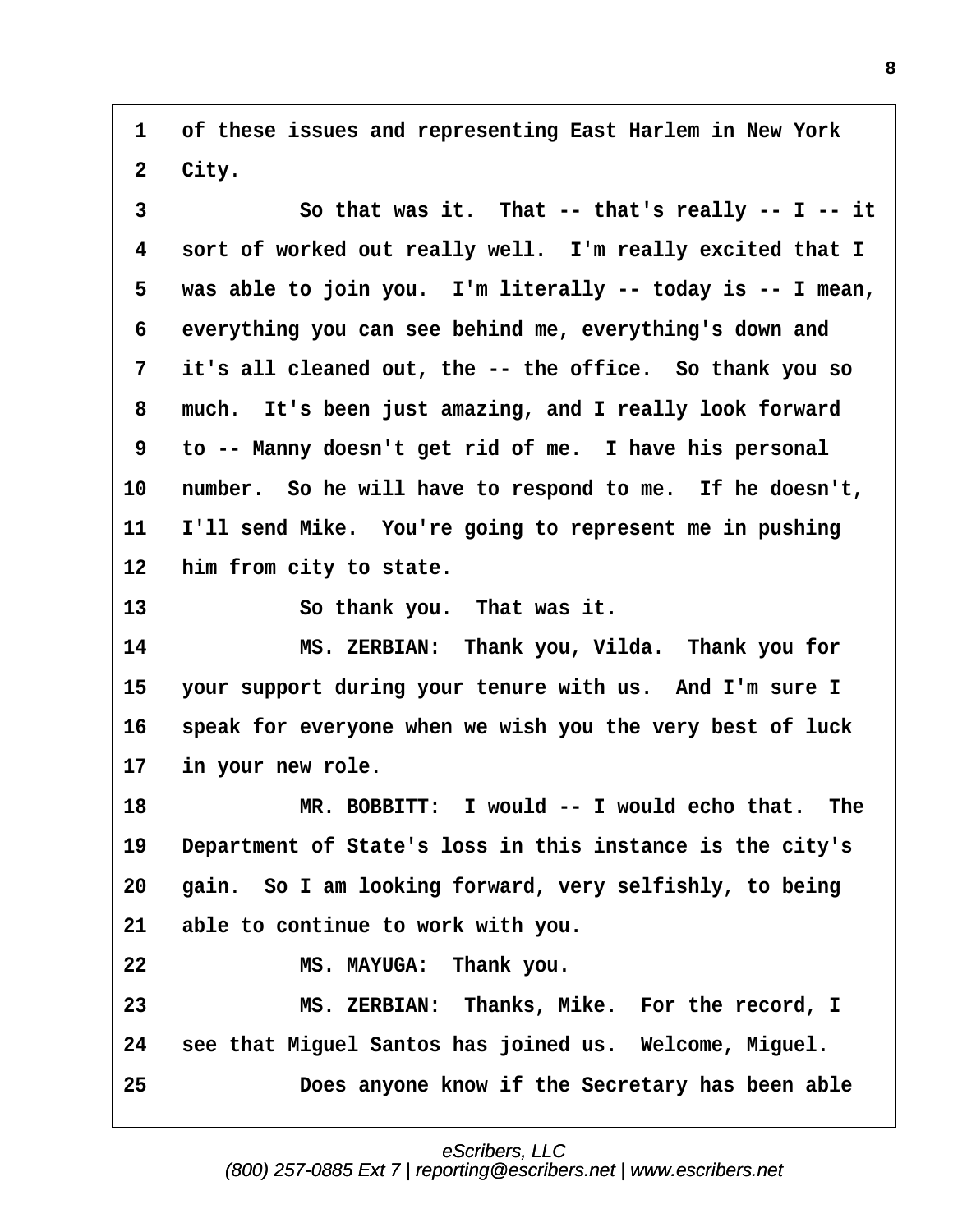<span id="page-8-0"></span>**·1· ·to join us as of yet? ·2· · · · · · ·MR. ROSA:· We're trying to communicate with his ·3· ·office.· So I know he's trying to get in. ·4· · · · · · ·MS. ZERBIAN:· Okay.· All right.· Well, why don't** 5 we move along the agenda. And Manny, you're next on the **·6· ·agenda.** 7 MR. ROSA: I'm next. **·8· · · · · · ·MS. ZERBIAN:· I'm going to hand it over to you ·9· ·while we're waiting for the Secretary.** 10 **MR. ROSA:** Okay. I would follow the Deputy 11 Secretary, right? It's kind of ironic. **12· · · · · · ·I'm going to take a moment of personal privilege 13· ·for one second because I think that she was a little bit 14· ·too short in her remarks.· She could go on and on and on.** 15 **· · · · ·** I -- the Deputy Secretary and I are 16 more than just business colleagues. We had formed a very **17· ·strong personal bond as well as -- one of the things that** 18 she's taught me along the way. This network has been and 19 **will always be fortunate to have her in our service, very** 20 frankly. There are so many things that she has done behind **21· ·the scenes, very frankly, on behalf of CAAs that -- if 22· ·there's been exposure in the governor's office, if there's 23· ·been exposure with other state agencies and in the public, 24· ·in great measure, it's due to her advocacy for us. 25· · · · · · ·She has been a tremendous asset to CSBG, very**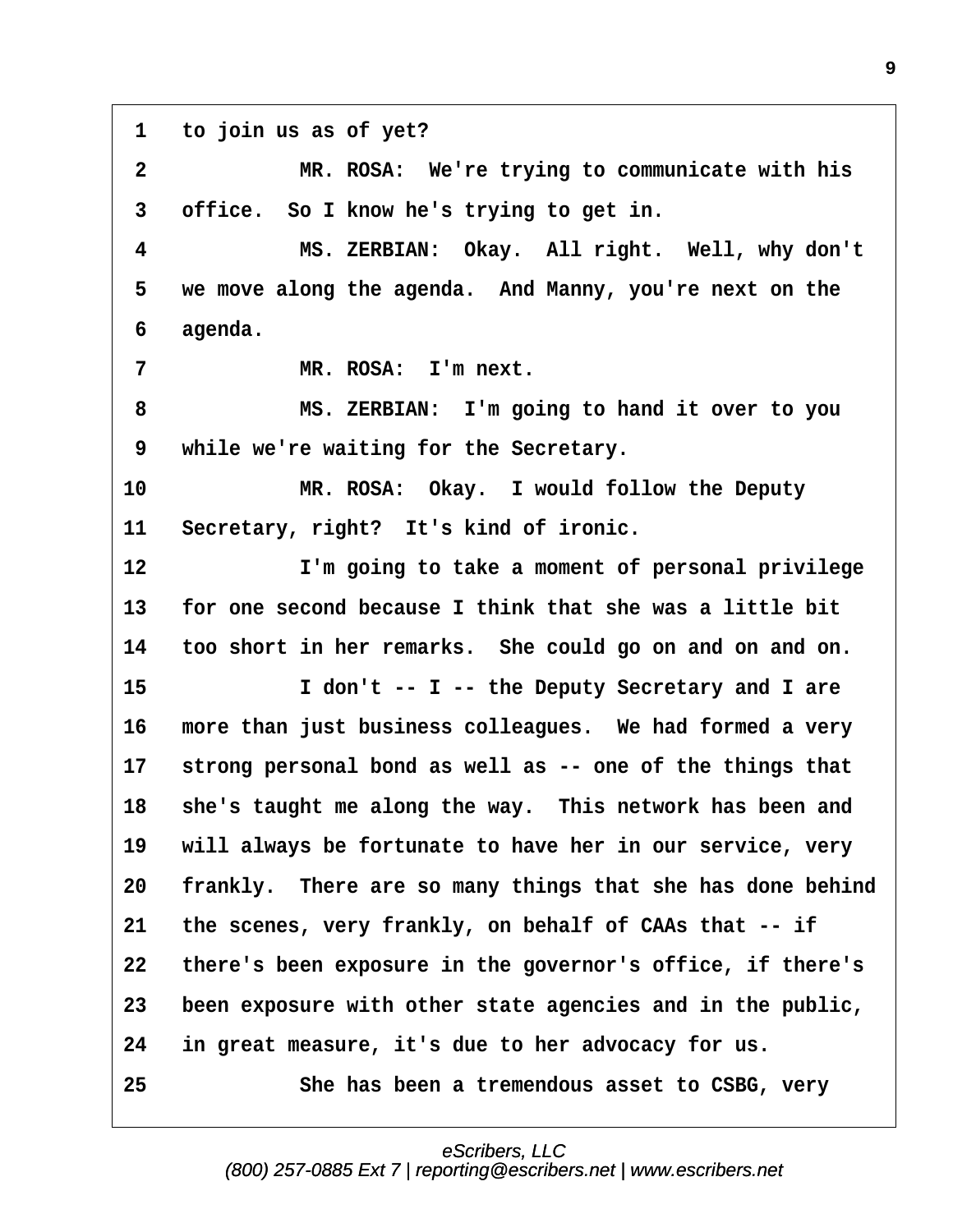<span id="page-9-0"></span>1 frankly. To me personally, obviously. But there are not **·2· ·enough words.· There really are not enough words to express ·3· ·my personal gratitude and the gratitude that we have for ·4· ·what you've done, Vilda.· There are times when we face a ·5· ·whole bunch of crises.· Not only the pandemic, very ·6· ·frankly, but what do we do with funding and what do we do ·7· ·in terms of direction of innovation, very frankly, and ·8· ·having voices heard that have not been heard previously. ·9· ·The liaison with Secretary Rosado and so forth and so on. 10· · · · · · ·So we're going to miss you, very frankly.· I know 11· ·that you have my personal number, you know where I live,** 12 you -- you know where I work, you know my office in Albany. 13 So I know that we're not going to necessarily separate any **14· ·time soon, but -- 15· · · · · · ·MS. MAYUGA:· (Indiscernible) --** 16 **MR. ROSA:** -- I think that (indiscernible) --**17· · · · · · ·MS. MAYUGA:· -- told you about the chip that 18· ·I've --** 19 **8 19 • MR. ROSA:** Yeah, yeah. My wife also told me, **20· ·too.· So yeah.· But to the degree that -- to the degree 21· ·that we can thank you and express our thank you and be of** 22 service to you in your new position, we're here, very **23· ·frankly.· And we can only pray that you are happy in your 24· ·new position and that you will find great success.· And as 25· ·Mike Bobbitt said, our loss is the city's great gain.· So**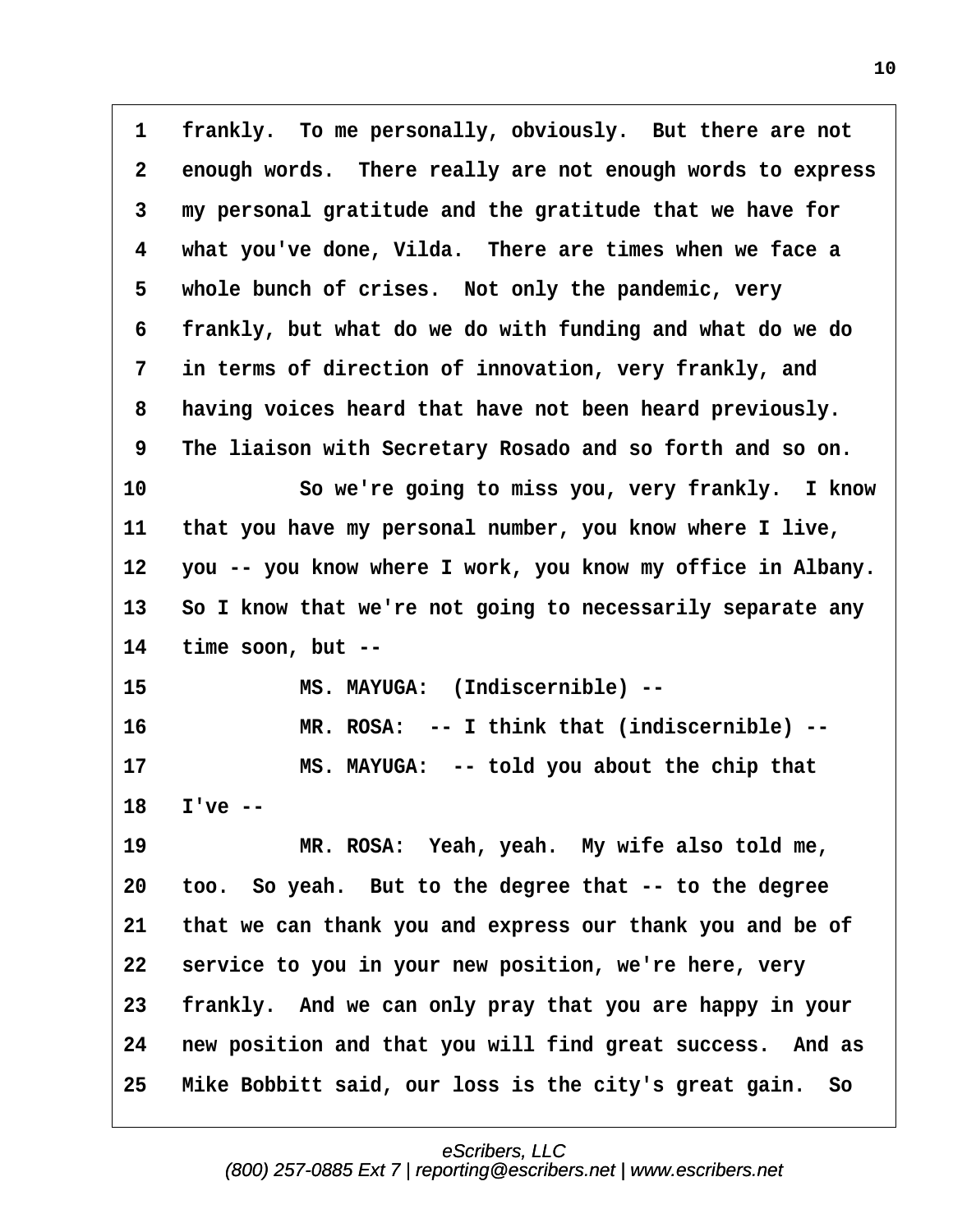<span id="page-10-0"></span>**·1· ·we love you, and we thank you for what you've done for us. ·2· ·So thanks.· Okay. ·3· · · · · · ·MS. MAYUGA:· Thank you. ·4· · · · · · ·MR. ROSA:· Okay.· Now onto -- onto the business** 5 at hand, right. **·6· · · · · · ·I've been -- just want to get a few updates. ·7· · · · · · ·I want to thank Jackie Orr and NYSCAA for the ·8· ·work that we're doing on the monitor work group.· We have ·9· ·taken on the task of taking a holistic look at how DCS and 10· ·DOS monitors CSBG and the agencies and how we can have a** 11 stronger bond and collaborative, very frankly. And it's --12 it's an A to Z type of review. And Jackie's been very **13· ·helpful in framing some of the work for us, and the members 14· ·of the work group have been very vocal.· We've looked at** 15 things like the monitoring guide. We're looking at the 16 **principles, very frankly, of what monitoring should look** 17 like. Outcomes, hopefully, trying to be able to look at 18 terms like success and what does that mean. **19· · · · · · ·As part of this, and as many of you know, there 20· ·was an attempt to try to revise the tracks tool.· And we, 21· ·based on internal conversations, have decided to take yet 22· ·another look at the tracks tool to make it more 23· ·comprehensive.· We've gotten very good advice about that** 24 and very good guidance on that. **25· · · · · · ·So we -- and we are now working not only with the**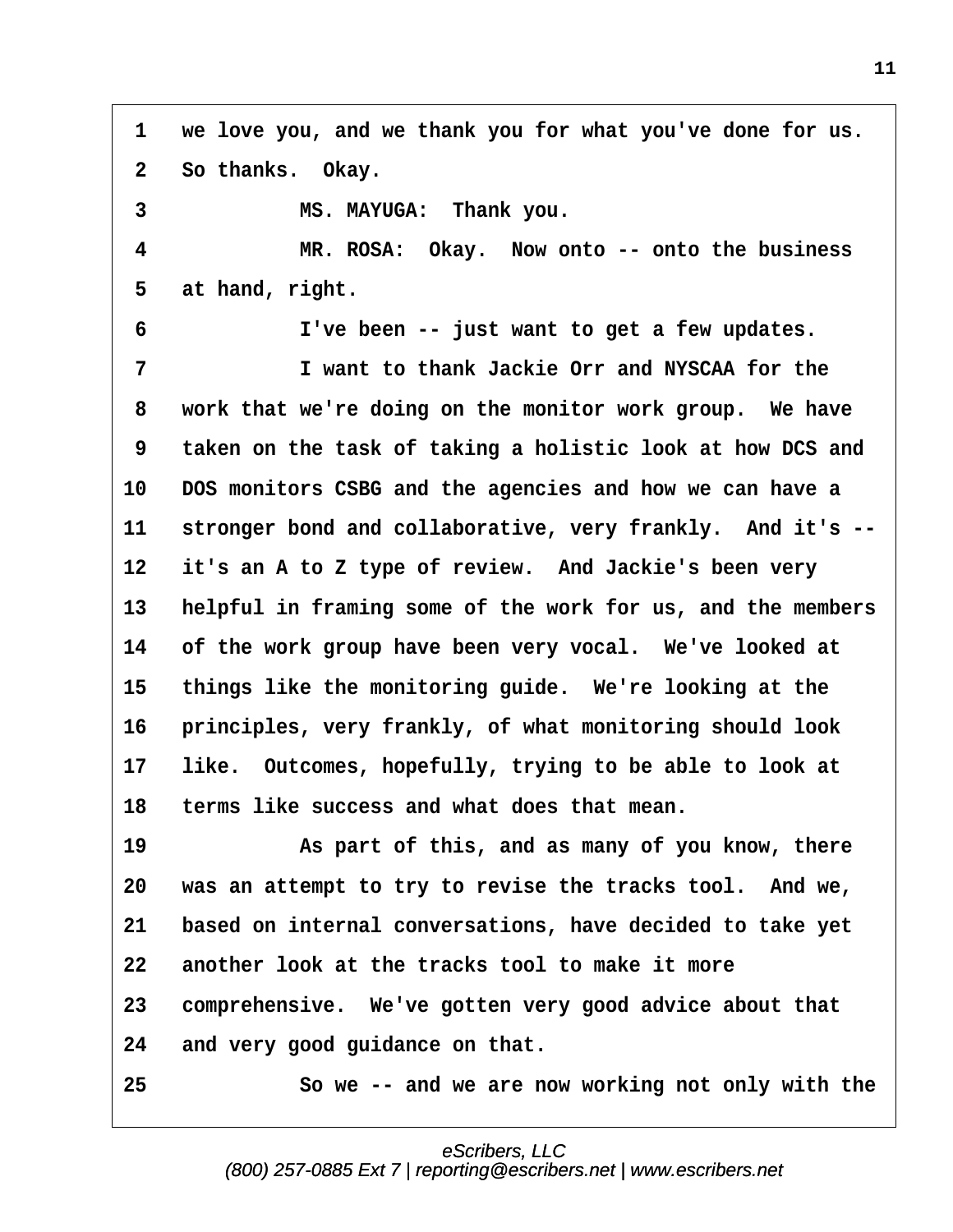<span id="page-11-0"></span>**·1· ·work group, but we've also reached out to (indiscernible) ·2· ·and some other experts to make a comparison with other ·3· ·states of how best to do utilize the triannual review.· And ·4· ·in so doing, then we will be able to have a better product ·5· ·that we believe -- that would allow us, number one, to, ·6· ·based on monitoring on the comprehensiveness of ·7· ·(indiscernible).· And number two, offer the technical ·8· ·assistance that's needed, again, based on the ·9· ·comprehensiveness of the reviewed user database -- 10· ·hopefully that we will have to reduce redundancies in the** 11 requests for documents -- which I think will make everybody 12 happy here -- and at the same time, bring the office into 13 at least the twenty-first century. I can't say to 2022, **14· ·but clearly, by having a database on hand and working with 15· ·the monitoring group and working on various changes and 16· ·revisions that we can make, moving forward we'll have a 17· ·better -- I think better outcomes and a better 18· ·understanding of what it is that DCS and the DOS is trying 19· ·to do when we work with the network and we speak to the 20· ·network about monitoring and technical assistance and 21· ·looking at outcomes and innovation and making the** 22 **partnership stronger. 23· · · · · · ·So I was asked to -- to talk about the tracks** 24 tool, and that's where we're at at this point. And we'll

**25· ·continue to inform the (indiscernible) to our cause and**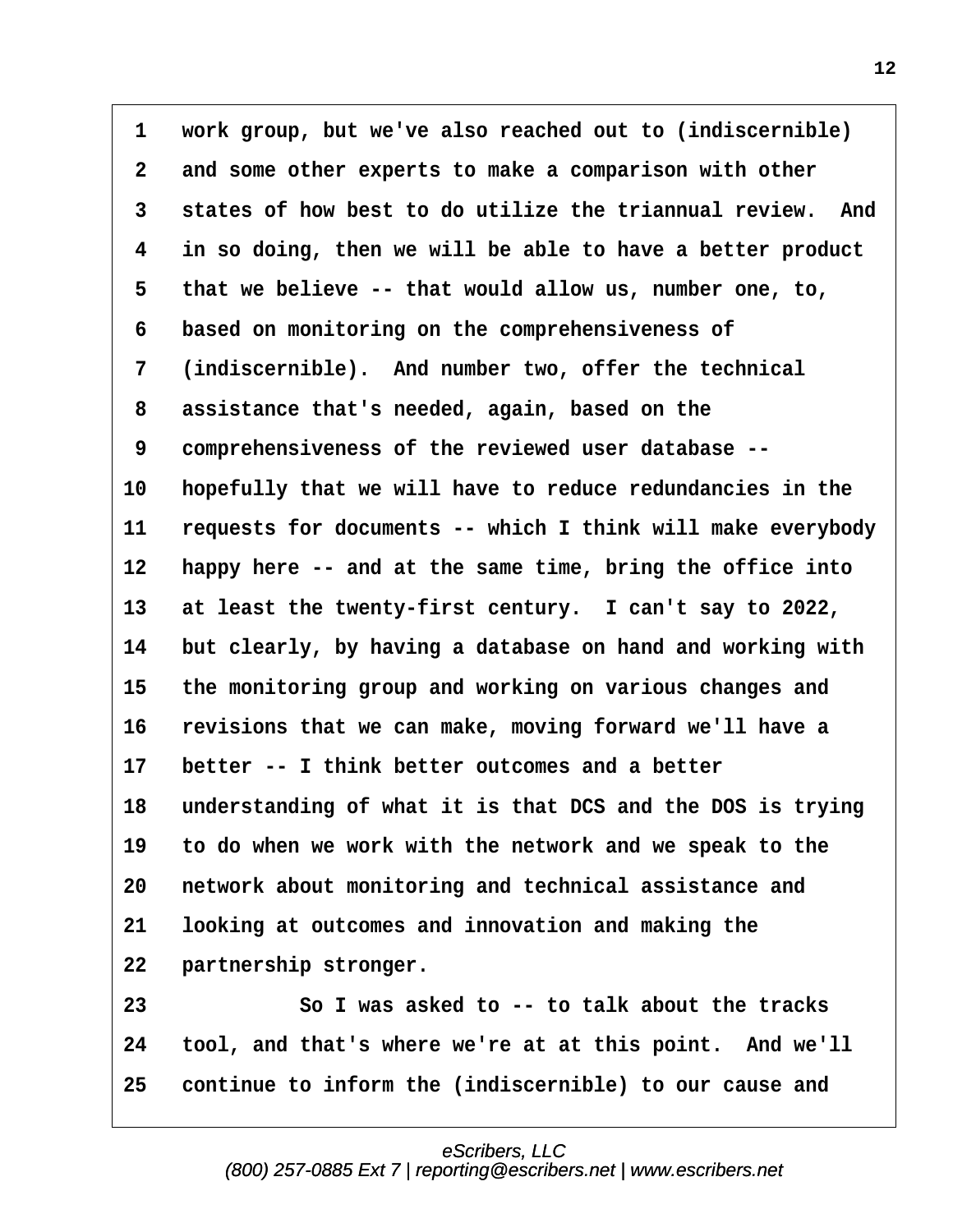<span id="page-12-0"></span>**·1· ·also through the work group to make the recommendations ·2· ·based also on internal discussions that we have here at ·3· ·DOS.**

**·4· · · · · · ·I also want to thank many of the executive ·5· ·directors that we have spoken to on a variety of issues, ·6· ·such as racial equity, fatherhood, volunteer engagement. ·7· ·It helps make our state plan a little stronger.· We're in ·8· ·the first year of a two-year plan for 2022 and 2023.· We ·9· ·will use 2022 to plan for better outcomes on volunteerism,** 10 fatherhood, as well as continue work on racial equity. And **11· ·we will be able to inform the network with a little bit** 12 more clarity on the direction of where we would like to go 13 with these projects upon getting input from the network.

**14· · · · · · ·I know that there has been concern about the** 15 continuing resolution. The House has passed a version of **16· ·the continuing resolution.· We're waiting on the Senate to** 17 **pass.** I checked yesterday afternoon. They had not done 18 so. The House version goes through March 11th, and we'll 19 **just wait to see what the Senate is going to do.** I have **20· ·not heard this morning; they may have done something, but I 21· ·have not heard anything.· So again, we're working off a 22· ·continuing resolution, which is basically 2021 budget** 23 figures.

**24· · · · · · ·In terms of CARES, I want to thank all the 25· ·members of the network for the hard work that they have**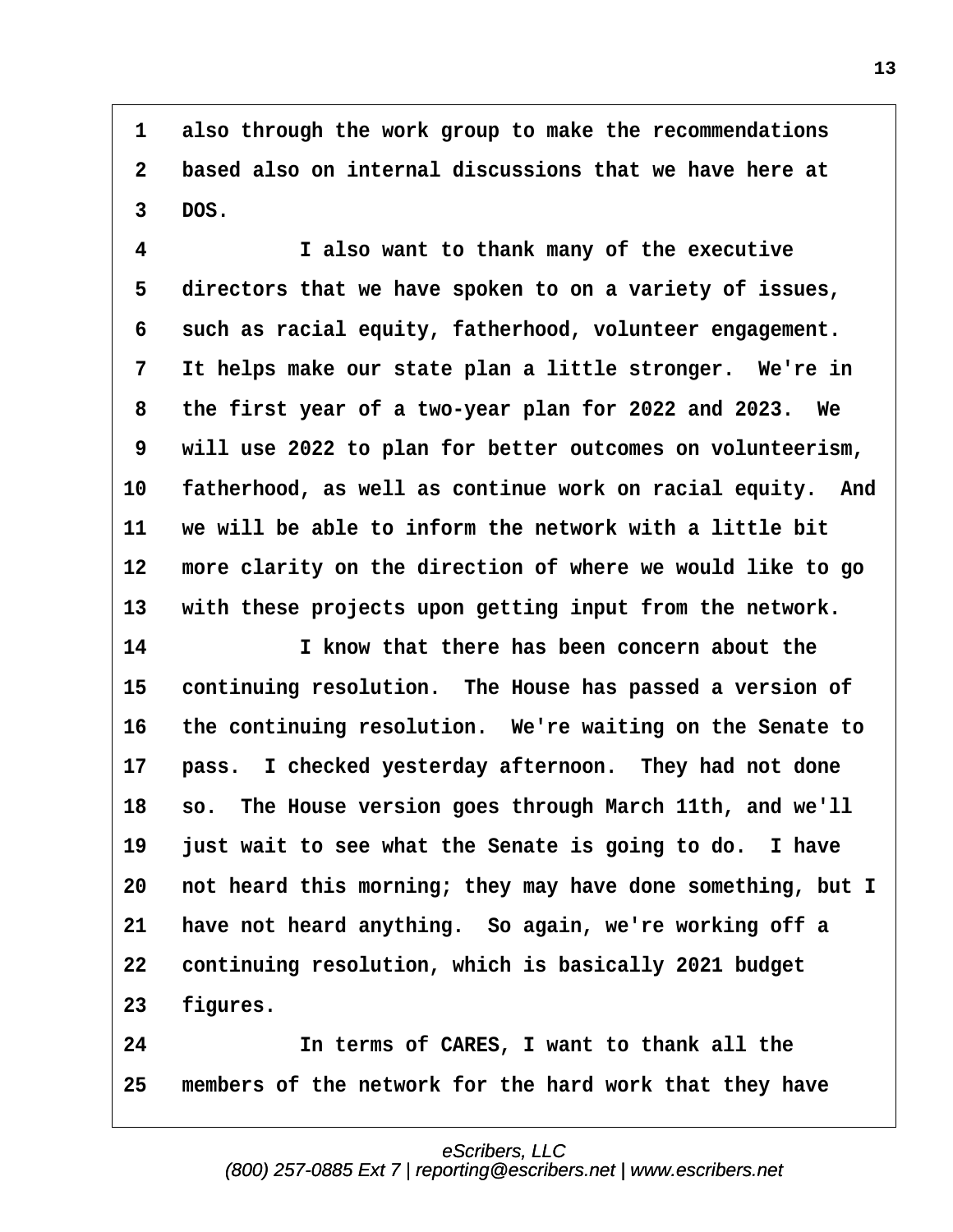<span id="page-13-0"></span>1 been doing to spend the CARES money. The pace has been **·2· ·picking up a little bit.· We want to thank the YCD because ·3· ·they really picked up the pace and they did a nice job with ·4· ·theirs.· There are a few agencies that just about completed ·5· ·their allocation -- use of their allocation, we hear, ·6· ·sometime at the end of March.· And for the most part, we ·7· ·have been also working with amendments to either the work ·8· ·plans or budgets to try to ensure that all the money is ·9· ·spent.· We have decent conversations with the Office of** 10 Community Services of the HHS. They're very concerned 11 about the rate of spending, very frankly. They don't want 12 to see any money returned to Washington. Obviously, this 13 is highly scrutinized dollars. And also it's a chance for 14 CSBG to shine. But I will tell you that in speaking to 15 colleagues around the country that there are a lot of 16 challenges in spending this money because there was a whole 17 bunch of CARES money in general. There's not just CSBG. 18 **80 So our agencies have been trying to use their 19· ·imagination.· And moving forward we do know, and we** 20 believe, very frankly, that with the expiration of the **21· ·moratorium on evictions, that more agencies are going to be**

22 doing rental assistance. So I think that that money is 23 **going to pick up as well.** 

**24· · · · · · ·And finally, we will -- we will be picking up on 25· ·the trainings with the agencies.· We're looking at a**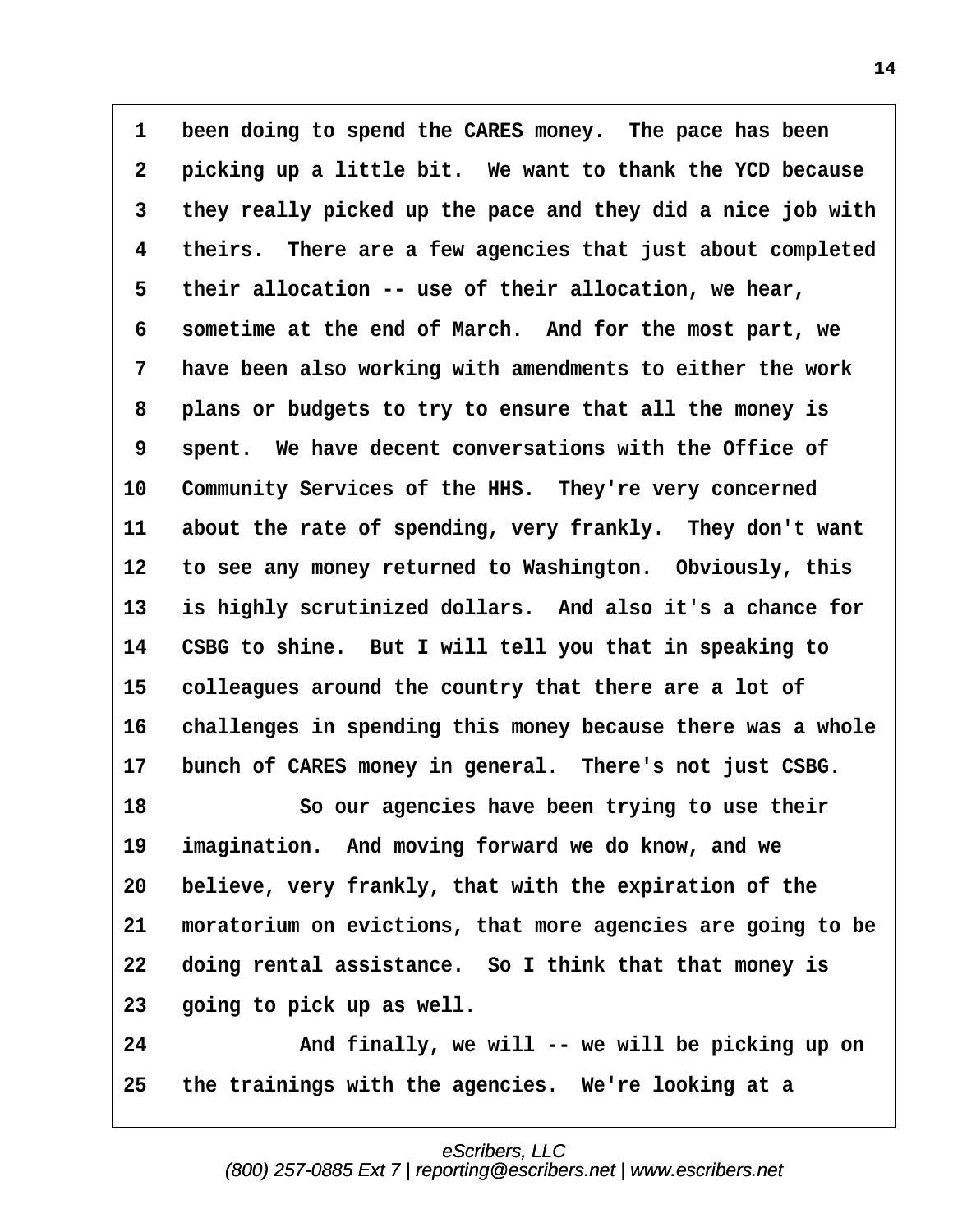<span id="page-14-0"></span>**·1· ·schedule, including training on the new contract that ·2· ·hopefully will be released in May or June of this year. ·3· ·We're in the middle of (audio interference) Aimee Kollar is ·4· ·going to speak about this.· We're in the middle of putting ·5· ·together our annual report that is due on March 31st.· Most ·6· ·of you should have received your forms.· So if you need ·7· ·help, please give us a call.**

**·8· · · · · · ·I see that the Secretary is on.· I'm going to cut ·9· ·my remarks short and give deference to our Secretary.· So** 10 thank you very much for listening to me.

**11· · · · · · ·Tina?**

**12· · · · · · ·MS. ZERBIAN:· Thank you, Manny.· I will make room** 13 for questions for Manny. But first, we want to welcome our 14 Acting Secretary of State, Robert Rodriguez. Good morning.

**15· · · · · · ·MR. RODRIGUEZ:· Good morning, everyone.· And** 16 thanks. Thank you, Manny. I appreciate it. And we'll --17 we'll get you back on stage to do the real work. But I **18· ·just wanted to take the opportunity.· I did not want to** 19 miss this meeting. We know how much good that we're all **20· ·doing on here in terms of distributing much needed funds to 21· ·help support all the people throughout New York State.· So 22· ·thank you so much.· And I appreciate all your patience. 23· · · · · · ·But I just wanted to say good morning.· It's**

**24· ·really a pleasure to be here with you to learn more about 25· ·community services and the work that I hear that you do.**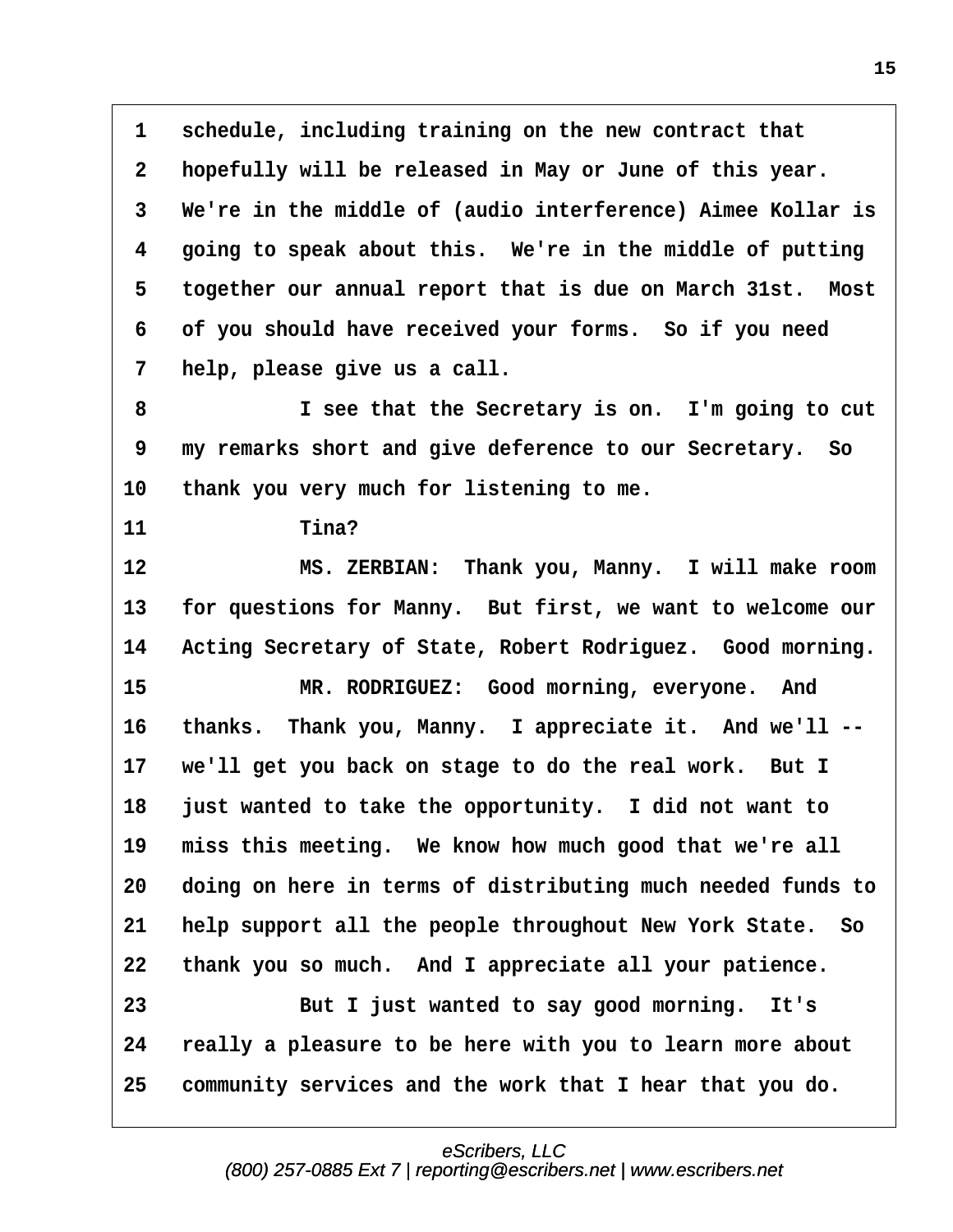<span id="page-15-0"></span>**·1· · · · · · ·I recently started as the Acting Secretary of ·2· ·State under the leadership of Governor Hochul.· And I'm ·3· ·thrilled about the opportunity to collaborate with the ·4· ·programs that you all run and bring change to the ·5· ·communities across the state.· So of course I want to thank ·6· ·my staff that does a great job of -- of helping to direct ·7· ·the leadership of the program, Vilda Mayuga, Manny Rosa, ·8· ·and all of the staff at our Division of Community Services. ·9· ·Day in and day out, they do their best to help New York's** 10 communities in many areas. And of course, your efforts **11· ·help to inspire the progress and the economic recovery that** 12 we continue to want to see happen throughout the state.

13 • **13** And I'm sure Vilda may have already mentioned it, **14· ·but I have to bid her a -- a deep and heartfelt farewell.** 15 We are going to miss her sorely, but we really congratulate 16 her for the opportunity that lies ahead. She was selected **17· ·by Mayor Adams -- the administration, to be the** 18 Commissioner for the Department of Consumer and Worker 19 Protections. So the city's gain is certainly our loss, but **20· ·we will continue to work together and collaborate on** 21 different initiatives. So I just wanted to thank Vilda. **22· ·And it's her drive and passion here at DOS that has made** 23 great things happen in terms of the CSBG program. So I **24· ·just wanted to say thank you, and congratulations to Vilda 25· ·for the work that you're going to be doing and the work**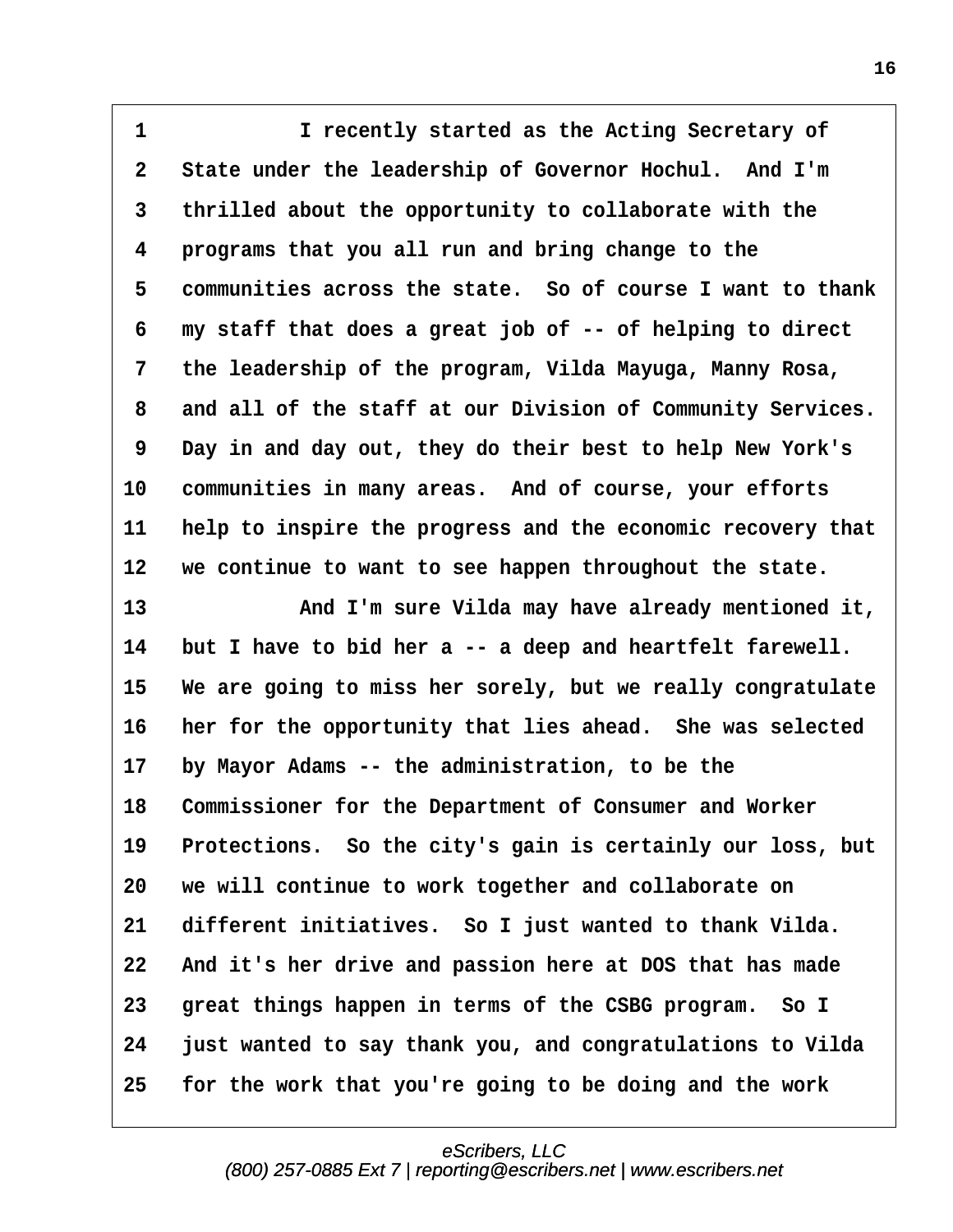<span id="page-16-0"></span>1 that you have done with us.

**·2· · · · · · ·So more importantly, I want to thank all of you, ·3· ·the community organizations that we rely on to provide ·4· ·critical services.· In my previous hat, I served as an ·5· ·assembly member representing East Harlem, El Barrio.· And ·6· ·before that, I did work on the local community board.· So ·7· ·for the better part of a decade, I have been trying to ·8· ·bring change about in my community, in my corner of the ·9· ·world.· And now we have the opportunity to do that across** 10 the State of New York. But you guys are doing it day in **11· ·and day out.· We would not be who we are as a state if we** 12 did not do our best every day to provide a high level of 13 services to the constituents that we all service. And I **14· ·know that you do that.· And so I don't just talk about it, 15· ·I believe in it.· I've believed in it all my life.· And of** 16 course, seeing the work that we've done and on this **17· ·platform just allows me to serve constituents in a** 18 different way.

19 **80 Sout Sout to talk a little about myself for those 20· ·of you who I haven't had the opportunity to work with** 21 before. My focus in the legislature have very much been on 22 affordable housing, preserving public housing, making sure **23· ·that we create community-based development projects in our 24· ·community that actually hire people from the community, 25· ·doing things before they were fashionable in terms of**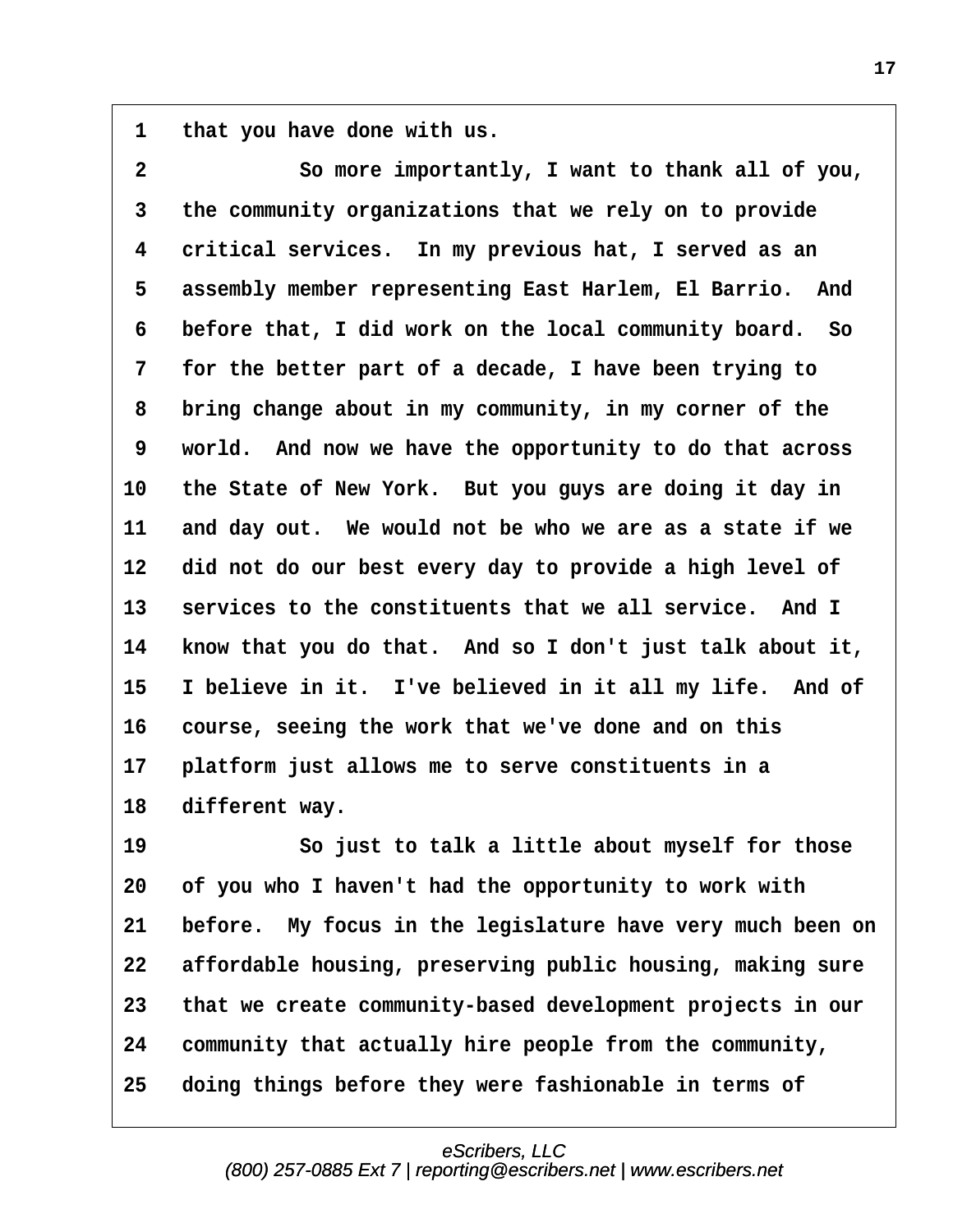<span id="page-17-0"></span>**·1· ·community benefits agreements, and making sure that when we ·2· ·created the first mall in East Harlem and people thought ·3· ·that malls couldn't exist in inner cities, that not only ·4· ·was it possible, but it was possible to do good in** 5 different places. And I think an extension of that is the **·6· ·work that we do in our small cities and towns around with ·7· ·downtown revitalization programs.· So it has to be ·8· ·something more than just development.· It has to be about ·9· ·people.· It has to be about the community services.· It has 10· ·to be about workforce.· So that's what I think we bring 11· ·together at the Department of State and your work with the** 12 work that we do in other areas comes together to really 13 help people in terms of finding their way.

**14· · · · · · ·As well as being a legislator, finance is my** 15 background. I did public finance for fifteen years. So **16· ·not only do we talk about building projects and developing 17· ·communities, at some point you have to know how to pay for 18· ·this stuff.· So I've done a lot of work in terms of trying 19· ·to make sure that we can build things and pay for them and 20· ·not impact taxpayers in a way that it's burdens they can't** 21 afford.

**22· · · · · · ·So I look forward to keeping up with this** 23 exciting work and working with all of you. We know that in 24 **· particular, the pandemic has put a lot of challenges on our 25· ·social services and the Division of Community Services and**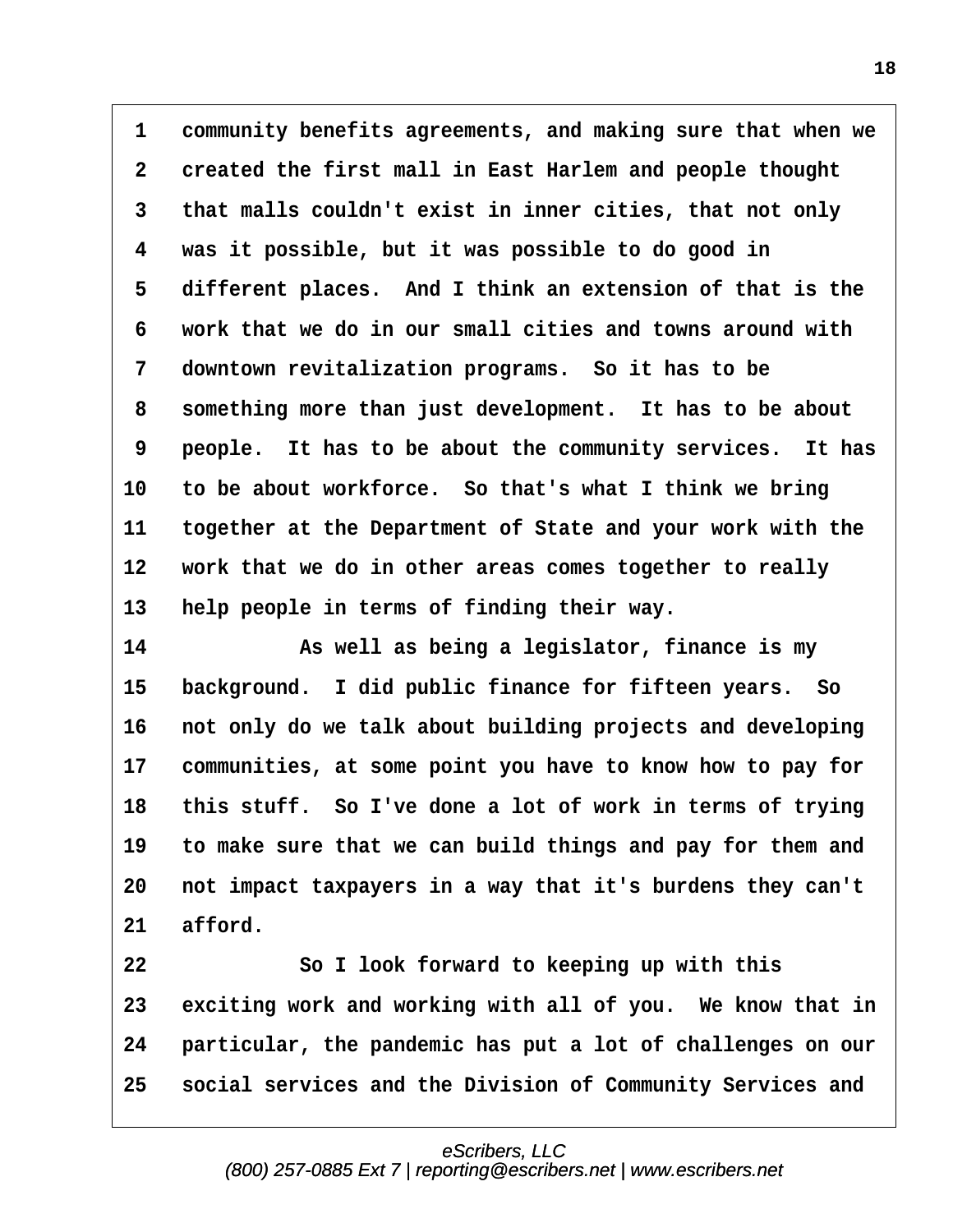<span id="page-18-0"></span>1 all the work that they do. And the networks provide the **·2· ·foundation for creating new opportunities for New Yorkers, ·3· ·for being able to help them reach the next stages of ·4· ·progress and growth.· And that's really what this upcoming ·5· ·216 billion dollar budget that we are rolling out in the ·6· ·current -- in the process of attempting to pass with our ·7· ·partners in the legislature try to do.· Remember that we're ·8· ·taking care of people, investing in our future, and making ·9· ·sure that we do so in a way that makes sure that the State** 10 of New York is in good fiscal strength.

**11· · · · · · ·But one our priorities, as you all know, is to 12· ·break down the barriers that keep our residents** 13 economically stagnant. And all of you are our partners on **14· ·the ground that help this integral effort.· So you're 15· ·working hard to help New Yorkers in jobs skills, job** 16 training, community outreach, virtual career fairs, and **17· ·other ongoing initiatives and to move job seekers to** 18 **· permanent work, including your own needs to fully staff and** 19 be able to serve the community. And you were doing that 20 before it was fashionable. And right now, we are looking **21· ·to expand on the work that you're doing and literally 22· ·creating an office of economic and workforce development 23· ·just to make sure that we get it right now that we have the 24· ·resources to be able to do that and an ambitious investment 25· ·program both around infrastructure, but also climate and --**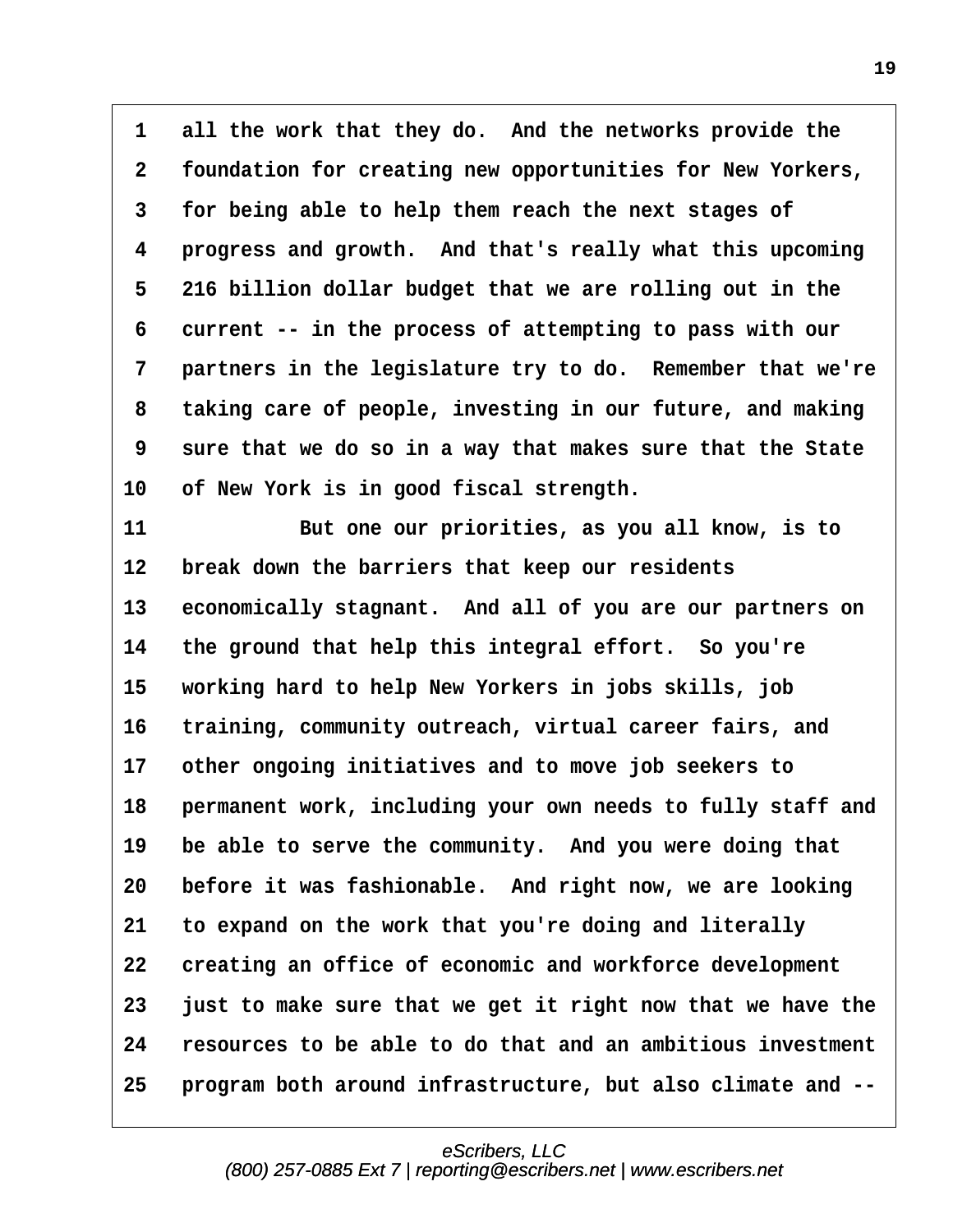<span id="page-19-0"></span>**·1· ·and green jobs, as well as healthcare, and as well as ·2· ·teachers.· So -- but these are industries and really ·3· ·they're about people, and getting people into those jobs.**

**·4· · · · · · ·So while there are many other economic hardships ·5· ·resulting from the pandemic, with the eviction moratorium, ·6· ·which Manny mentioned.· That's still a reality.· It's a ·7· ·reality that exists and that we have to continue to address ·8· ·in the budget, but also through providing services to ·9· ·people and continuing to work tirelessly to support those** 10 **families that are either potentially facing eviction and/or 11· ·continue to be in need of state support as we attempted to** 12 address and demonstrate through the ERAP program and the 13 local homeowner's assistance program.

**14· · · · · · ·But we know that there's more work to do, not** 15 just there, but throughout the state. And there's a real 16 opportunity for a better future if we work together and 17 bring the necessary tools to our neighborhoods. In 18 **particular, with the support that we had through CARES and** 19 through pandemic relief in addition to what we do through **20· ·CSBG, we know that we're able to put resources on the** 21 *ground that really are helping New Yorkers be more* **22· ·resilient and to move forward in their lives in this really 23· ·critical time.· So I just wanted to applaud all of you for 24· ·the work that you do and look forward to continuing to work 25· ·with you and learn the best way to support your ongoing**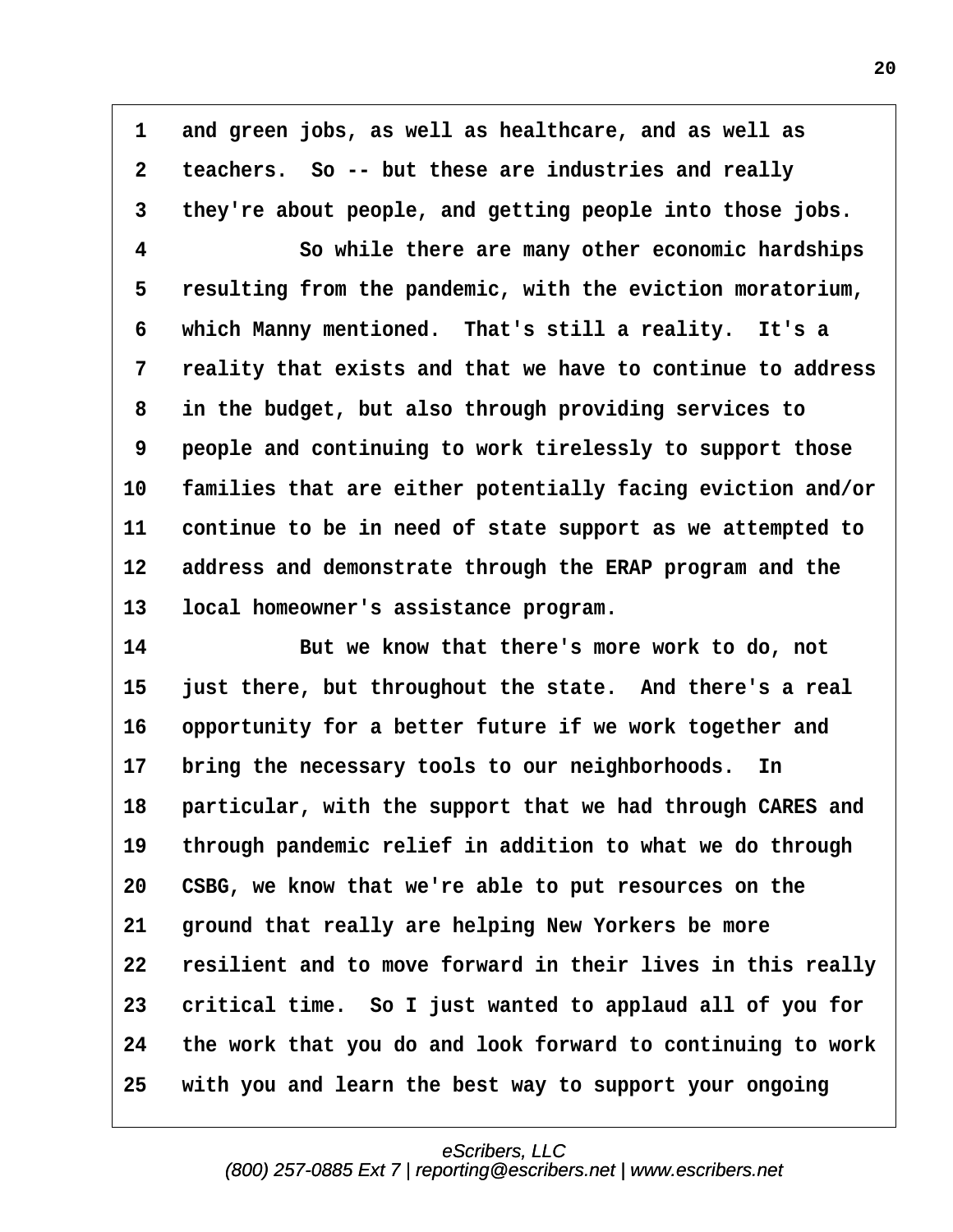<span id="page-20-0"></span>**·1· ·endeavors because we all have the same goal, which is to ·2· ·help every single New Yorker find their true success, ·3· ·potential, find their way out of poverty -- out of economic ·4· ·hardship into a brighter economic environment in the ·5· ·future.**

**·6· · · · · · ·So thanks for giving me the opportunity to be ·7· ·here and to meet all of you.· And I have read all of the ·8· ·bios of the leadership here, and I've just been impressed ·9· ·by the leadership and the breadth that we have of service** 10 **providers across the state, participating in this program. 11· ·And the truth is, I don't think there's a part of the state** 12 that's not represented in this body. And really hearing 13 about the issues from you is how we figure out a better **14· ·roadmap and formula to serve people.**

**15· · · · · · ·So thank you all.· And I look forward to hearing 16· ·more from you and hopefully meeting you in person in the 17· ·near future.· And just -- I'm truly grateful for the 18· ·collaboration that we have, the resources that we put into** 19 work, and changing outcomes for people.

**20· · · · · · ·With that, I'll turn it back to Manny.**

**21· · · · · · ·MS. ZERBIAN:· Thank you so much.· I know that we 22· ·are very excited about the opportunity to work with you and 23· ·your office moving forward.· We hope that this is the first 24· ·of many opportunities to get to know one another. 25· · · · · · ·Manny --**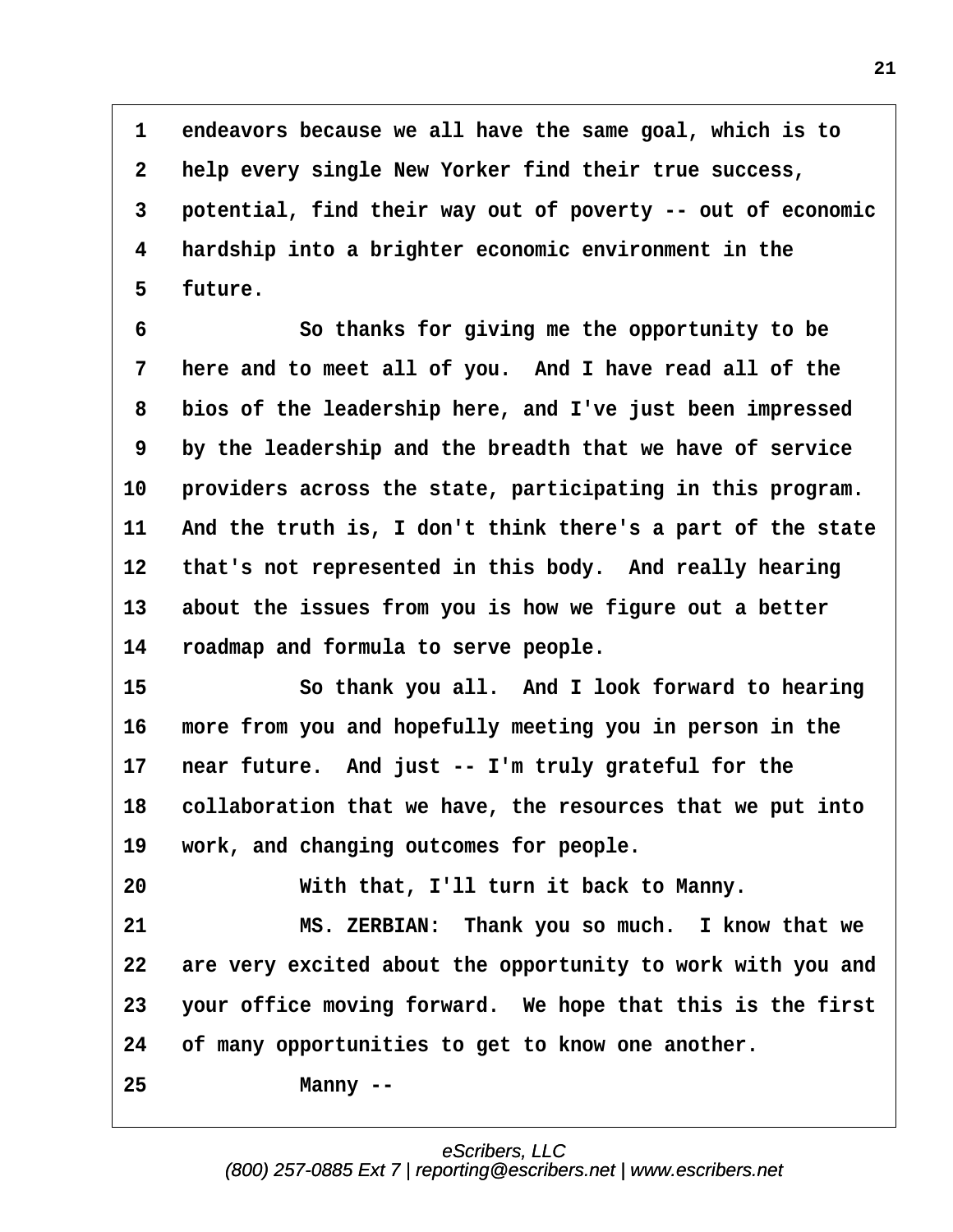<span id="page-21-0"></span>**·1· · · · · · ·MR. ROSA:· Yes.· Thank you -- ·2· · · · · · ·MS. ZERBIAN:· -- (indiscernible) --** 3 MR. ROSA: -- (indiscernible) --**·4· · · · · · ·MS. ZERBIAN:· -- with you, and -- ·5· · · · · · ·MR. ROSA:· Yeah.· I just want to thank the ·6· ·Secretary.· I -- just to share a little behind the curtain. ·7· ·When we first met, we talked about the Advisory Council and ·8· ·the first thing that the Secretary said to me is "Let me ·9· ·know when."· That was exactly his words.· So his** 10 availability today at our first meeting since his 11 appointment is really special, very frankly. 12 **and I -- I need to tell you, Secretary, that you** 13 have, in this network, some tremendous dedicated public **14· ·servants that -- they have saved a lot of people during the** 15 **pandemic, very frankly.** They're not getting the credit **16· ·that they are due.· But I'm looking forward to working with 17· ·you because they've shared that with me.· So thank you,** 18 **Secretary, for joining us. 19· · · · · · ·MR. RODRIGUEZ:· Thank you.· And I have a little 20· ·bit of time, so I'm going to hang out with you a little 21· ·longer and --** 22 MR. ROSA: Okay. **23· · · · · · ·MR. RODRIGUEZ:· -- do some more learning. 24· · · · · · ·MR. ROSA:· Okay, great. 25· · · · · · ·Tina, I wanted to let Aimee do the annual**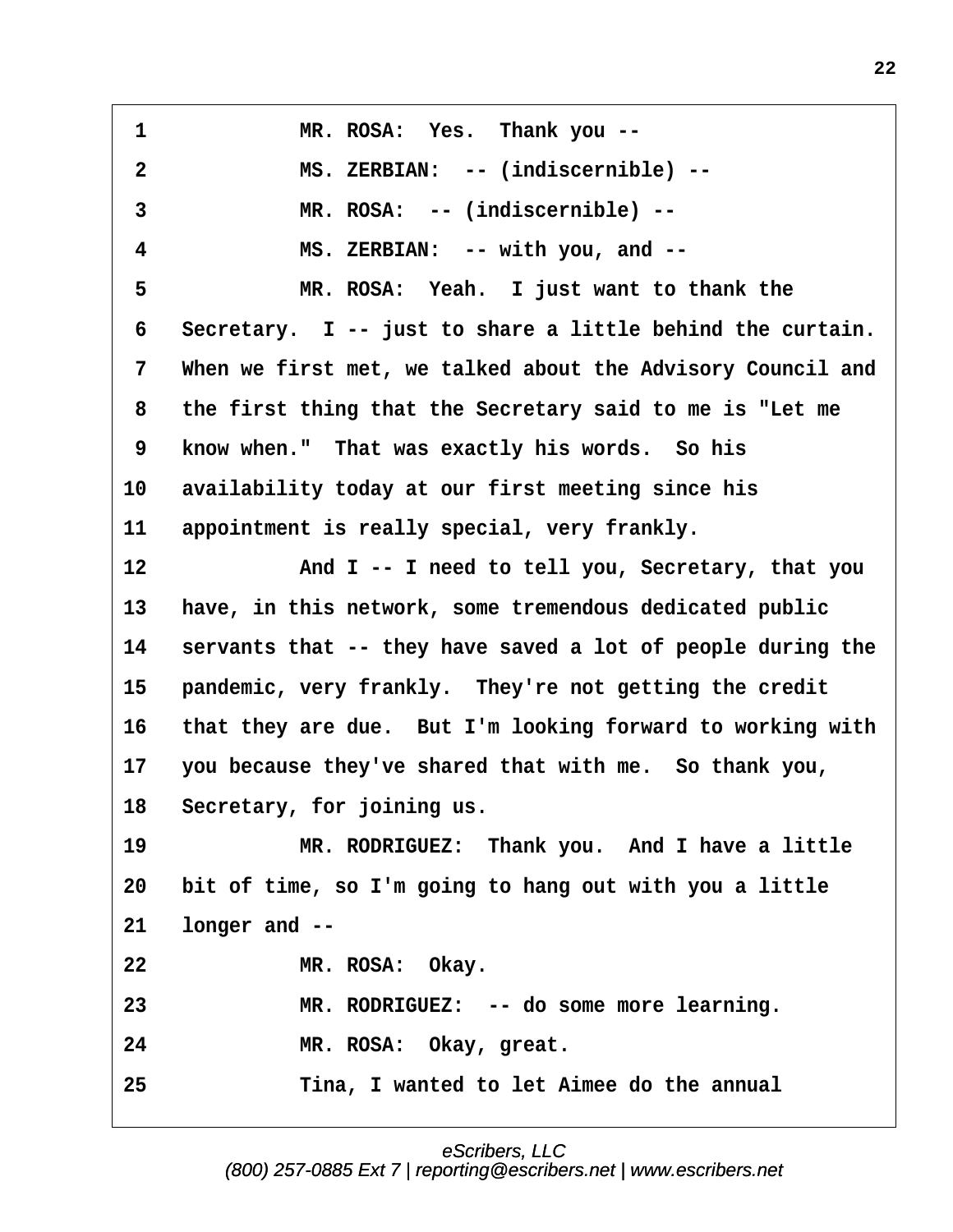<span id="page-22-0"></span>**·1· ·report -- the reading of the annual report, if that's okay. ·2· · · · · · ·MS. ZERBIAN:· Thank you, Manny.** 3 MR. ROSA: Okay. **·4· · · · · · ·MS. ZERBIAN:· Aimee Kollar, you're up. ·5· · · · · · ·MS. KOLLAR:· Good morning.· I feel like I have to ·6· ·say please don't hang up.· Manny asked me to go over the ·7· ·annual report, and I know this is not everyone's favorite ·8· ·thing to do each year.· So I just wanted to go -- just do a ·9· ·brief review of the annual report in its entirety. 10· · · · · · ·So our CSBG (indiscernible) next site.· Yep.· The** 11 CSBG annual report is made up of four modules. Module 1 **12· ·includes information on the state administration of funds 13· ·to the CSBG-eligible entities, the use of the state 14· ·administered and discretionary funds for training** 15 assistance, and information on the CSBG-eligible entity 16 meeting organizational standards and implementing ROMA. **17· ·There's nine sections in Module 1.· And Module 1 is** 18 completed by DCS. **19· · · · · · ·Module 2 is the CSBG-eligible entities capacity 20· ·building and resources.· This module is broken down into** 21 three sections. Section A is the -- all expenditures by 22 the CSBG-eligible entities. Section B, capacity building. **23· ·And Section C is all allocated resources.· Module 2 is** 24 completed by the network and is due to DCS on March 8th. **25· · · · · · ·Module 3 is the community level.· This includes**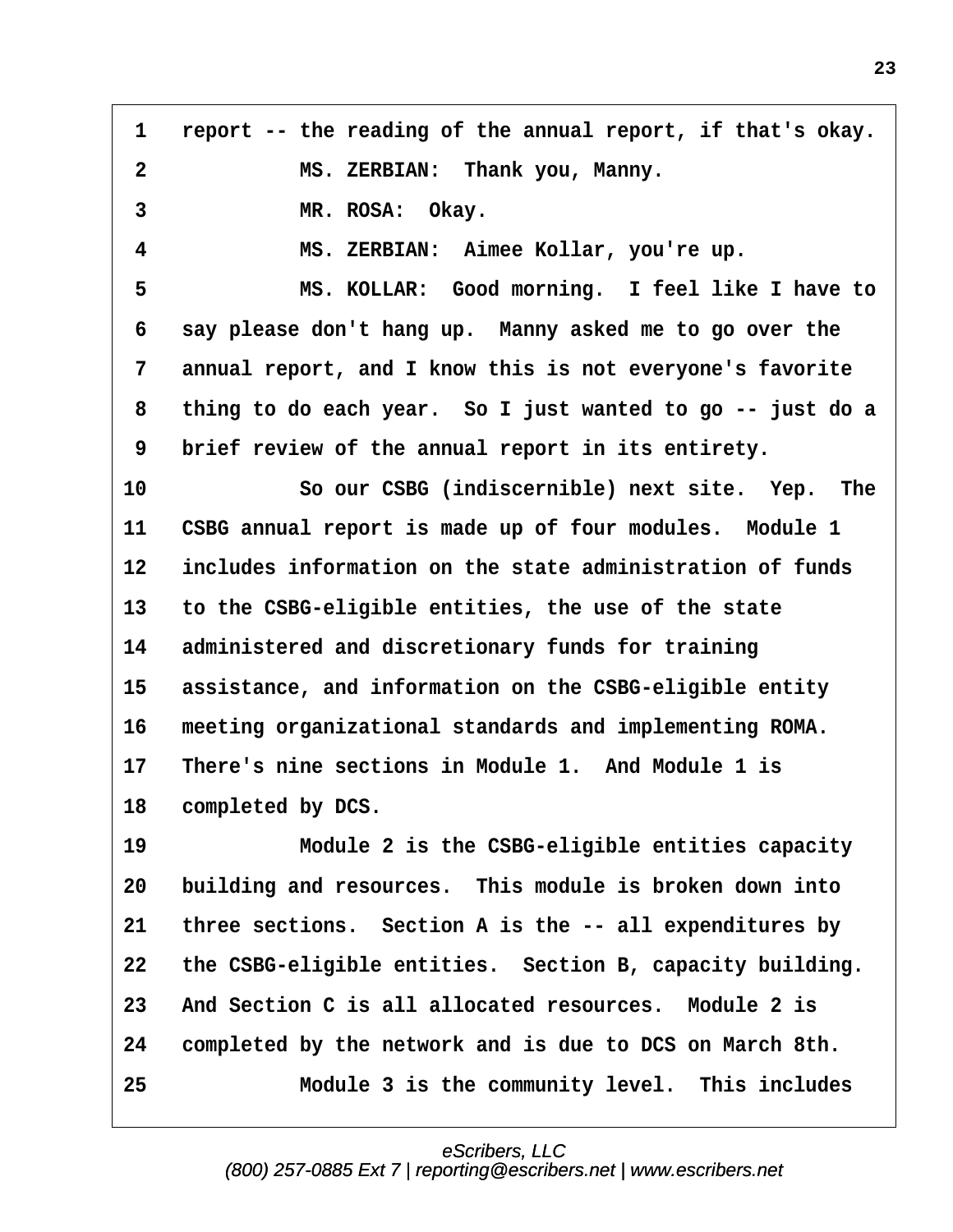<span id="page-23-0"></span>**·1· ·information on implementation of strategies and results ·2· ·achieved for communities where people and low-income live. ·3· ·Module 3, it's a community initiative status form.· Most of ·4· ·you should be familiar with this, as this is on C-4D on ·5· ·your work plan.· The submission of this module is optional, ·6· ·but I -- I do need to share with you that we believe in the ·7· ·near future that this is going to become a requirement.**

**·8· · · · · · ·Module 4 is individual and family level.· This ·9· ·includes information on services provided to individuals** 10 and families, demographic characteristics of people served, **11· ·and results achieved for individuals and families with low** 12 incomes. Again, this is broken into three sections. 13 Section A is the individual and national performance 14 indicators. Section B, individual and family services. **15· ·And Section C is the all characteristics report.· This is 16· ·also due to DCS on March 8th.**

**17· · · · · · ·Okay.· So why don't we do this?· The annual** 18 report fulfills the CSBG Act requirements. As many of you 19 may be aware, each state that receives CSBG state funding 20 must submit a state plan. And within this plan, the state 21 must identify how they plan to operate CSBG and use CSBG **22· ·funding.· The annual reports are required and are used to 23· ·indicate how the CSBG network actually operated and used 24· ·funding.· These annual reports provide information on the 25· ·CSBG network's progress with organizational standards and**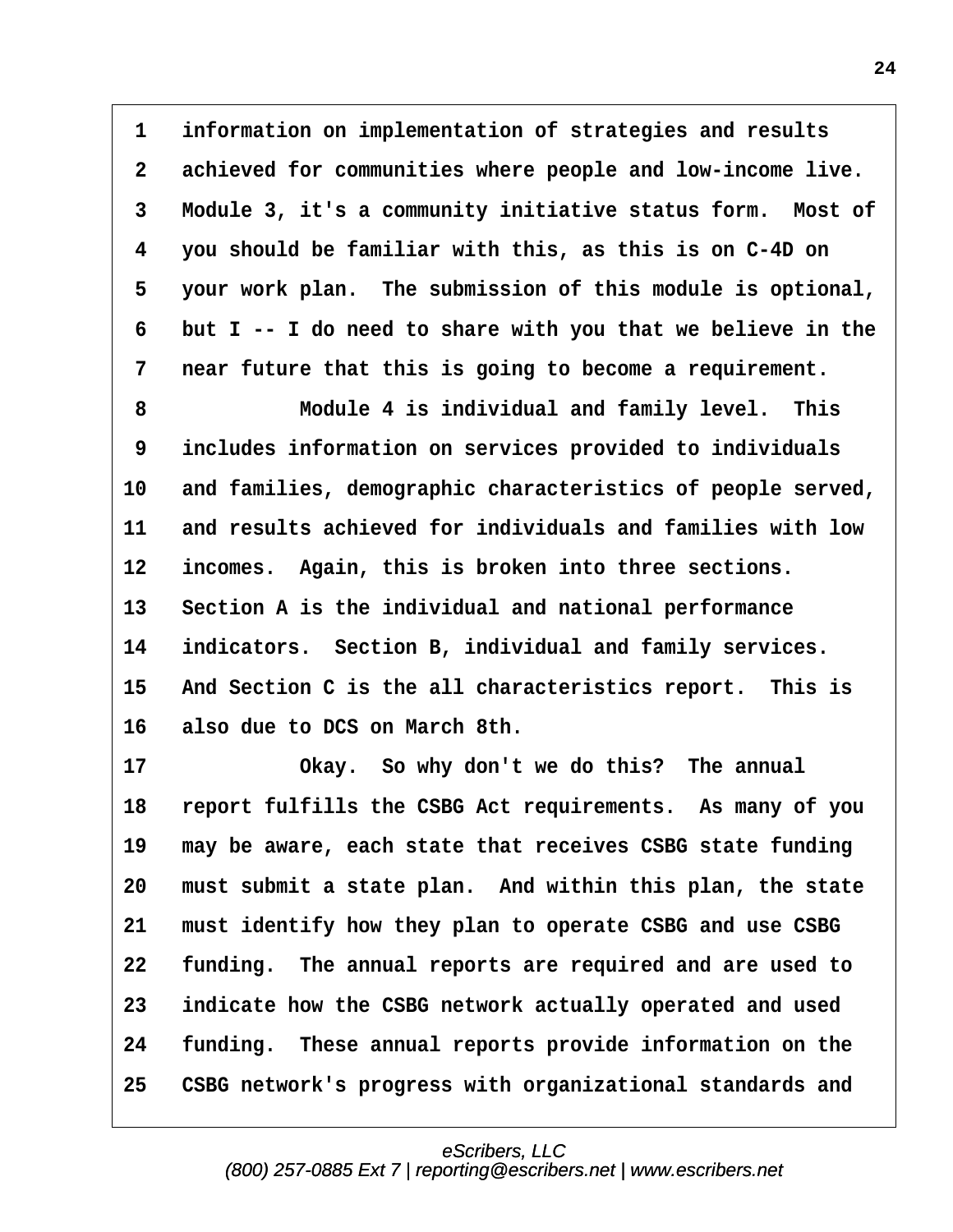<span id="page-24-0"></span>**·1· ·state accountability measures.· And they also provide ·2· ·information for the Office of Community Services, state and ·3· ·local CAAs to manage and improve results. ·4· · · · · · ·UNIDENTIFIED SPEAKER:· All right. ·5· · · · · · ·MS. KOLLAR:· Now, because you are already ·6· ·familiar with Modules 2 through 4, this morning, I'm just ·7· ·going to do a review of Module 1.· As you can see here, ·8· ·Module 1 is made up of nine sections, and we're just going ·9· ·to do a quick review of each section. 10· · · · · · ·So Section A is the state administration.· In** 11 this section, the lead agency and the department of the **12· ·lead agency is identified.· The authorized official lead of** 13 the agency is identified. And any additional programs **14· ·administered by the state CSBG lead agency are identified. 15· · · · · · ·Section B is the state-wide goals and** 16 accomplishments. In this section, we have to provide any **17· ·progress that we have made on our most recently submitted** 18 state plan, the CSBG-eligible entity overall satisfaction. **19· ·This is the information -- this information comes from the 20· ·American customer survey index that each agency in the** 21 network is sent to complete every two years. The CSBG-**22· ·eligible feedback and involvement -- here we have to** 23 explain how we consider your feedback. State management **24· ·accomplishments -- we have to describe what we feel, as a** 25 state, is our top accomplishment for the fiscal year. The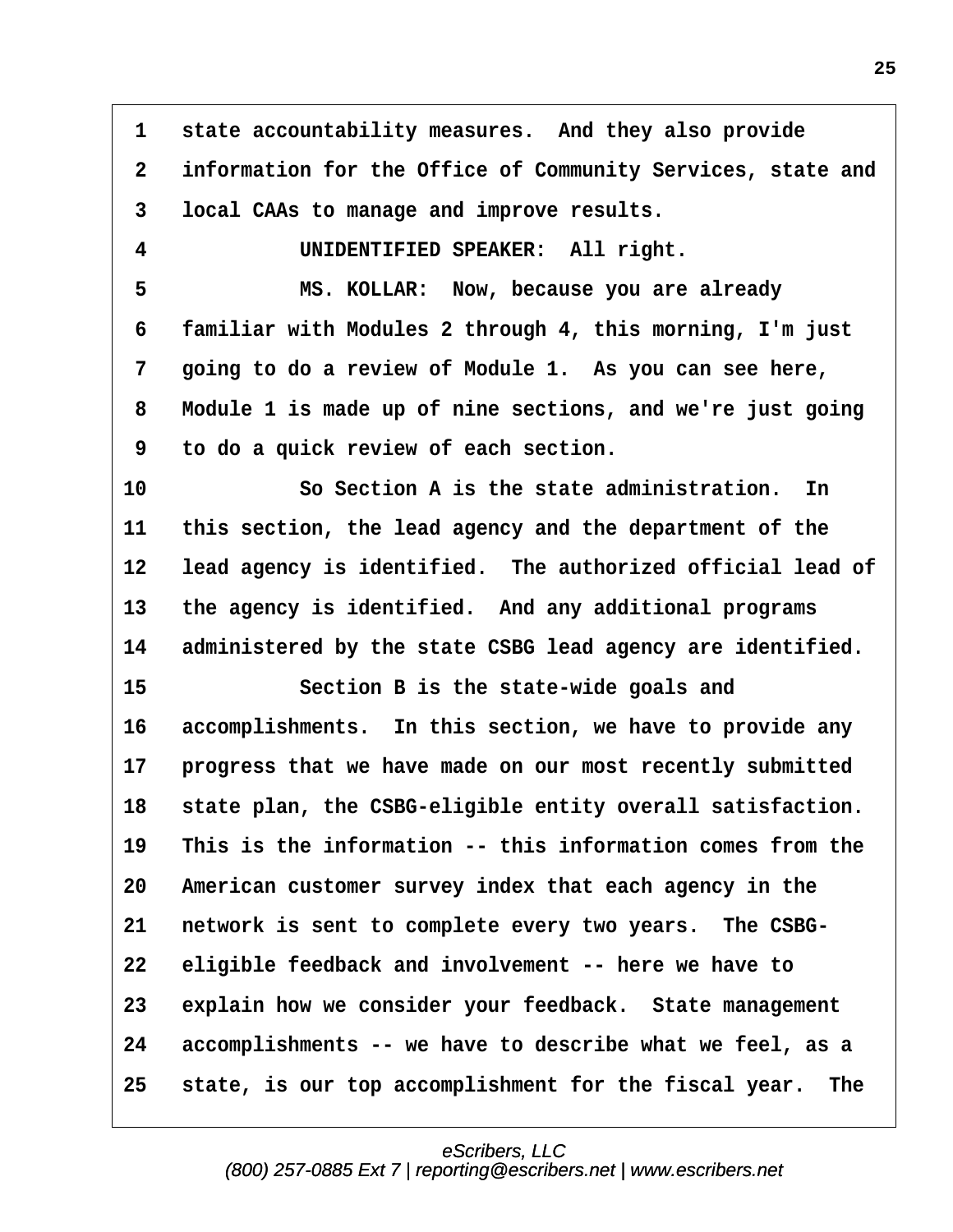<span id="page-25-0"></span>**·1· ·CSBG-eligible entity management accomplishments -- this is ·2· ·a description of how responsible, informed leadership and ·3· ·effective, efficient process led to high quality, ·4· ·accessible, well-managed services and strategies.· You may ·5· ·be familiar with this.· This is one of the narratives we ·6· ·ask you to submit with your annual report.· The innovative ·7· ·solution highlights -- this is a description of how ·8· ·eligible entities address a cause or condition of poverty ·9· ·in the community using a innovative or creative approach.** 10 This also is one of the narratives we ask you to submit.

**11· · · · · · ·Section C, we just need to provide the eligible** 12 entity updates. So it's really just a list of all the 13 agencies in our network.

**14· · · · · · ·Section D is organizational standards.· We do** 15 have to provide a description of how -- of our assessment 16 **process for the standards, the overall organizational** 17 standard performance -- which is a target versus actual. 18 We are required to set what we feel is our target in the 19 state plan, and then we need to report on your actual **20· ·performance.· We have to identify any challenges and 21· ·factors contributing to the difference between the target** 22 and actual results. We have to provide the percentage **23· ·meeting the organizational standards by each category and** 24 **· provide the number of technical assistant plans and quality 25· ·improvement plans as a result of not meeting standards.**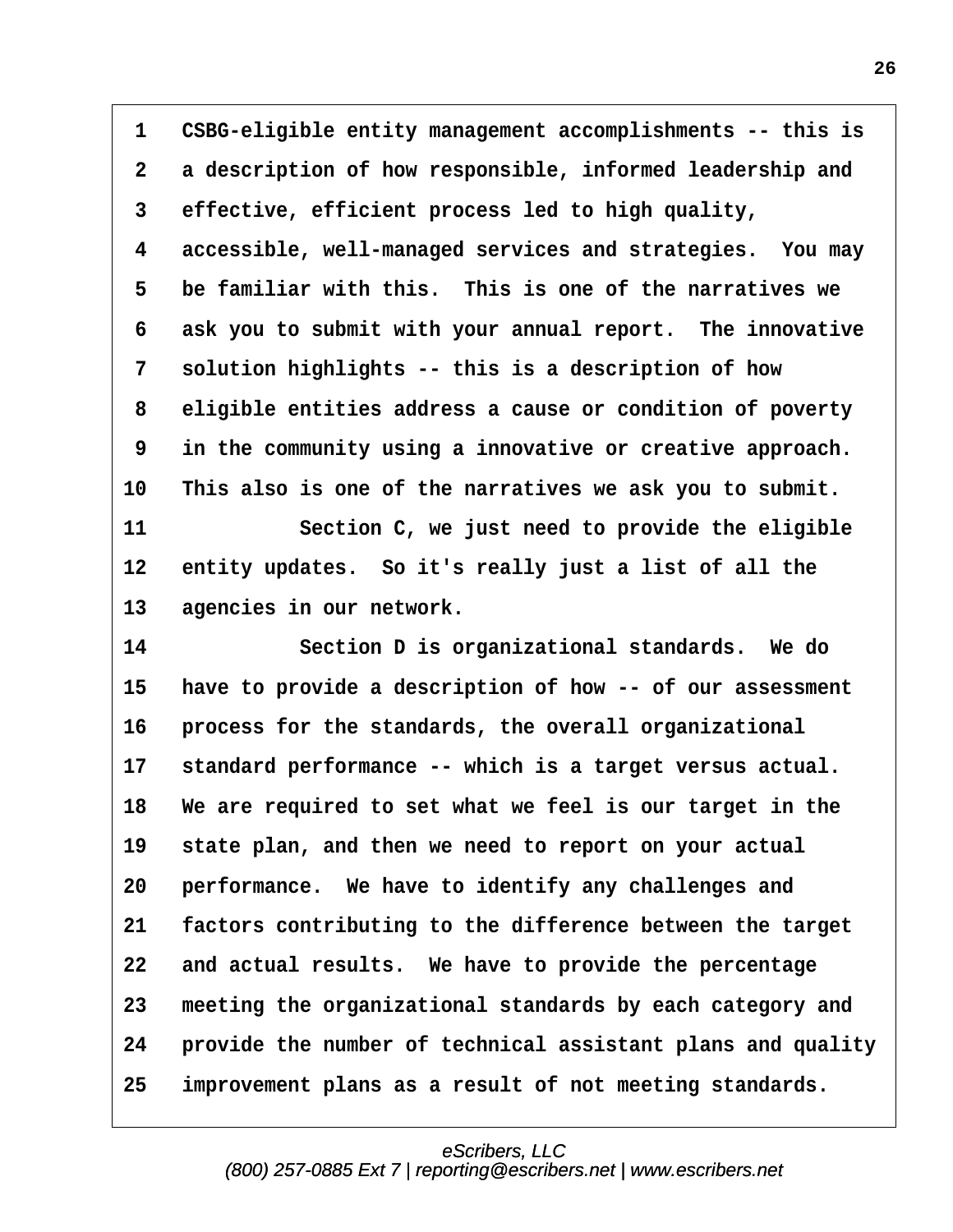<span id="page-26-0"></span>**·1· · · · · · ·Section E is the state use of funds.· In this ·2· ·section, we have to show that we have provided the network ·3· ·with the required ninety percent of funds.· Planned versus ·4· ·actual allocation -- the planned allocation is generated ·5· ·from our state plan.· We have to report here what we ·6· ·actually allocated to you based on our notice of grant ·7· ·award.· Actual distribution timeframe -- we have to ·8· ·describe if we made the funding available to the network 9** after it received our grant notice. For state 10 administrative funds, we have to identify the amount that **11· ·we obligated for administrative activities.· We have to** 12 **provide the number of staff that was funded by CSBG and** 13 **provide a description on the use of the remainder funding 14· ·the discretionary funds.· Here, we also identify what types** 15 of organizations the state worked with to carry out CSBG 16 activities for the fiscal year.

**17· · · · · · ·Section F is training and technical assistance.** 18 We provide a description of how the state provides training 19 and technical assistance and also on the types of **20· ·organizations through which the state provided training and** 21 technical assistance.

**22· · · · · · ·Section G is state linkages and communications. 23· ·In this section, we have to provide a -- we have to** 24 describe the activities that the state supported with CSBG 25 discretionary funds. We provide a description of the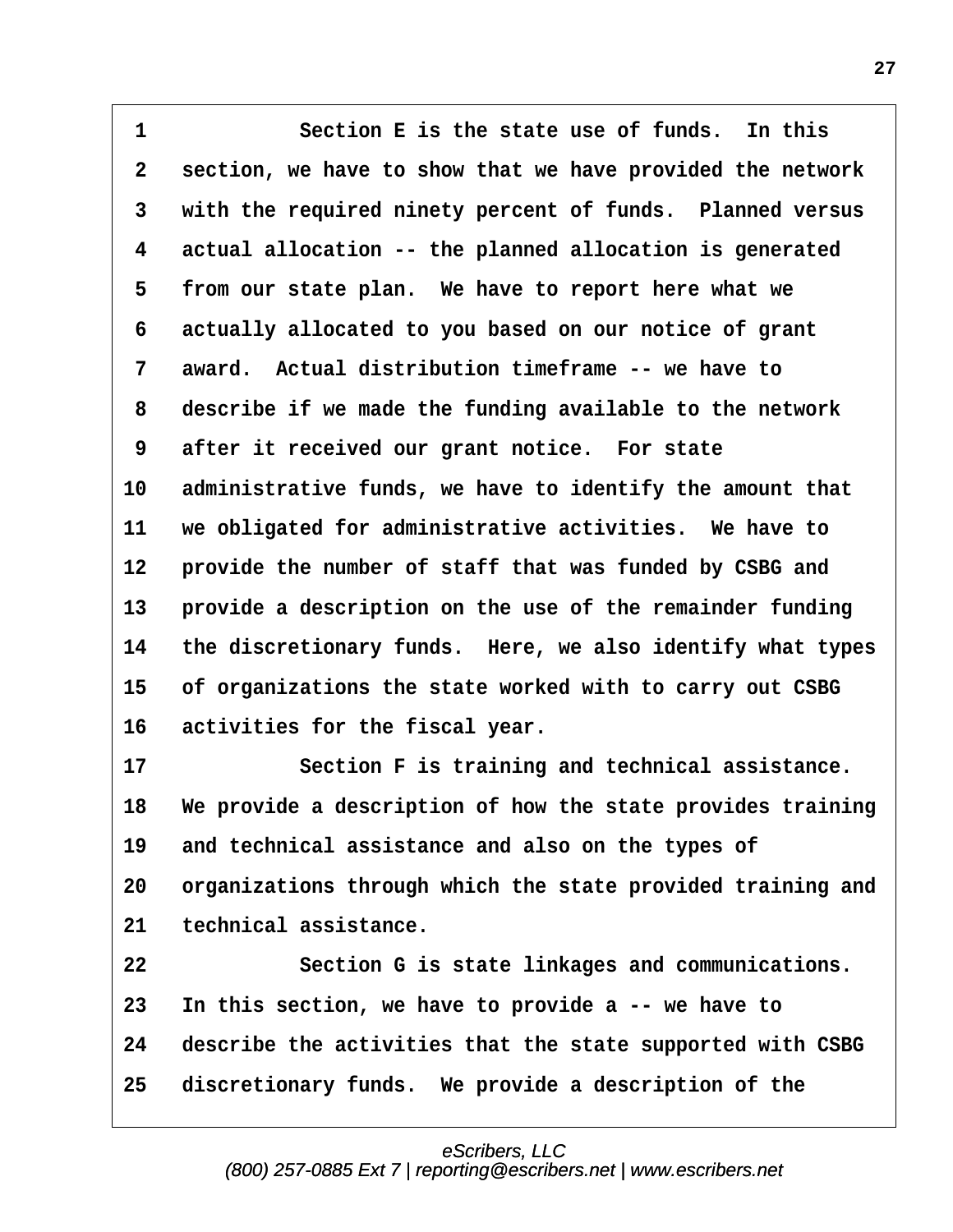<span id="page-27-0"></span>**·1· ·linkages and coordination at state level that the state ·2· ·created or maintained to ensure increased access to ·3· ·services.· And we have to provide a description of how we ·4· ·assured that each eligible entity used linkages to fulfill** 5 service gaps.

**·6· · · · · · ·Section H is monitoring corrective action and ·7· ·fiscal controls.· In this section, we have to provide a ·8· ·description on the actual monitoring visits conducted 9** during the reporting year. We describe our monitoring 10 **policy and how we provide monitoring reports.** We have to **11· ·describe or explain if there has been any corrective action** 12 plans. And we report on the single audit reviews. In this 13 section, we provide the dates that the single audit was **14· ·accepted into the Federal Audit Clearinghouse for each** 15 agency.

**16· · · · · · ·And finally, Section I is the ROMA section.· In** 17 this section, we provide a description on CSBG-eligible 18 entities ROMA participation. We describe how we as a state 19 **provide ROMA** support and how we review each agency's ROMA **20· ·data.**

**21· · · · · · ·And the last slide here is just the -- now, this 22· ·is the second year this has happened where we've had to do 23· ·a CARES supplemental report.· And I just wanted to remind 24· ·everyone, we here at the state have to do a Module 1, but 25· ·it is a modified version.· So we will only have to complete**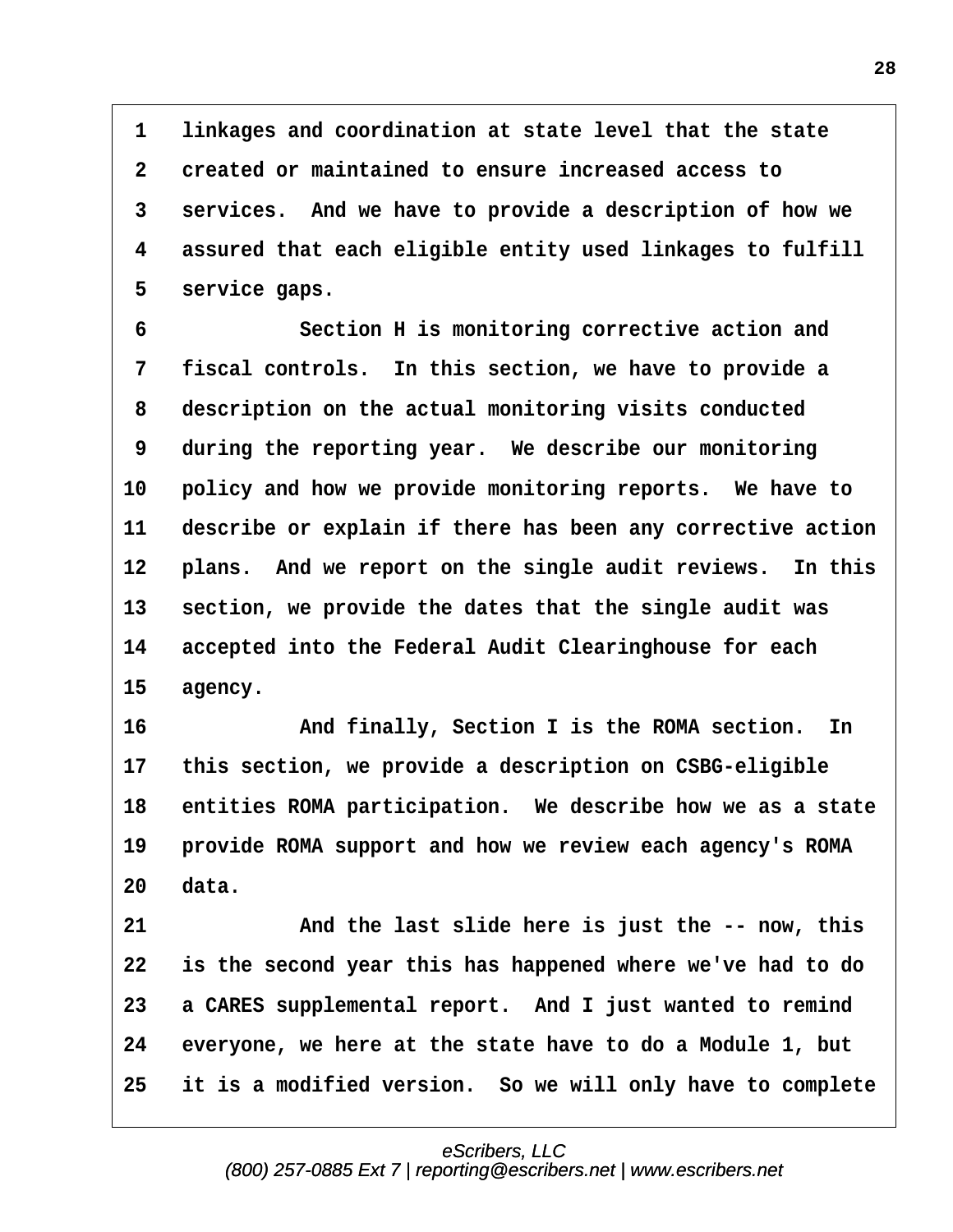<span id="page-28-0"></span>**·1· ·Sections A, B, E, F, and G.· You guys will do Modules 2 and ·2· ·4, but again, these are modified versions.· And there are ·3· ·Sections A and C related to CARES funding for Module 2. ·4· ·And for Module 4, only Section B, outcomes achieved through** 5 use of CARES funds, is to be completed. And these are due **·6· ·on March 8th as well. ·7· · · · · · ·MS. ZERBIAN:· Thank you, Aimee.· Are there ·8· ·questions for Aimee on the annual report, or are there any ·9· ·questions for Manny on his report? 10· · · · · · ·I just want to comment on Manny's report that as 11· ·a member of the group that's doing a review of the 12· ·monitoring, that it's empowering to know that we have a 13· ·voice.· So I want to thank the Department of State for** 14 **that. 15· · · · · · ·Next on the agenda, we have Jackie Orr, CEO with** 16 New York State Community Action Association. **17· · · · · · ·MS. ORR:· Great.· Thank you, Tina.· And I** 18 appreciate the opportunity to give an update on what NYSCAA **19· ·does. 20· · · · · · ·And Aimee, I just want to do a shout-out to you. 21· ·That was a great overview of Module 1.· Sometimes I don't 22· ·think our agencies pay enough attention to Module 1 and 23· ·what the state needs to report.· So I think it's always 24· ·good to keep that in front of our agencies.· So thank you 25· ·for that.**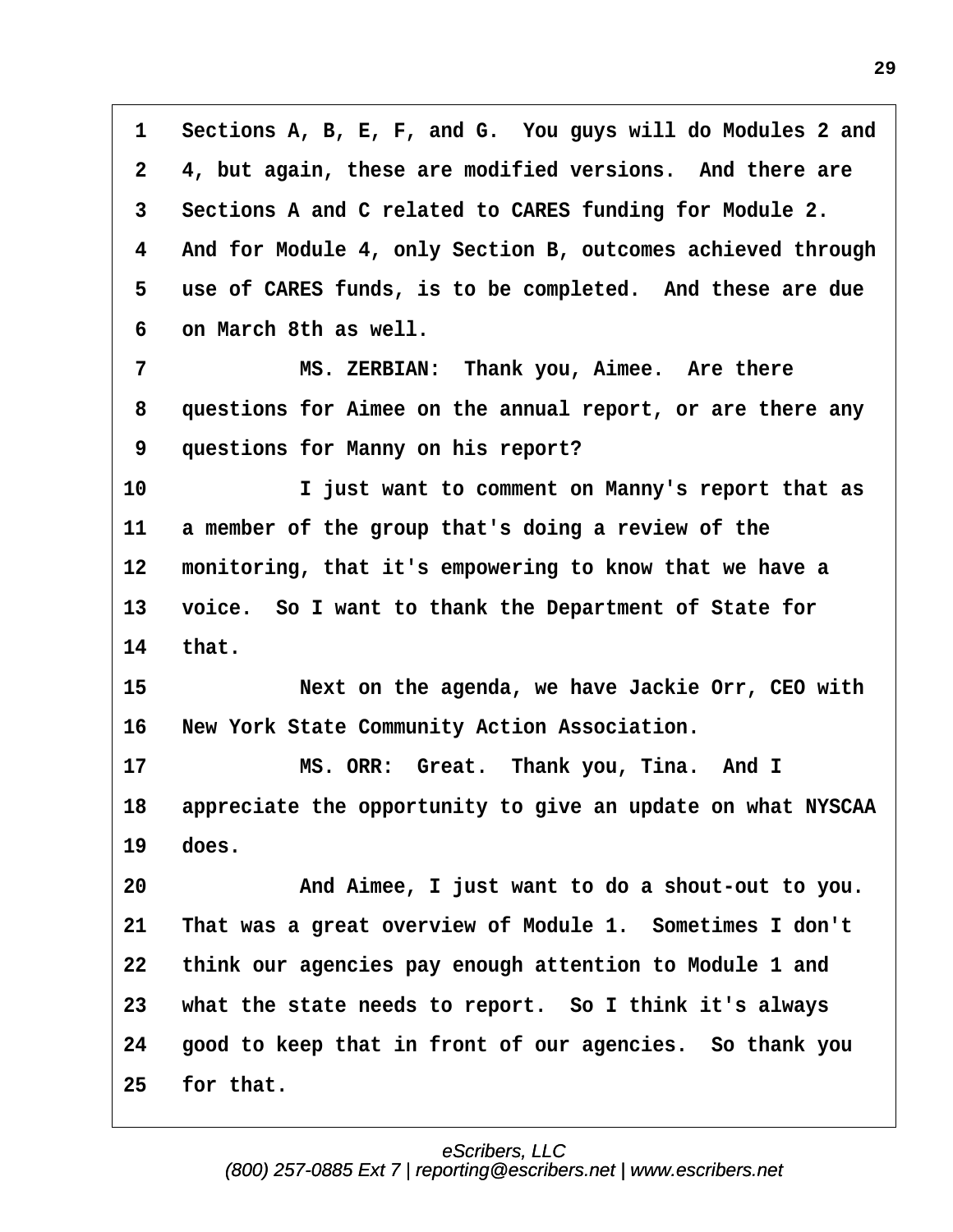<span id="page-29-0"></span>**·1· · · · · · ·All right.· So I'm going to do a brief overview ·2· ·of what NYSCAA has been involved with.· And I also want to ·3· ·thank Manny and -- as well.· The monitoring work group has ·4· ·been empowering, as Tina said, I think.· It's been really ·5· ·good.· There's been a number of community action agency ·6· ·executive directors and leadership staff on that group. ·7· ·And we've only met for a few months, and I think we're ·8· ·making great progress.· So I like that we continue to have ·9· ·that partnership.**

**10· · · · · · ·So as far as NYSCAA, as many of you already know, 11· ·we have e-learning.· So we have several courses as a part** 12 of NYSCAA Learn. It's for community action agencies staff, 13 board members, and volunteers. It is becoming more and 14 more popular. Right now, we have over 1,900 NYSCAA Learn 15 users.

**16· · · · · · ·So we recently finished two courses, one on 17· ·adverse childhood experiences.· And thanks to our certified** 18 ACEs trainers who were able to help us put that together. 19 And that's been a very valuable addition to our library of 20 **courses.** 

**21· · · · · · ·And then we also have a new course on the 22· ·community action plan.· Some of you may remember that we 23· ·had a training for the network a year ago.· And out of that 24· ·training came a desire to work on our community action plan** 25 and to make it more robust, perhaps, in some places where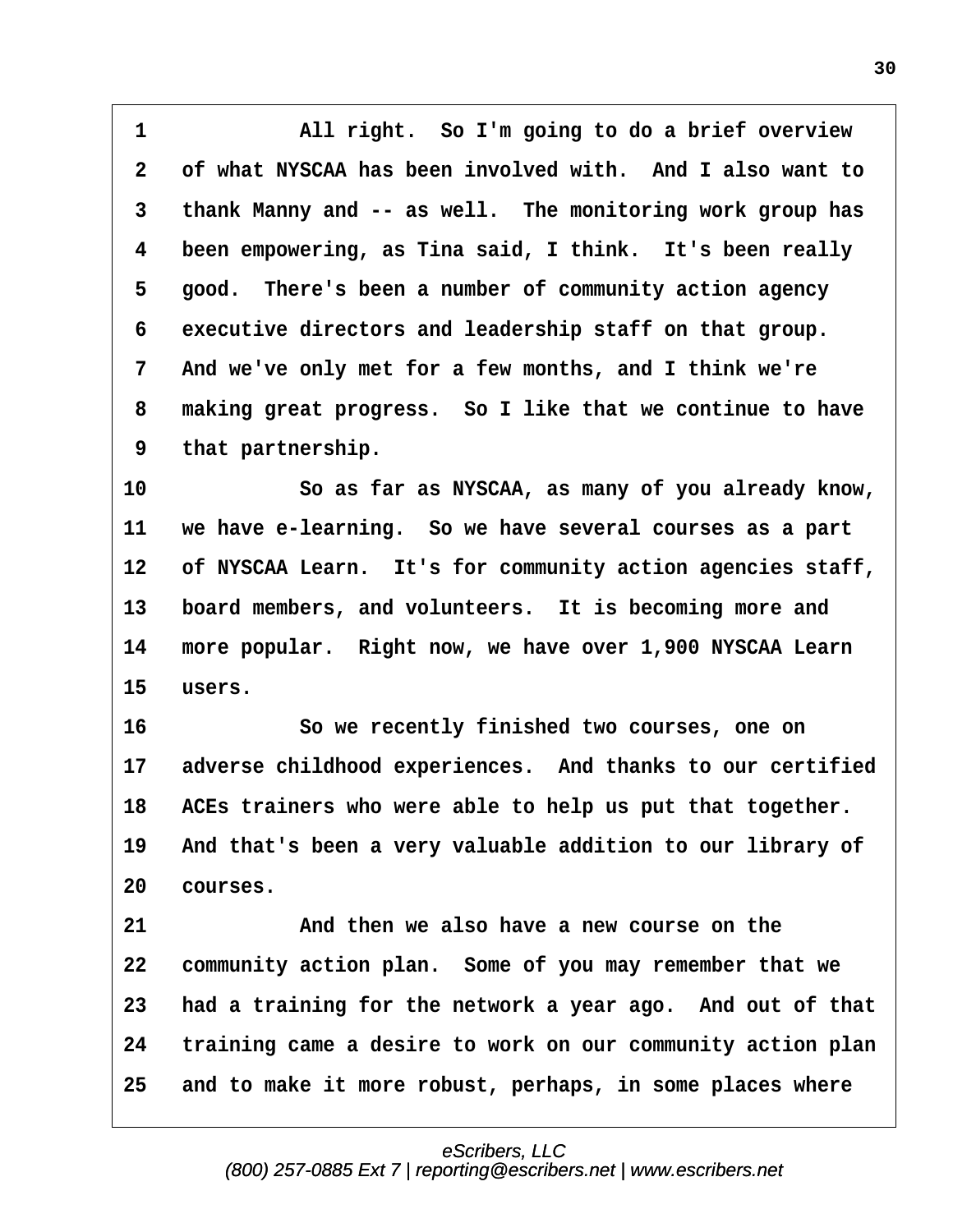<span id="page-30-0"></span>1 we could do that. So we have an interactive course. And **·2· ·really what it does is it integrates ROMA and ROMA concepts ·3· ·and principles into our community action plan and kind of ·4· ·connects the dots for people who may not have been able to** 5 see that or make it more clear, I think. And then our **·6· ·learners have the opportunity to build a, what we call, a ·7· ·well-constructed community action plan.· So we've gotten a ·8· ·lot of really positive feedback about that because it's ·9· ·fun.· For those of you who haven't been a part of -- done** 10 our courses, we have Phoebe (ph.) here as our staff person. 11 And she makes them as interactive and fun as they can be. 12 And they're also a great learning tool.

13 Also from that community action -- community --**14· ·community action plan course, we have worked very closely,** 15 **NYSCAA and the Department of State, in putting together** 16 community action plan templates, so -- for agencies to use **17· ·when they're developing their community action plans.· So** 18 we've released eight templates so far. That has been a 19 great opportunity for community action agency staff who are **20· ·part of that work group to work through the process and be 21· ·able to share it with the community action agencies across 22· ·the state.· We're really thinking that this is going to 23· ·change how our data looks down the line.· It's an effort 24· ·to -- if -- to make sure that those of us who are providing 25· ·the services and programs are reporting in the same way, so**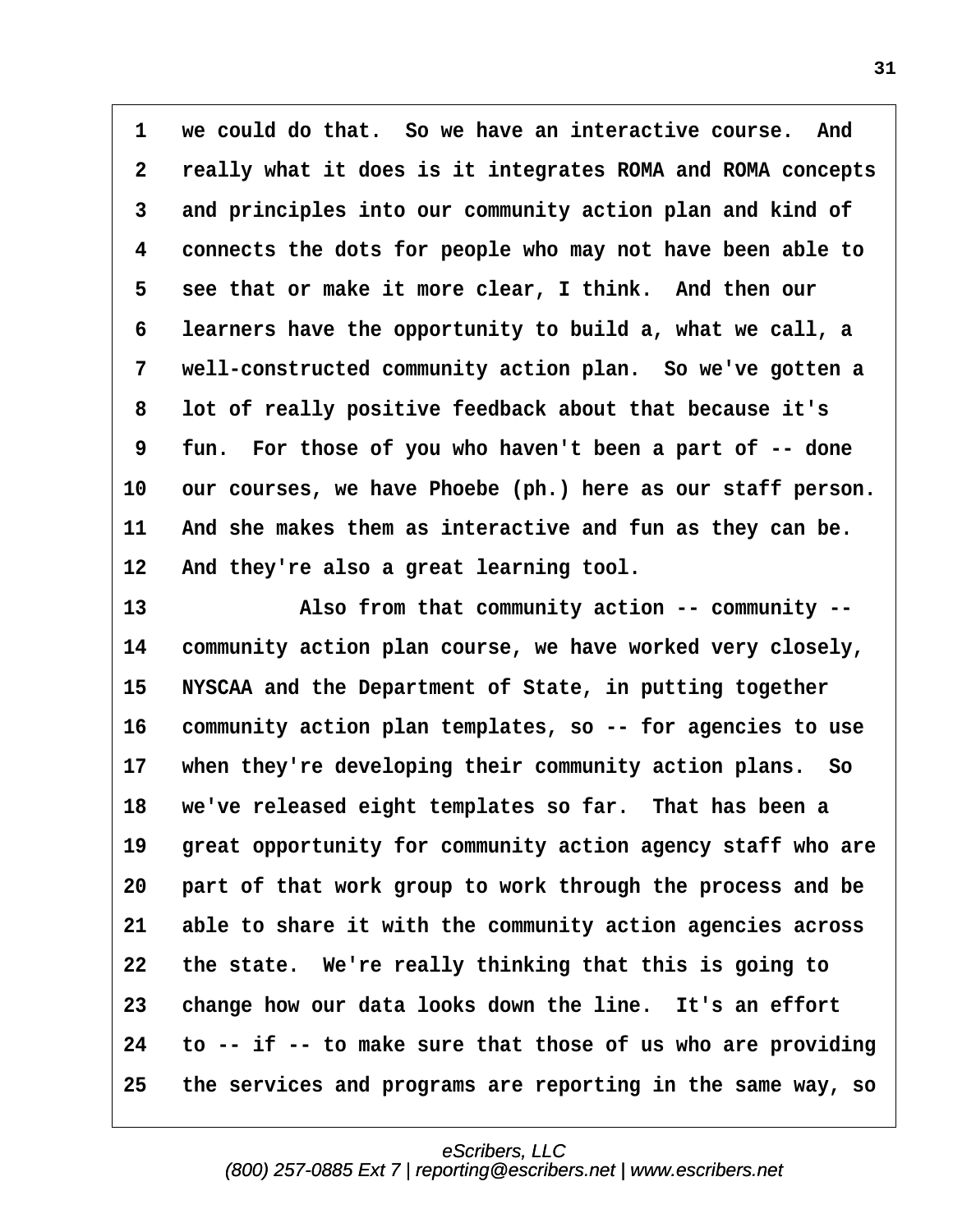<span id="page-31-0"></span>**·1· ·our reporting is similar across the state.· So we've come a ·2· ·long way to making that happen.· And work -- that work ·3· ·group is continuing because we're still not done yet.**

**·4· · · · · · ·We, of course, continue with our ROMA work.· As ·5· ·Aimee mentioned, that's a part of what DOS reports on.· So ·6· ·we do regional ROMA trainings every -- well, we're doing ·7· ·five in 2022.· We do them virtually.· And we, at NYSCAA, we** 8 take bets on how quickly they're going to sell out. With **·9· ·forty-seven community action agencies and new staff and** 10 staff who want to go through them again, usually within an **11· ·hour after us posting them, they're fully subscribed.· So 12· ·we're doing one later this month, and then in April, and on** 13 from there. We have a very active ROMA alliance. And the **14· ·ROMA alliance is actually the group that started -- came up** 15 with the idea of working on the templates. And we work **16· ·together in talking about implementing ROMA practices and** 17 **principles within an agency.** We have ROMA trainers and 18 ROMA implementers who make up that ROMA alliance. And we 19 also meet separately with the ROMA trainers and **20· ·implementers because -- to talk about specific topics that** 21 are relevant to both groups. And I work really closely **22· ·with Jessica (ph.) at DOS.**

**23· · · · · · ·Let me see what else I want to talk about.· We 24· ·have a lot of affinity groups and many ways for the network 25· ·to engage with each other.· And I'm particularly passionate**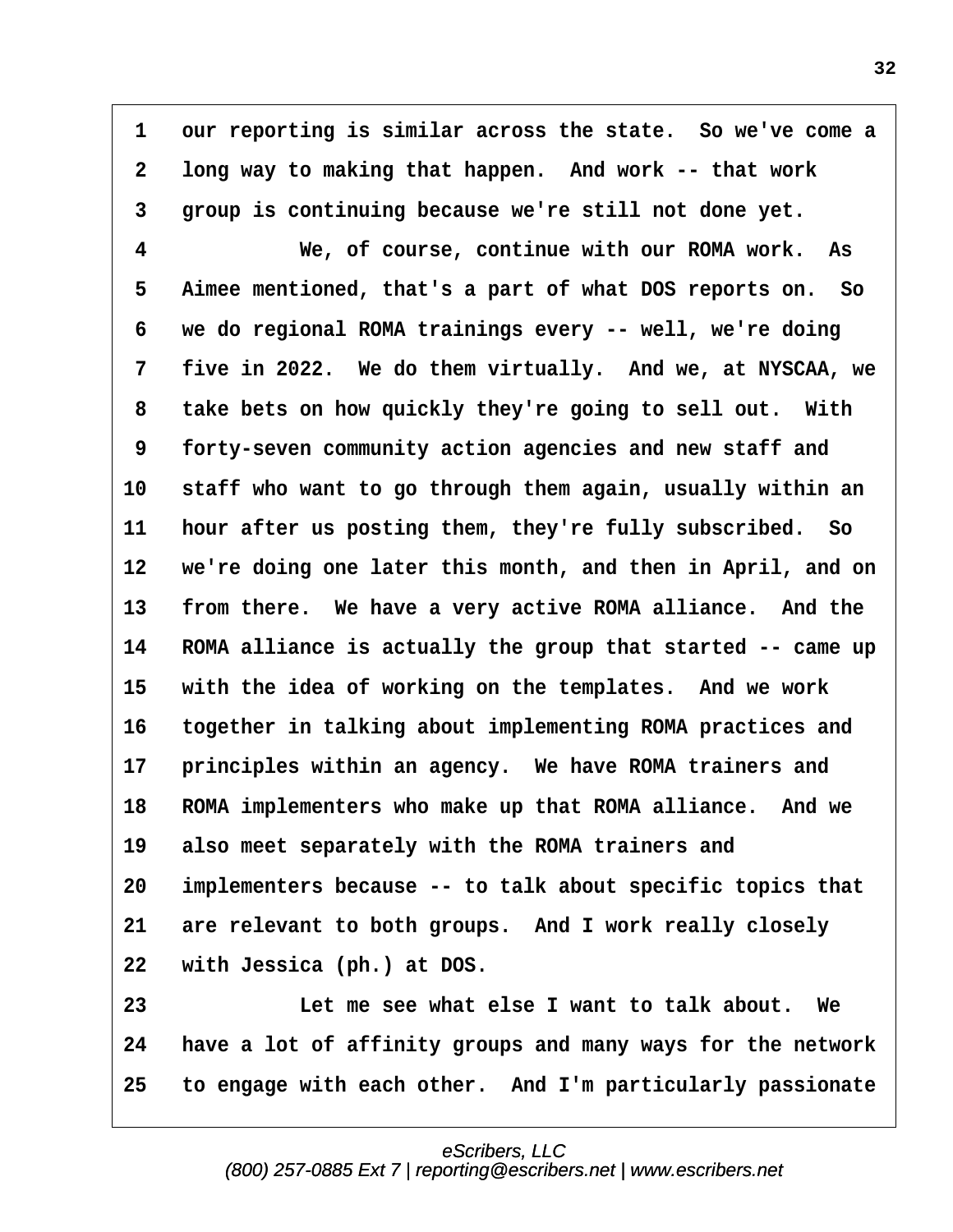<span id="page-32-0"></span>**·1· ·about this, because as a learner myself, I like the ·2· ·opportunity where we can grow and share and share best ·3· ·practices and support each other.· So we have communities ·4· ·that practice this, we have learning groups, and we have ·5· ·affinity groups.· We just launched our new affinity group ·6· ·for frontline workers.· So that's exciting.· They met for** 7 the first time earlier this month. And then on behalf --**·8· ·the network has requested another affinity group for agency ·9· ·staff who work specifically with senior programs.· So that** 10 group will be meeting very soon. We just got the list of **11· ·folks that we have.· I think there's thirteen people who** 12 are interested. So that's great. So it's really, again, 13 an opportunity for community action agency staff to get **14· ·together and share challenges and successes and to get** 15 support from each other because that's the best thing about 16 **having a network, is we aren't alone.** 

**17· · · · · · ·We have an Emerging Leader Institute, which we** 18 fondly call ELI. That's going great. We have fifty-five 19 for this year. I know, I could see Tina grimace and so did **20· ·I because that's a big group.· We have thirty-six in 1.0,** 21 meaning they're joining us for the first time. And then we **22· ·have nineteen in 2.0, which means they've come back for a 23· ·second year.· So that's good.· That's actually a good 24· ·number.· Having nineteen in their second year is good 25· ·because it's big enough, but small enough for us to have**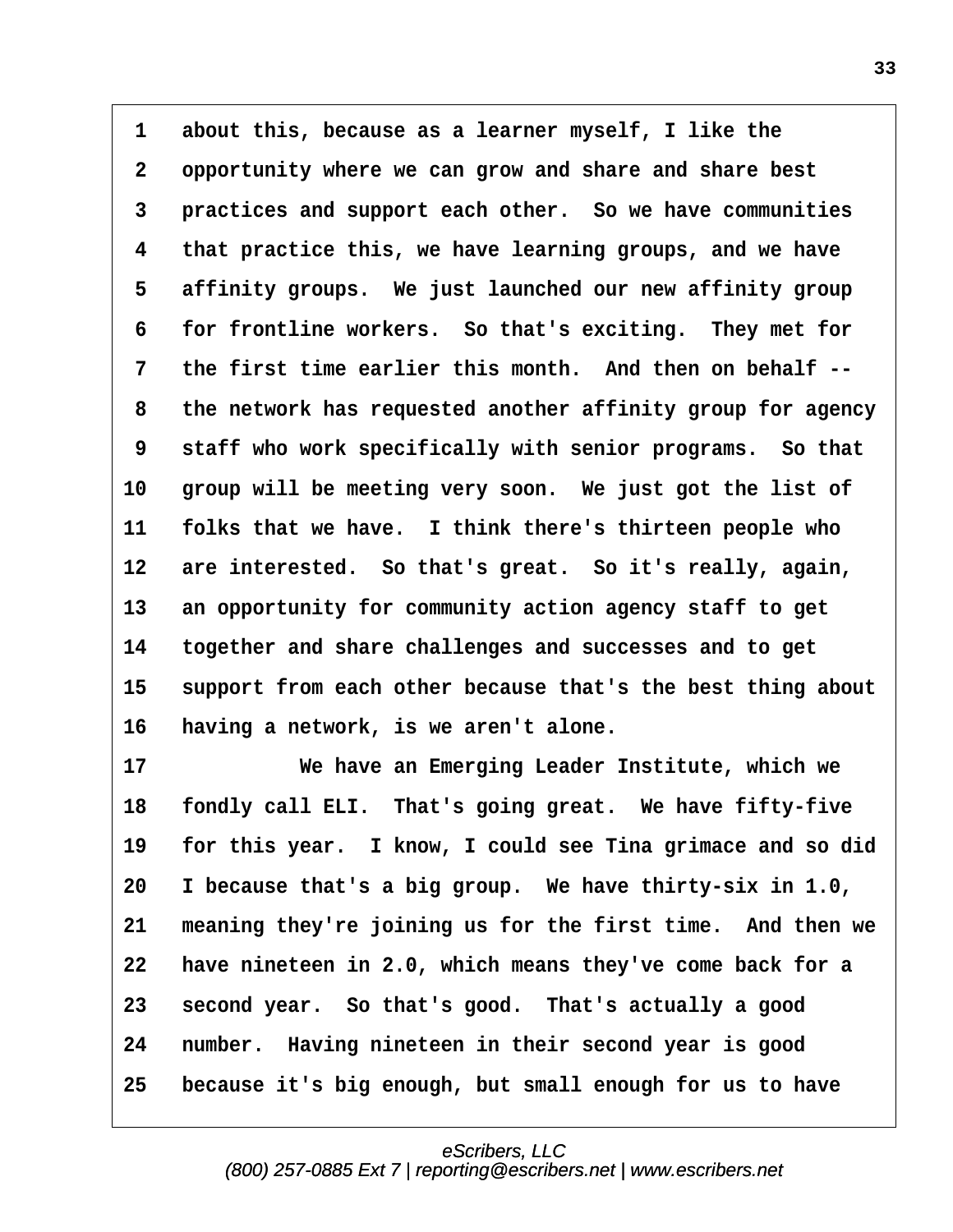<span id="page-33-0"></span>**·1· ·those good conversations.· The 2.0 group work on projects ·2· ·that they design within their agencies, and then they share ·3· ·with the entire group.**

**·4· · · · · · ·So that's just a -- I mean, I could go on for ·5· ·hours.· But that's just a brief overview of kind of the ·6· ·highlights of what NYSCAA has been doing and will be ·7· ·continuing to do.· We also do our publications, like our ·8· ·newsletter and our poverty report, our ED manual.**

**·9· · · · · · ·We will continue with our conference.· We're** 10 **hoping to do an in-person event this year in September.** In **11· ·'21 -- '20 and '21, of course, they were virtual.· So we're** 12 **hoping that we will be able to do it in September.** We're **13· ·looking at Rochester.· And then, of course, our fondly -- 14· ·fondly, when remembered ED seminar.· We have a seminar** 15 every year for executive directors and CEOs, and we were 16 able to hold that in person in October of '21. So we're **17· ·hoping that we can do that again this year.**

**18· · · · · · ·We have some exciting things happening with our** 19 CARES funding. We had -- we're doing motivational **20· ·interviewing.· Our CARES funding is supporting staff to go 21· ·through a motivational interviewing course, ten weeks,** 22 three hours every Thursday morning. They've been finding **23· ·that very productive in working with their customers and 24· ·their clients.· And then as folks finish that course, we 25· ·have a motivational interviewing group where we can**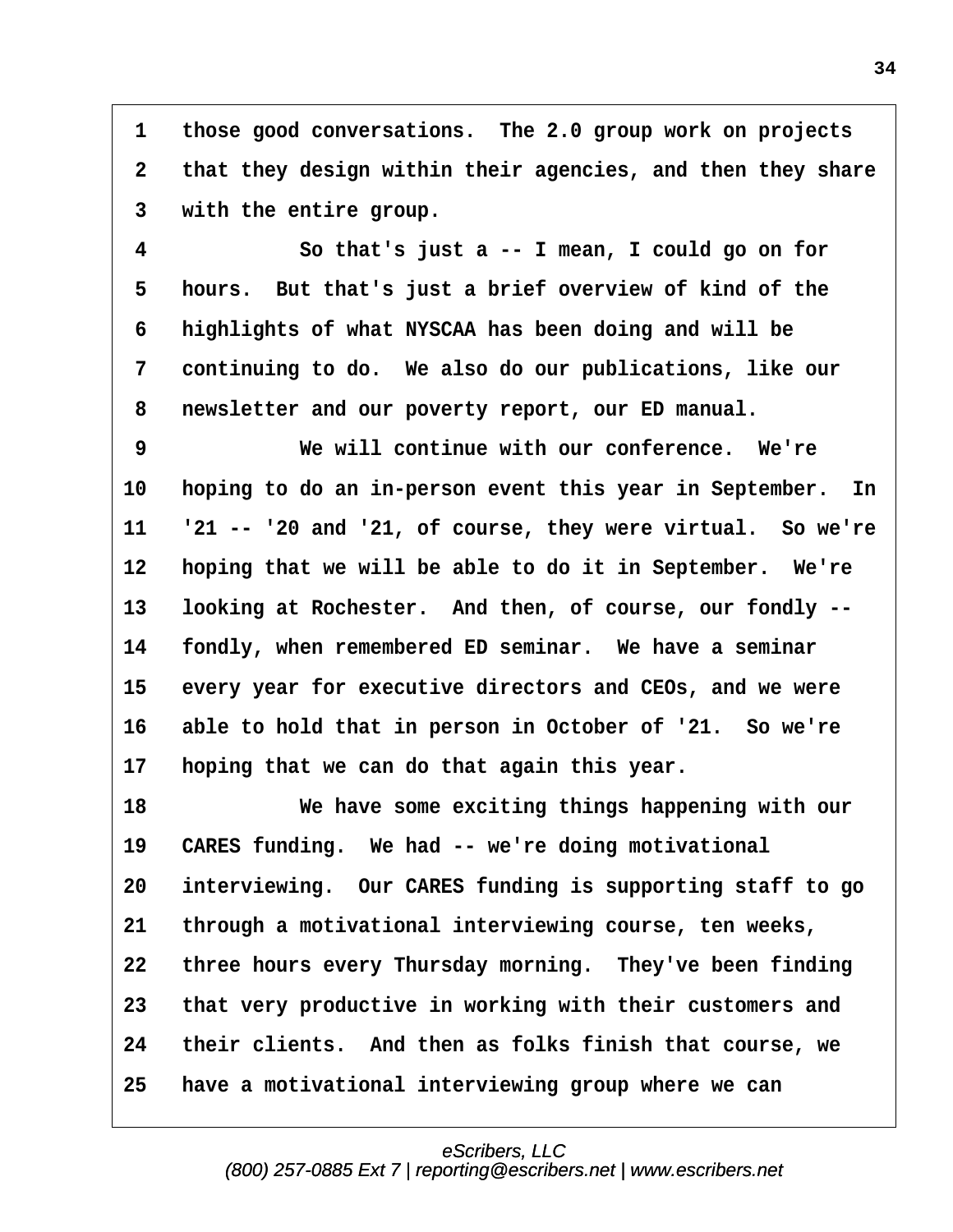<span id="page-34-0"></span>**·1· ·continue to talk about and apply those skills that we ·2· ·learned with each other and with our clients.**

**·3· · · · · · ·We are working on two reports, NYSCAA is, in ·4· ·response to COVID.· One is the internal processes and** 5 **procedures that agencies made and their policies.** That is **·6· ·about ready to be released within the next couple weeks. ·7· ·All of you as EDs will be seeing a survey coming out in the ·8· ·next couple weeks.· Our second report is really going to ·9· ·focus on the -- the services that we needed to change, the** 10 **pivots that we needed to do, and was that successful.** Are **11· ·those -- are those service changes some things that we are** 12 continuing or not and why. And we kind of want to get into 13 any service delivery changes that were made as a result of 14 COVID and that were sustained because they were successful. 15 So I'm really excited about that. Once we finish that **16· ·report, we're going to kind of make it live in that we're** 17 **going to bring the agencies who have participated or want 18· ·to share more information and have some panel discussions** 19 around those service delivery changes.

**20· · · · · · ·We also have a social justice committee.· That's 21· ·been working now for about a year.· And we're continuing to 22· ·meet regularly and we will -- are looking at engaging a DEI 23· ·consultant to work with us on doing DEI assessments within** 24 our agencies. So stay tuned for more information about **25· ·that.**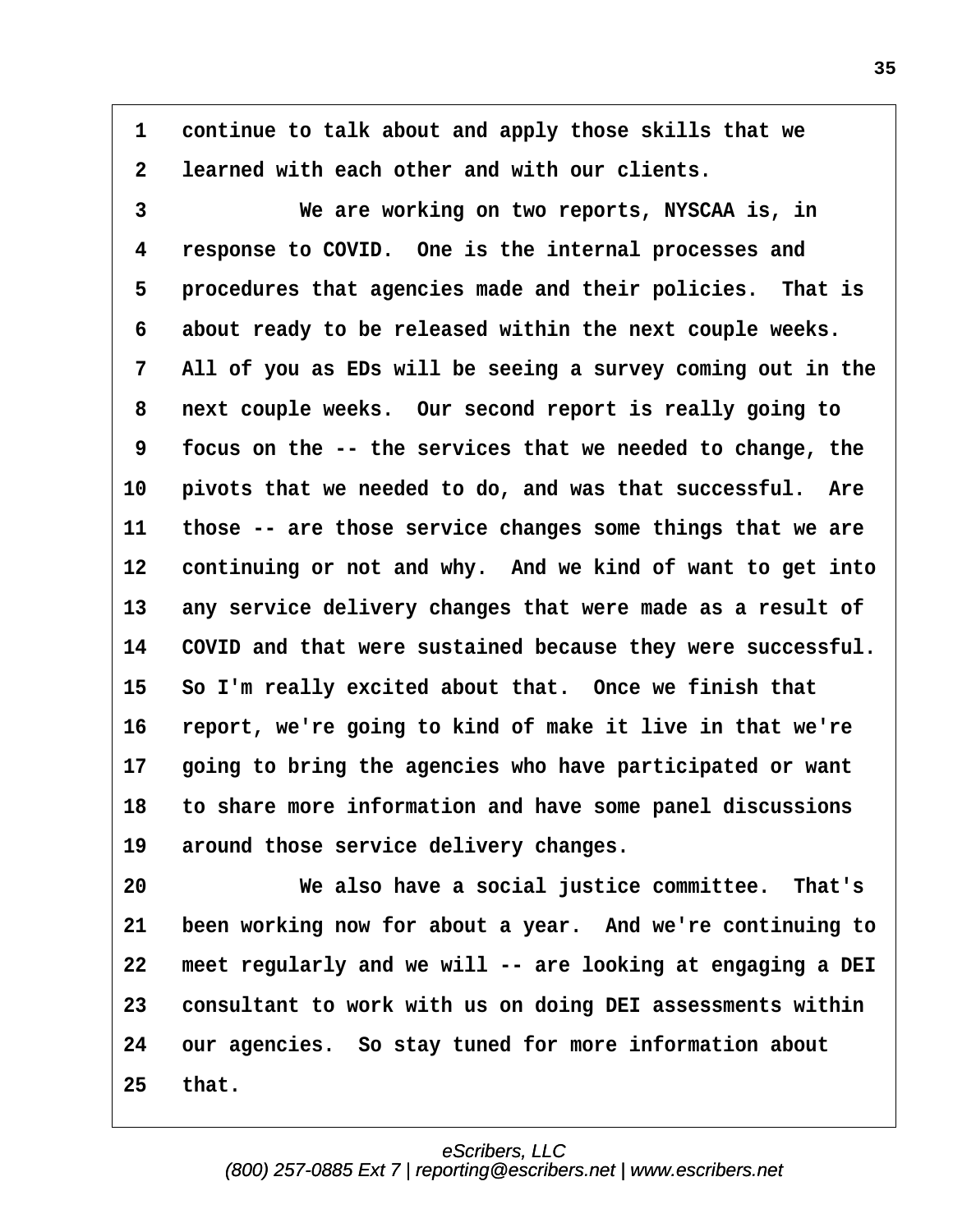<span id="page-35-0"></span>**·1· · · · · · ·We've held a series of webinars as well and we ·2· ·are going to continue to hold the webinars using some of ·3· ·those CARES funding as well.**

**·4· · · · · · ·For those of you who don't know, we as -- NYSCAA ·5· ·is the lead association for Region 2, which is New York, ·6· ·New Jersey, Puerto Rico, and the U.S. Virgin Islands.· So ·7· ·we have this HCCT grant that we're working under with the ·8· ·Office of Community Services.· Human Capacity and Community ·9· ·Transformation is what HCCT stands for.· And we had a** 10 regional convening on Tuesday, and I think it went really 11 **well.** We had agencies share their initiatives. So there 12 were a number of -- we had four initiatives from New York, 13 two in New Jersey, and one in Puerto Rico. And I think the 14 synergy was great. We had Dr. Howard, the director of OCS 15 at the federal level, come and meet with us and kick off **16· ·the day.· And Manny spoke as well as his counterpart in New 17· ·Jersey, and the association president in -- in Puerto Rico. 18· ·And there was a lot of good information that was shared. I** 19 liked the synergy between New York and New Jersey. We sent **20· ·out an evaluation at the end, asking folks if they wanted 21· ·to continue to have conversations or share information, 22· ·that we can do that.· So there will be future learning 23· ·opportunities as well.· The shipping containers temporary 24· ·housing was really interesting.· So we definitely want to 25· ·hear more about what that one agency in New Jersey is**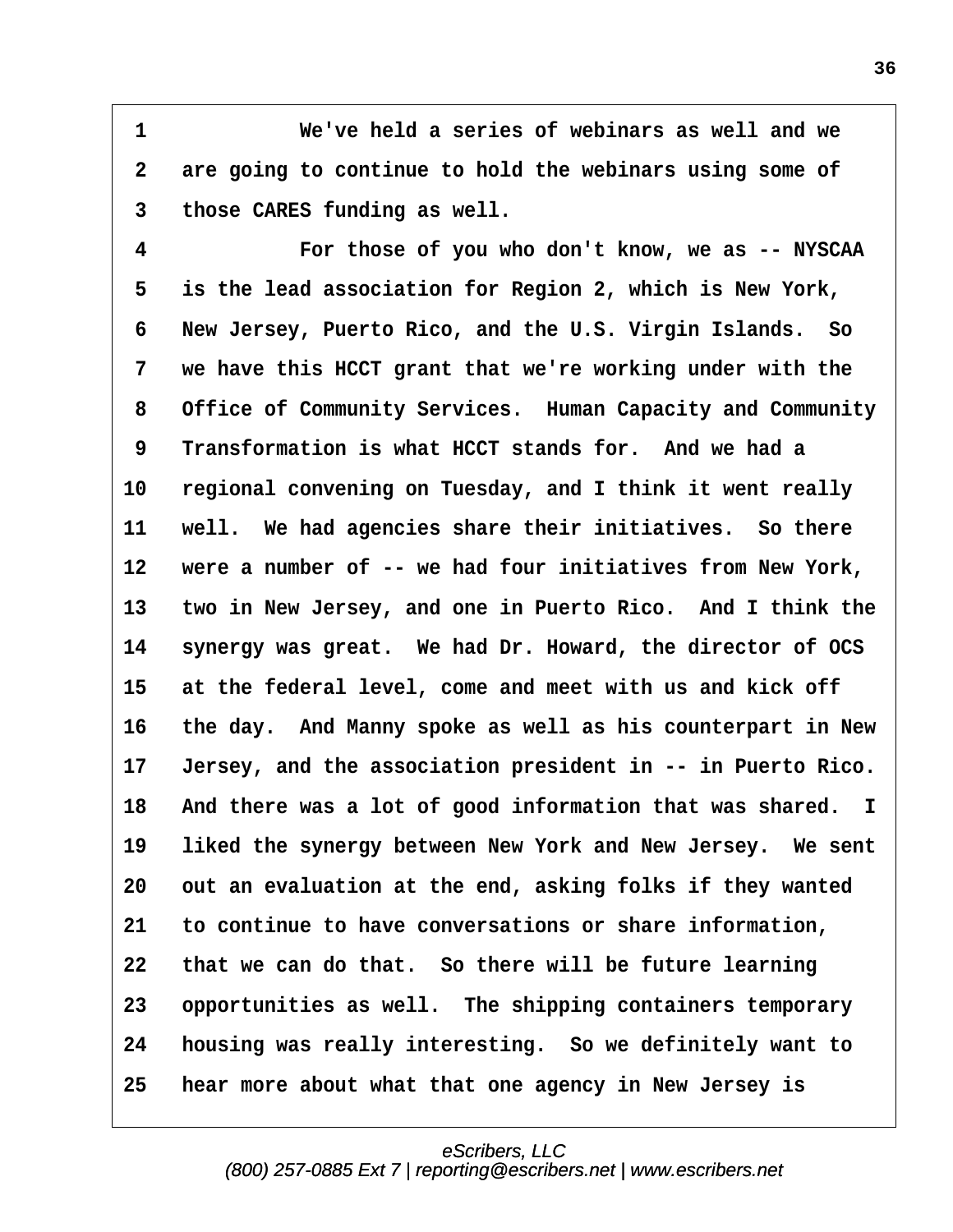<span id="page-36-0"></span>**·1· ·doing.**

**·2· · · · · · ·And so that -- and so we continue to work with ·3· ·New Jersey and Puerto Rico associations to continue to ·4· ·build those partnerships.· And we with -- also have doing ·5· ·some communities of practices, as I mentioned before, ·6· ·around leadership, trauma, informed care, and best and ·7· ·evidence-based practices.**

**·8· · · · · · ·So we are a small but mighty group.· And with ·9· ·that, I'm going to turn it back over to Tina.**

**10· · · · · · ·MS. ZERBIAN:· Thank you, Jackie.· For those of 11· ·you who are not intimately involved with the community** 12 action network or running a community action agency, I 13 can't say enough about Jackie and her team and the support **14· ·that we get from NYSCAA.· It's just -- it's remarkable, the** 15 amount of work that -- that they do and -- and the support 16 that we get. And we would not be as wonderful and **17· ·successful as we are without them.· So thank you, Jackie.** 18 **any questions for -- for Jackie? 19· · · · · · ·MR. SANTOS:· Just very brief, Miguel Santos in** 20 Buffalo. Jackie, I'd like to learn more about these **21· ·affinity groups, how we can network throughout the state so** 22 that we can offer support and resources. I'm very familiar **23· ·with community action.· And I'm also curious to find out**

**24· ·more about the social justice committee so that we can just** 25 **pair together so that we can move forward.** Thank you.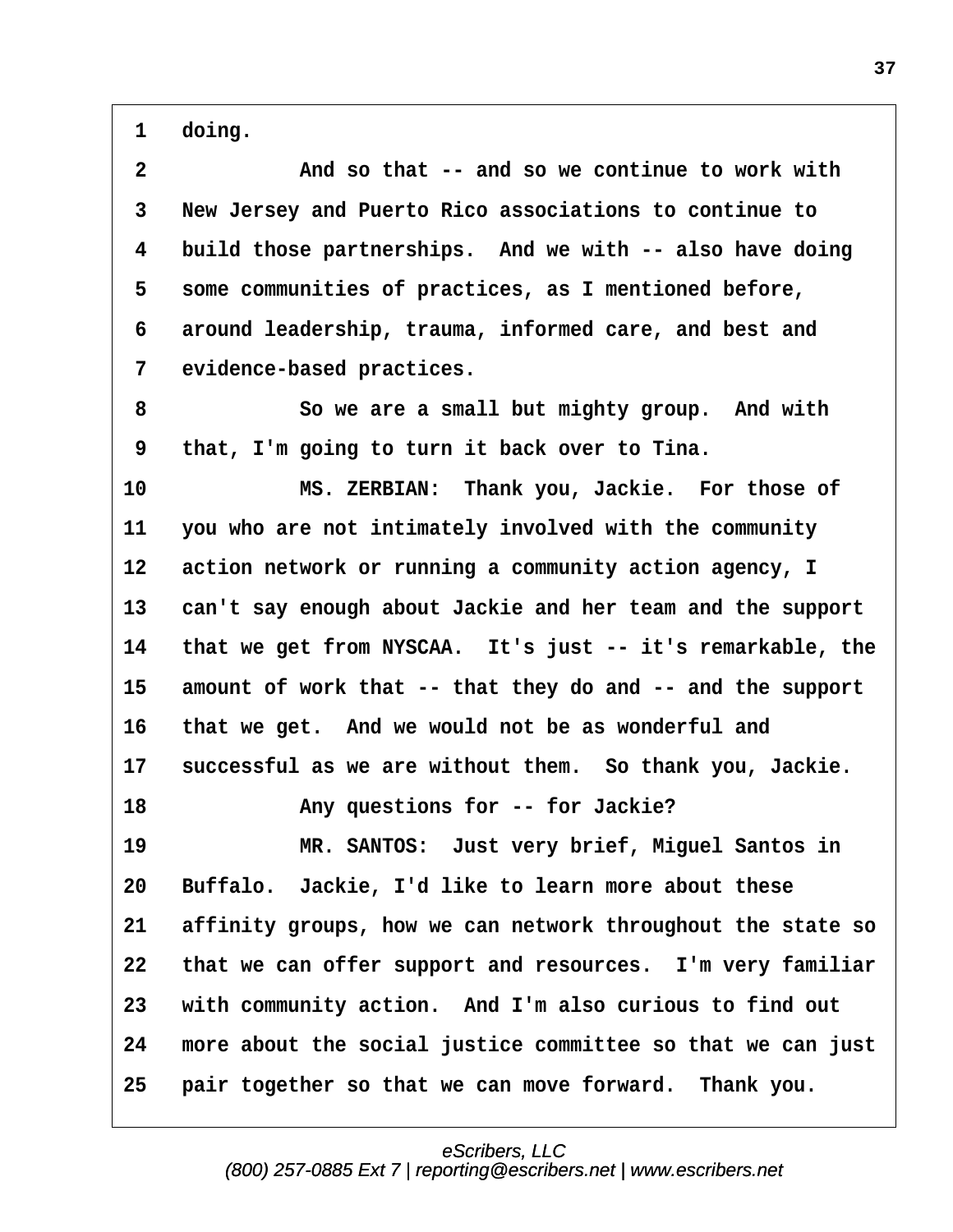<span id="page-37-0"></span>**·1· · · · · · ·MS. ORR:· Oh, I had to unmute there.· Okay, good. ·2· ·So we can be -- we'll be in touch, and I can provide you ·3· ·with more details.· Our affinity groups are growing.· Some ·4· ·of them are very specific to community action, like we have ·5· ·an HR affinity group.· So that's for human resource ·6· ·professionals within community action agencies.· And then ·7· ·we have a finance affinity group for finance staff within ·8· ·agencies.· But others of our affinity groups are more topic ·9· ·based, like I mentioned with our senior group that we're** 10 starting with our frontline. 11 **80 So Miguel, yes.** Let's definitely talk more. And **12· ·I'd like to connect, too, about our social justice** 13 committee as well because we're still -- that is still kind **14· ·of in the formation stages.· So we would like to -- we're 15· ·still working on our agenda and our goals and our action** 16 steps in that group. So I would love to connect more and **17· ·have further conversations about that.· That would -- that** 18 would enrich our group. **19· · · · · · ·MS. ZERBIAN:· Thank you.· Any other questions for** 20 **Jackie? 21· · · · · · ·MR. BOBBITT:· I just look forward to -- 22· · · · · · ·MS. ZERBIAN:· All right.· Moving -- 23· · · · · · ·MR. BOBBITT: -- continuing to hear more about the 24· ·ACEs work.· That's work we've been -- we weren't at the 25· ·front of queue, but we hope to get in -- in the queue to**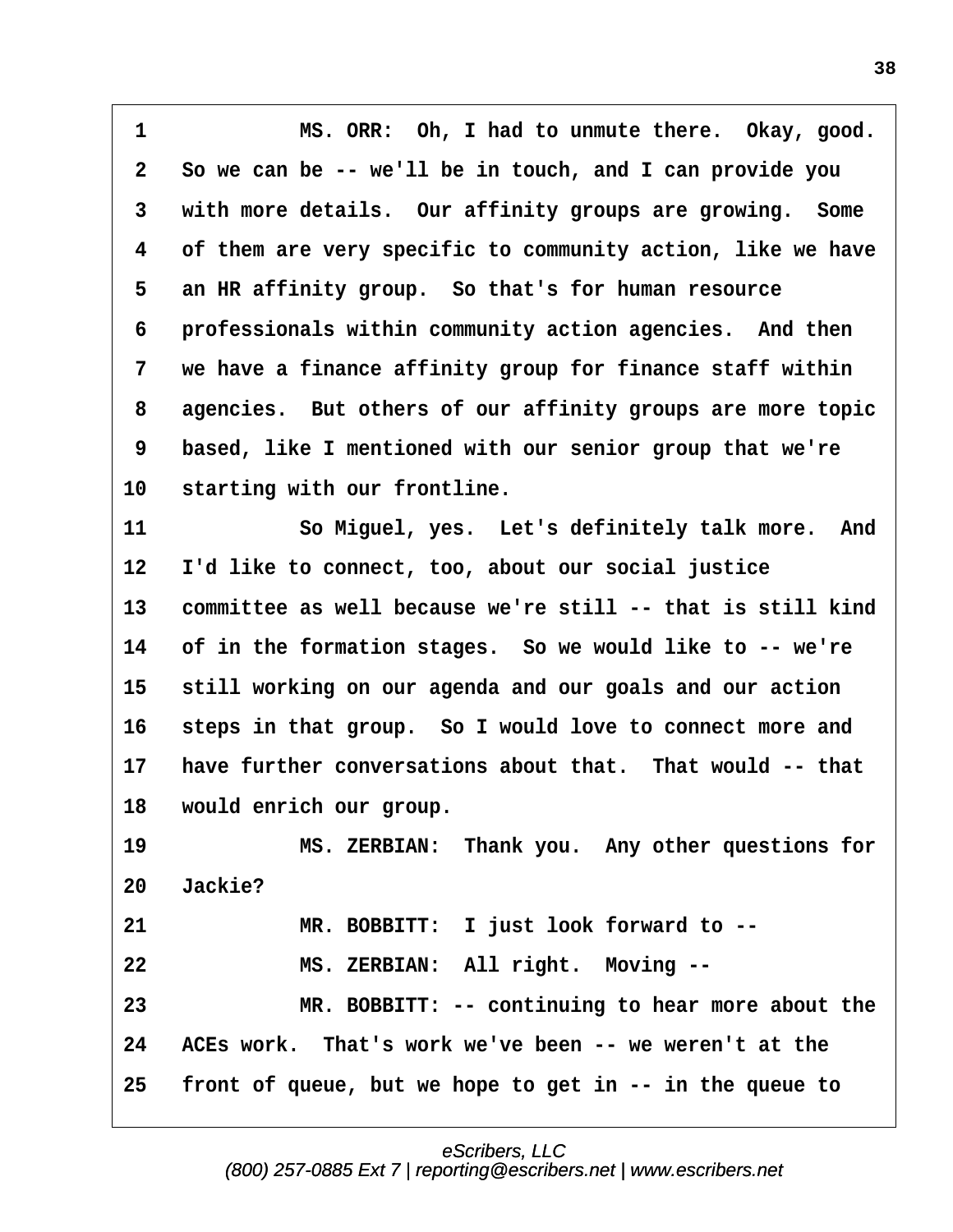<span id="page-38-0"></span>1 bring some of that to New York City. So it's exciting to **·2· ·hear how it's being sustained.**

**·3· · · · · · ·MS. ORR:· Yeah, yeah.· And we're now -- actually, ·4· ·I forgot to mention, Mike, that's a good thing.· So yeah, ·5· ·it's on our plan with working with DYCD.· And we are also ·6· ·now -- the certified trainers, I believe there's fifteen in ·7· ·the community action agencies.· And we are now -- kind of ·8· ·like our ROMA trainings, we are now offering them on a ·9· ·regular basis to community action agency staff in the 10· ·network.· So we did our first one last month, and we have a** 11 series going throughout the rest of the year, which 12 complements our e-learning ACEs courses as well. So -- and **13· ·we just got some new materials.· Tina, I see you.· So I'll** 14 share -- well, I'll share it with all of the ACEs. But we **15· ·got some new materials we can share as trainers with our** 16 **participants.** So good news.

**17· · · · · · ·MS. ZERBIAN:· Great.· I look forward to hearing** 18 about that.

19 **MS. ORR:** Thank you.

**20· · · · · · ·MS. ZERBIAN:· Is there any old business?· Is** 21 there any new business? **22· · · · · · ·MR. QUINN:· Tina, I'd like to bring something up.**

**23· ·It's an old issue, but I don't know that the Advisory 24· ·Council has ever addressed it.· And I think as we're coming 25· ·out of the pandemic and employment is an issue and racial**

eScribers, LLC

[\(800\) 257-0885 Ext 7 | reporting@escribers.net | www.escribers.net](http://www.escribers.net)

**39**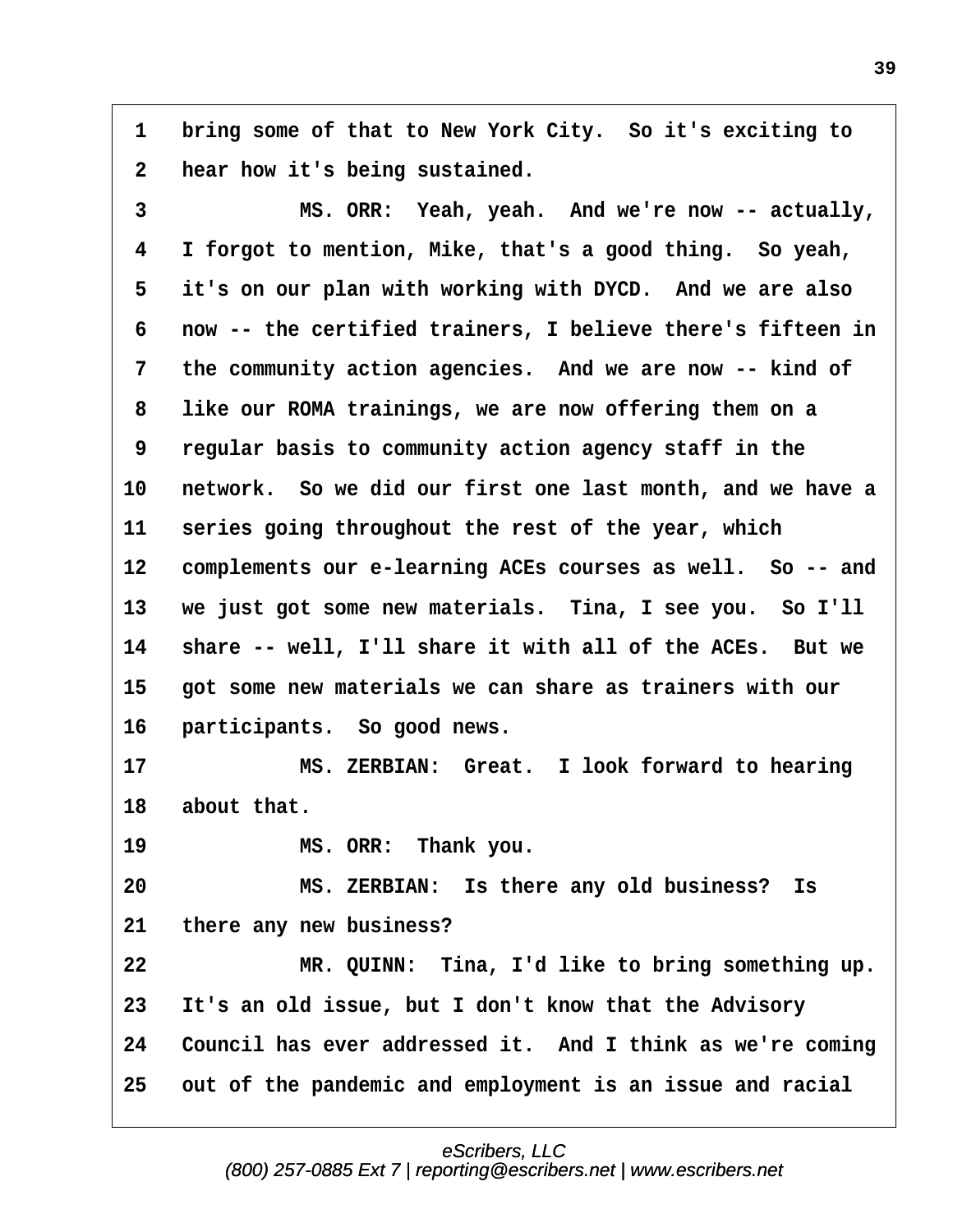<span id="page-39-0"></span>**·1· ·equity is a big -- a new focus point -- it's not a new ·2· ·issue, but it's a new focus point of what we're doing. ·3· ·I -- I do think we need to look at agency employment and ·4· ·wages.**

**·5· · · · · · ·To the people we hire as community action ·6· ·agencies, the folks tend to come from our communities.· And** 7 quite frankly, many of them don't look like me. And it's **·8· ·not great for our workers, and it's not great for our ·9· ·agencies.· We hear from individual agencies all the time** 10 that employment is a huge problem. We can't keep staff, **11· ·we're losing them to local government, state government,** 12 school districts. We can't keep people. We've been 13 working on a minimum wage standard for a very long time. **14· ·But it might be time to start addressing this through** 15 **policy.** 

**16· · · · · · ·It's not anything new.· As a matter of policy, we** 17 have M/WBE requirements in our contracts. In our other 18 **programs, like Head Start and Weatherization, we've had** 19 **· prevailing wage requirements to make sure people are being** 20 **paid adequately.** And I think the Advisory Committee should **21· ·look into it as a matter of policy for our agencies.· If I 22· ·had my druthers and I was waving a scepter of the king, I'd 23· ·say we could go to the MIT website and look at the** 24 **· prevailing wage for your county and that's what people are 25· ·getting paid to work in state-funded programs.· It's**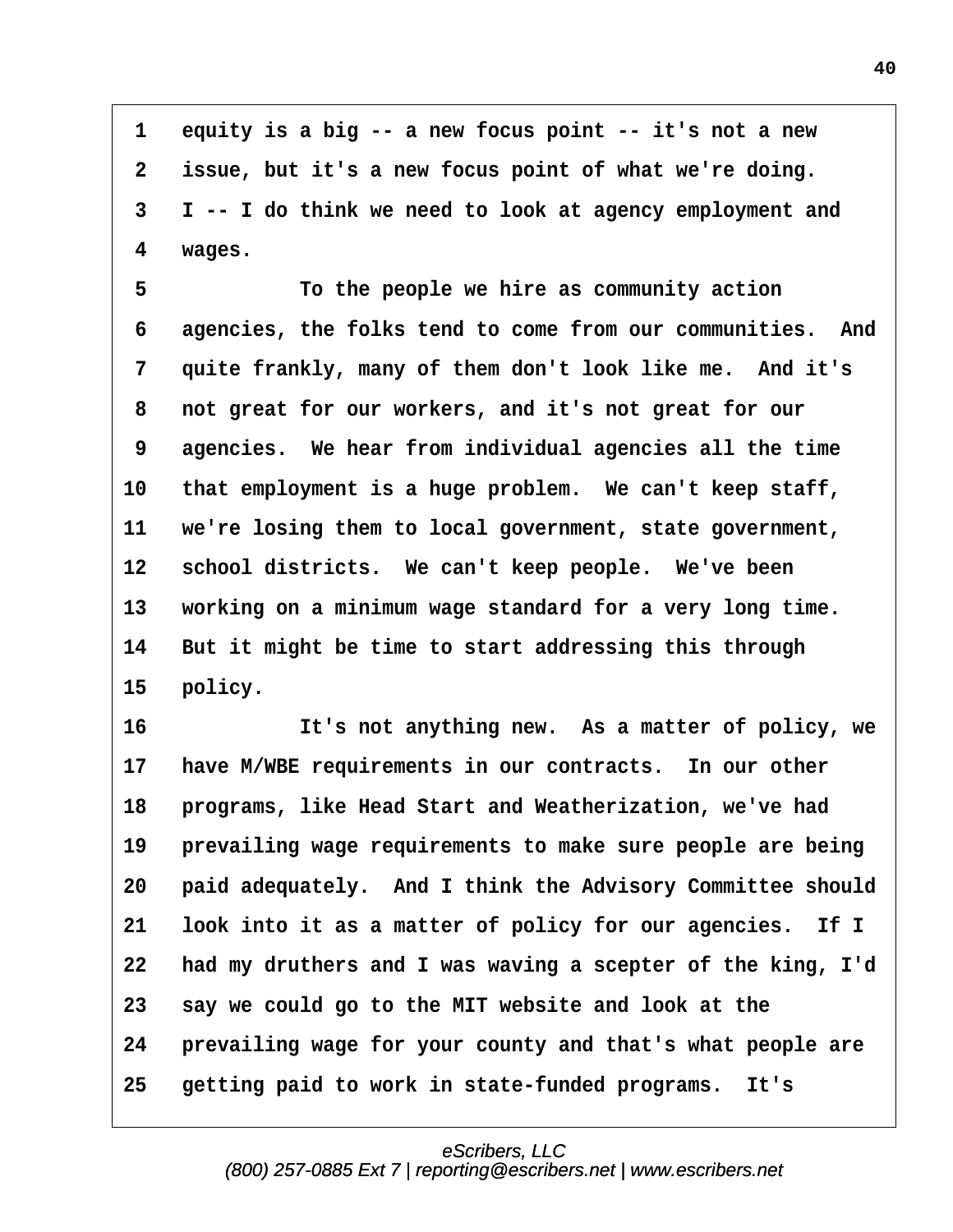<span id="page-40-0"></span>**·1· ·somewhat of an embarrassment that the people that we employ ·2· ·can continue to be clients of our agencies also. ·3· · · · · · ·So I'd just like to propose that the Advisory ·4· ·Committee take that on as an issue. ·5· · · · · · ·MS. ZERBIAN:· Thank you, Charles.· Is this ·6· ·anything that we should look at in terms of a subcommittee, ·7· ·a small group of folks that are willing to work on this ·8· ·issue? ·9· · · · · · ·MR. QUINN:· I'd be willing to do that. 10· · · · · · ·MS. ZERBIAN:· I thought you might be.** 11 **Anyone else? 12· · · · · · ·MR. SANTOS:· This is Miguel Santos in Buffalo. I** 13 was happy to hear that Robert Rodriguez spoke about **14· ·housing.· We know that housing is a huge problem throughout** 15 the country. We see the migration of people from downstate 16 New York moving all over, including upstate New York. I **17· ·look forward maybe to make contact with Manny to talk about** 18 the reentry population, the disabled population, and the 19 refugee immigrant population. Refugees and immigrants have **20· ·always been super important in New York State, maintaining** 21 the -- our population. **22· · · · · · ·And I would like to discuss other housing 23· ·programs for homeownership, like Habitat for Humanity and 24· ·other programs that assist people that own homes so that 25· ·they don't lose their homes.· And homeownership for these**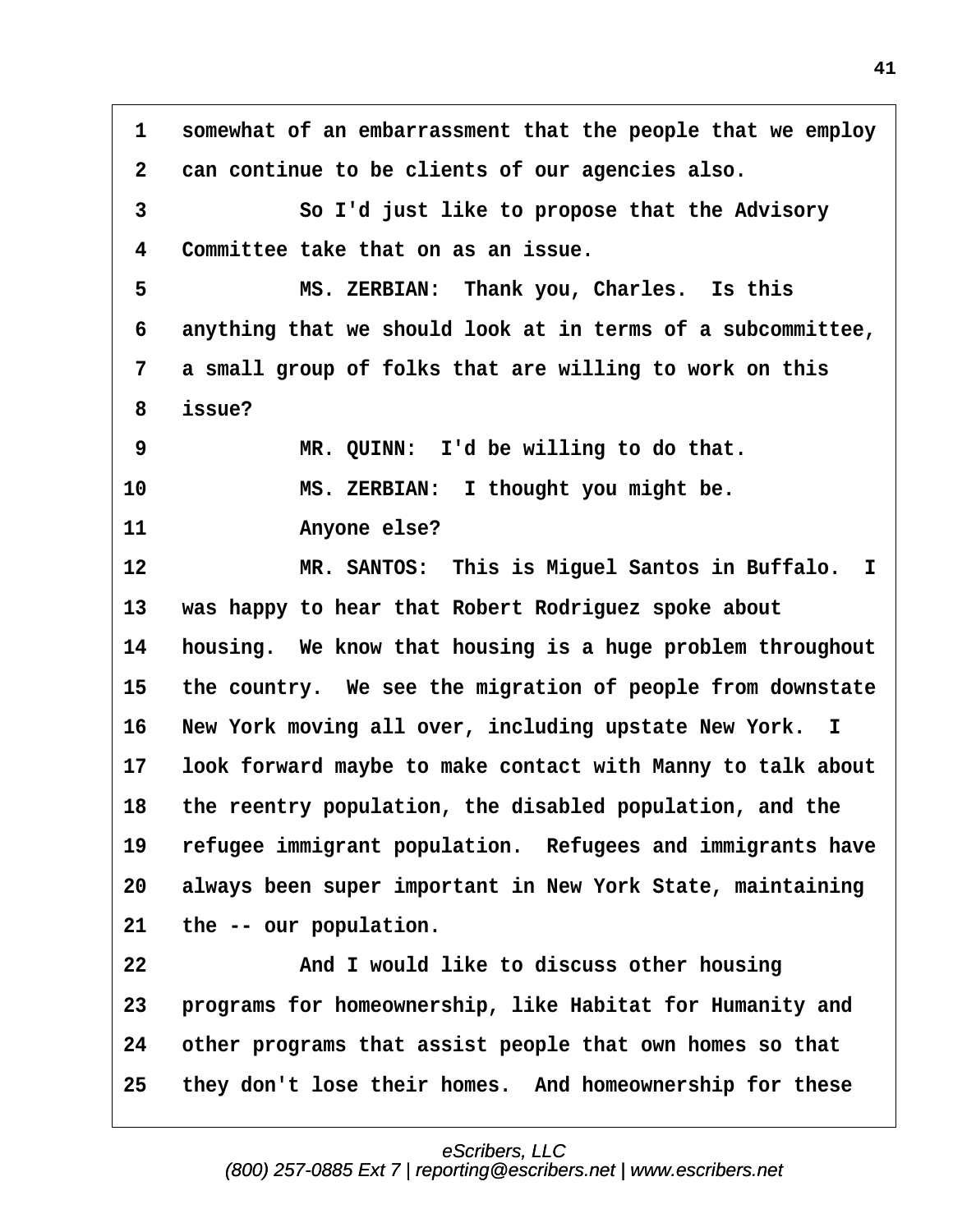<span id="page-41-0"></span>1 **particular populations so that just as what Charlie just ·2· ·said about people that look like him, homeownership -- we ·3· ·need to take a look about homeownership for a nice, diverse ·4· ·population. ·5· · · · · · ·So Manny, I'd like to have a -- a conversation so ·6· ·that you can guide me and we can guide the conversation. ·7· ·Thank you very much. ·8· · · · · · ·MS. ZERBIAN:· Thank you, Miguel.· And I know that ·9· ·one of the things that NYSCAA does is issues a -- a** 10 directory so that you can look for -- particularly look for **11· ·housing programs and which community action agencies are** 12 involved in housing. So that might be a resource that 13 Jackie could share with the entire Advisory Council if 14 that's helpful. **15· · · · · · ·MR. SANTOS:· Please.· Please, that would be** 16 great. 17 **MS. ORR:** Yep, I can do that. **18· · · · · · ·MS. ZERBIAN:· (Indiscernible) -- 19· · · · · · ·MS. OGUNWUMI:· Also, Tina.· This is Andrea.· And 20· ·I want to thank Miguel and also Charlie for their comments. 21· ·I think that looking at the fact that we employ a welfare 22· ·state within our agencies, I think that'd be a great social 23· ·justice topic to review.· So I see Jackie's nodding her** 24 **head.** So I'd just like to suggest that. And I know we'll **25· ·all be involved and engaged.· Thank you.**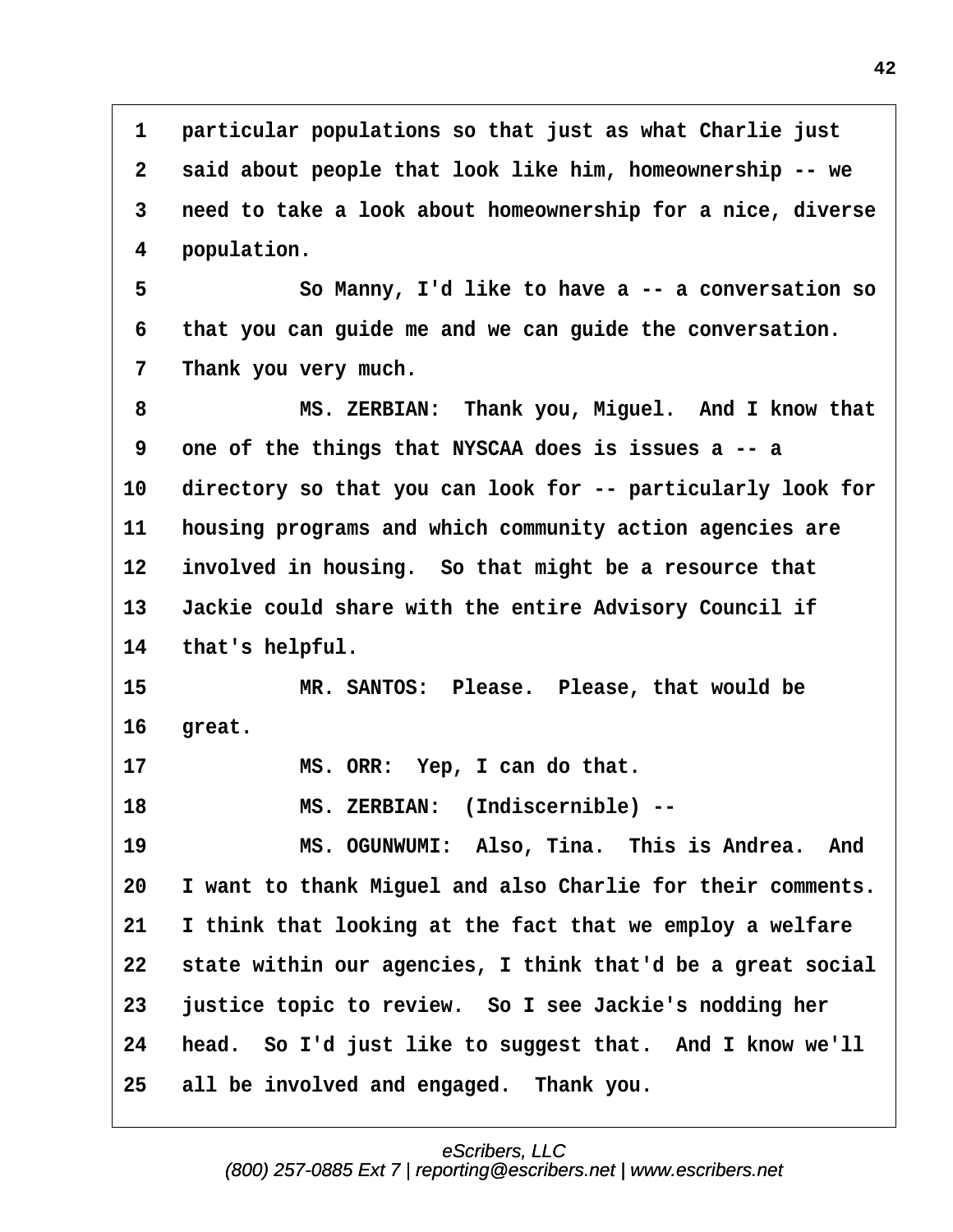<span id="page-42-0"></span>**·1· · · · · · ·MS. ZERBIAN:· Thank you, Andrea.· I see that ·2· ·Jerome (ph.) had also chatted in that he would be ·3· ·interested in joining a -- a small group. ·4· · · · · · ·So Manny, maybe that's something that we can ·5· ·follow up with and see if we can (indiscernible) -- ·6· · · · · · ·MR. ROSA:· Yeah.· I'll follow up with you and -- ·7· ·and Denis and Dan.· Let's schedule something in the next ·8· ·month or so to put together. ·9· · · · · · ·MS. ZERBIAN:· Thank you.** 10 **MR. ROSA:** Thank you. **11· · · · · · ·MS. ZERBIAN:· Thank you.· Is there any other new** 12 business? Then our next meeting is scheduled for May 19th 13 at 10 a.m. And if there's no other business, then I would 14 entertain a motion to adjourn. 15 MR. QUINN: So moved. **16· · · · · · ·UNIDENTIFIED SPEAKER:· I'll second. 17· · · · · · ·MS. ZERBIAN:· There's a motion.· Is there a** 18 **second? 19· · · · · · ·UNIDENTIFIED SPEAKER:· I'll second it. 20· · · · · · ·MS. ZERBIAN:· Motion's been made and seconded. 21· ·Have a wonderful rest of your week everyone.· And we'll see 22· ·you all again in May. 23· ·(Proceedings concluded) 24 25**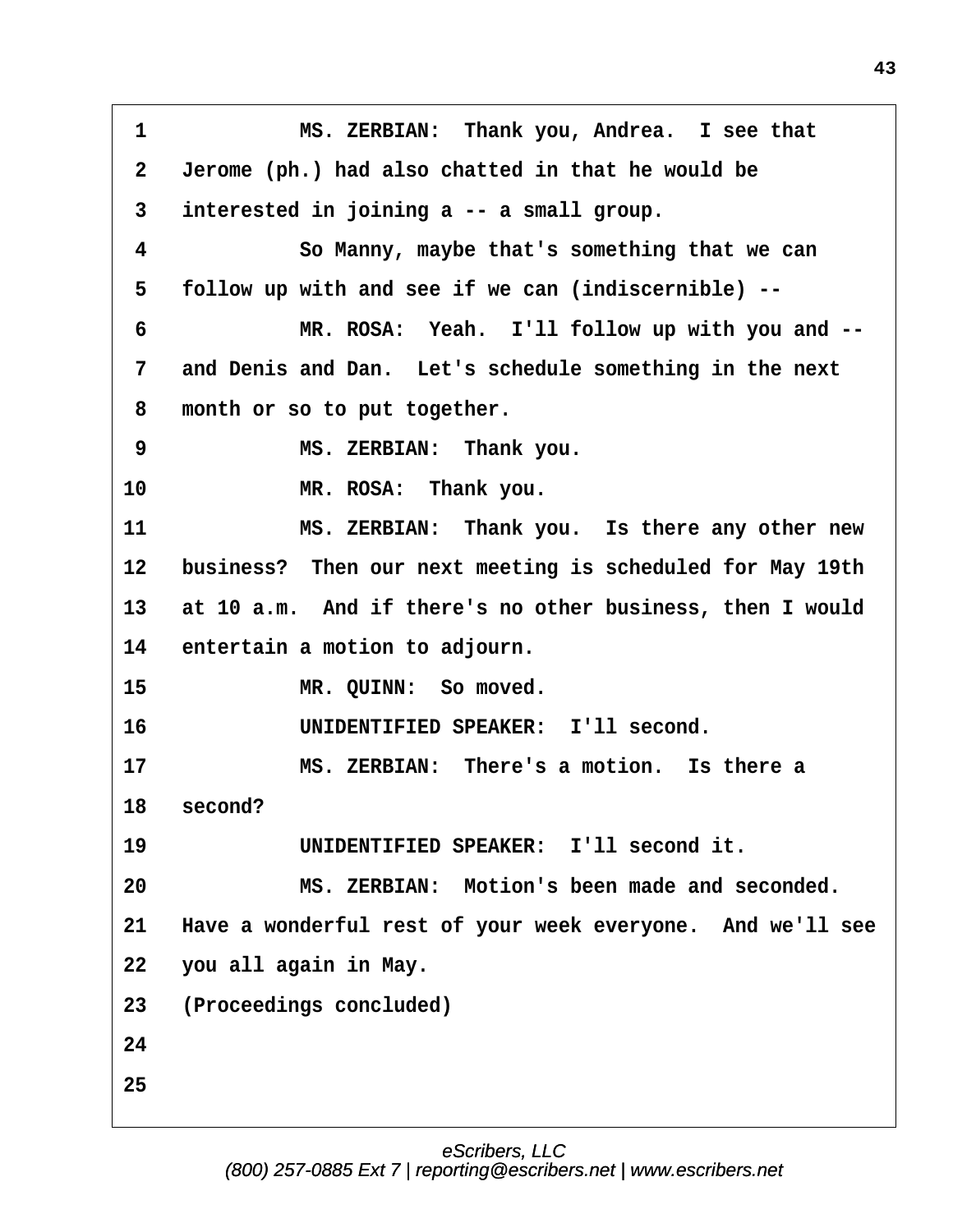| $\mathbf 1$             |                                                            |
|-------------------------|------------------------------------------------------------|
| $\overline{2}$          | CERTIFICATION                                              |
| $\overline{3}$          |                                                            |
| $\overline{\mathbf{4}}$ | I, Ciara Jonas certify that the forgoing transcript of     |
| 5                       | proceedings in the New York State Office of General        |
| 6                       | Services is a true and accurate record of the proceedings. |
| 7                       |                                                            |
| 8                       | Ciara Jonas<br>Signature:                                  |
| $\mathbf{9}$            |                                                            |
| 10                      | Date:<br>February 22, 2022                                 |
| 11                      |                                                            |
| 12                      |                                                            |
| 13                      |                                                            |
| 14                      |                                                            |
| 15                      |                                                            |
| 16                      |                                                            |
| 17                      |                                                            |
| 18                      |                                                            |
| 19                      |                                                            |
| 20                      |                                                            |
| 21                      |                                                            |
| 22                      |                                                            |
| 23                      |                                                            |
| 24                      |                                                            |
| 25                      |                                                            |
|                         |                                                            |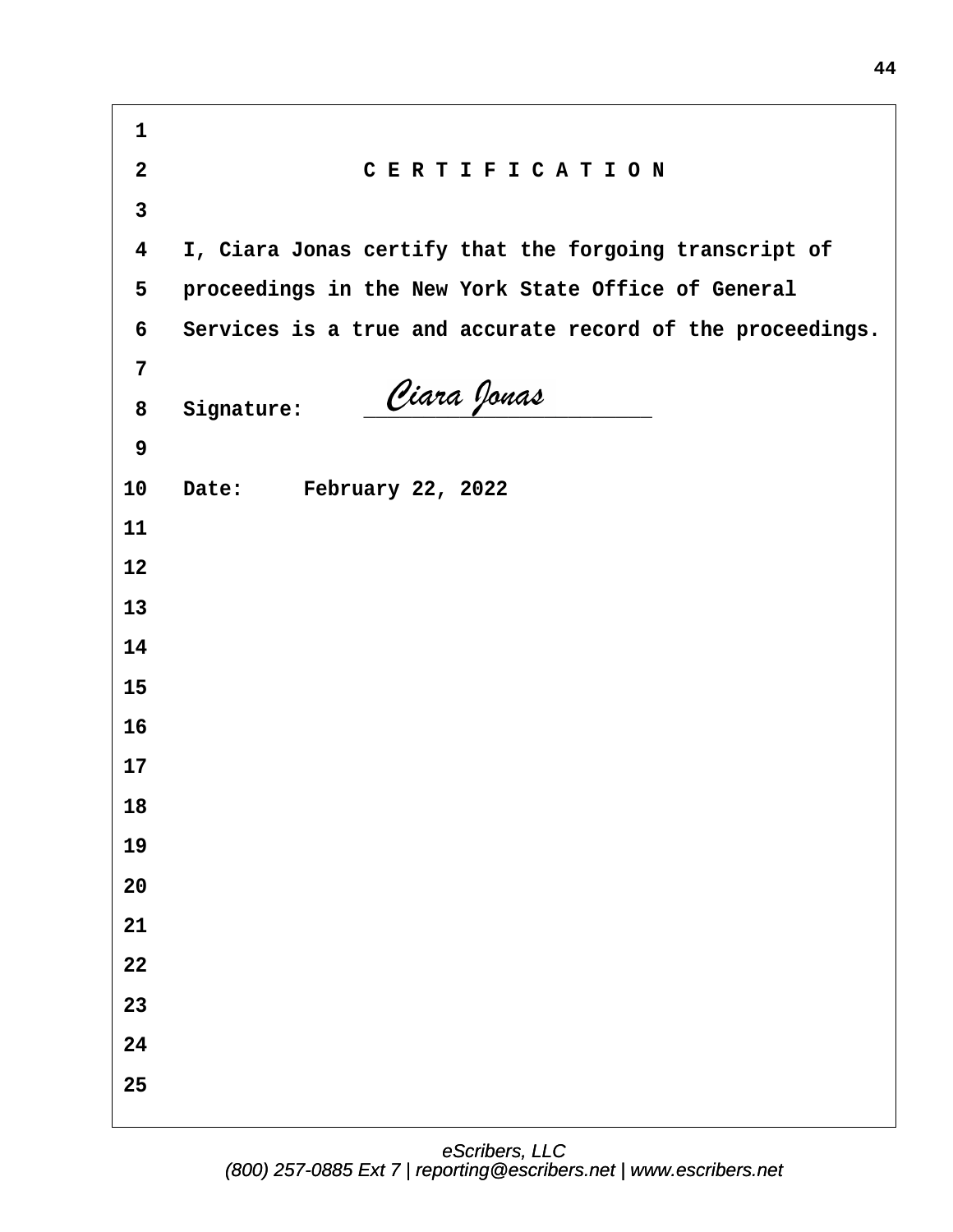Index: 1..April

|                                  | accept 4:23                     |
|----------------------------------|---------------------------------|
| 1                                | accepted 6:1:                   |
| 1 23:11,17 25:7,8 28:24 29:21,22 | access 28:2                     |
| 1,900 30:14                      | accessible 20                   |
| 1.033:20                         | accomplishm                     |
| 1043:13                          | accomplishm                     |
| <b>11th</b> 13:18                | accountabilit                   |
| 19th 43:12                       | <b>ACES</b> 30:183              |
| 1st $6:17$                       | achieved 24:2                   |
|                                  | acknowledge                     |
| 2                                | <b>Act</b> 24:18                |
| 2 23:19,23 25:6 29:1,3 36:5      | Acting 5:10 1                   |
| 2.0 33:22 34:1                   | action 2:3 4:1                  |
| 20 34:11                         | 12,22,24 31:3<br>32:9 33:13 37: |
| 2021 13:22                       | 9 40:5 42:11                    |
| 2022 12:13 13:8,9 32:7           | $active$ 32:13                  |
| 2023 13:8                        | activities 27:                  |
| 21 34:11,16                      | actual 26:17,1                  |
| 216 19:5                         | actuality 4:19                  |
| <b>27th 4:17</b>                 | <b>Adams</b> 16:17              |
|                                  | Adams's 6:13                    |
| 3                                | addition 20:1                   |
| 3 23:25 24:3                     | additional 25                   |
| <b>31st</b> 15:5                 | address $20:7$                  |
|                                  | addressed 39                    |
| 4                                | addressing 4                    |
| 4 24:8 25:6 29:2,4               | adequately 4                    |
|                                  | adjourn 43:14                   |
| 8                                | administered                    |
| <b>8th</b> 23:24 24:16 29:6      | administratio<br>25:10          |
| A                                | administrativ                   |
|                                  | adverse 30:17                   |
| a.m. 43:13                       | advice $11:23$                  |
| Absent 2:19<br>abstaining 5:7    | <b>Advisory 2:2</b><br>42:13    |
|                                  | advocacy 9:2                    |

affinity 32:24 33:5,8 37:21 38:3,5,7, 8 2 28:14 afford 18:21 affordable 17:22  $6:4$ afternoon 13:17 **ent** 25:25 agencies 2:3 9:23 11:10 14:4,18,21, **nents** 25:16,24 26:1 25 26:13 29:22,24 30:12 31:16,21 32:9 34:2 35:5,17,24 36:11 38:6,8 y 25:1 8:24 39:12,14 2.11 29:4  $7:23$ 5:14 16:1 3 28:6,11 29:16 30:5, ,7,13,14,16,17,19,21 :12,23 38:4,6,15 39:7,  $32:5$ Alan  $3:2$ 11,16,24 9,22 27:4,7 28:8 **Allen 4:25** 3 9 30:19  $5:13$  $1226:8$  $9:24$  $10:14$  $10:20$ 4 23:14 25:14 n 6:13 16:17 23:12 re 27:10,11 apply 35:1  $\overline{7}$ 22:7 39:23 40:20 41:3  $\frac{4}{3}$ 

39:7 40:6,9,21 41:2 42:11,22 agency 25:11,12,13,14,20 28:15 30:5 31:19 32:17 33:8,13 36:25 37:12 39:9 40:3 agency's 28:19 agenda 4:14 9:5,6 29:15 38:15 agreements 18:1 ahead 16:16 Aimee 15:3 22:25 23:4 29:7,8,20 **Albany 10:12** alliance 32:13,14,18 allocated 23:23 27:6 allocation 14:5 27:4 amazing 7:10,20 8:8 ambitious 19:24 amendments 14:7 American 25:20 amount 27:10 37:15 and/or  $20:10$ Andrea 2:21,22 4:2,4 42:19 43:1 annual 15:5 22:25 23:1,7,9,11 24:17,22,24 26:6 29:8 applaud 20:23 appointment 22:11 appreciated 6:24 approach 26:9 **April 32:12**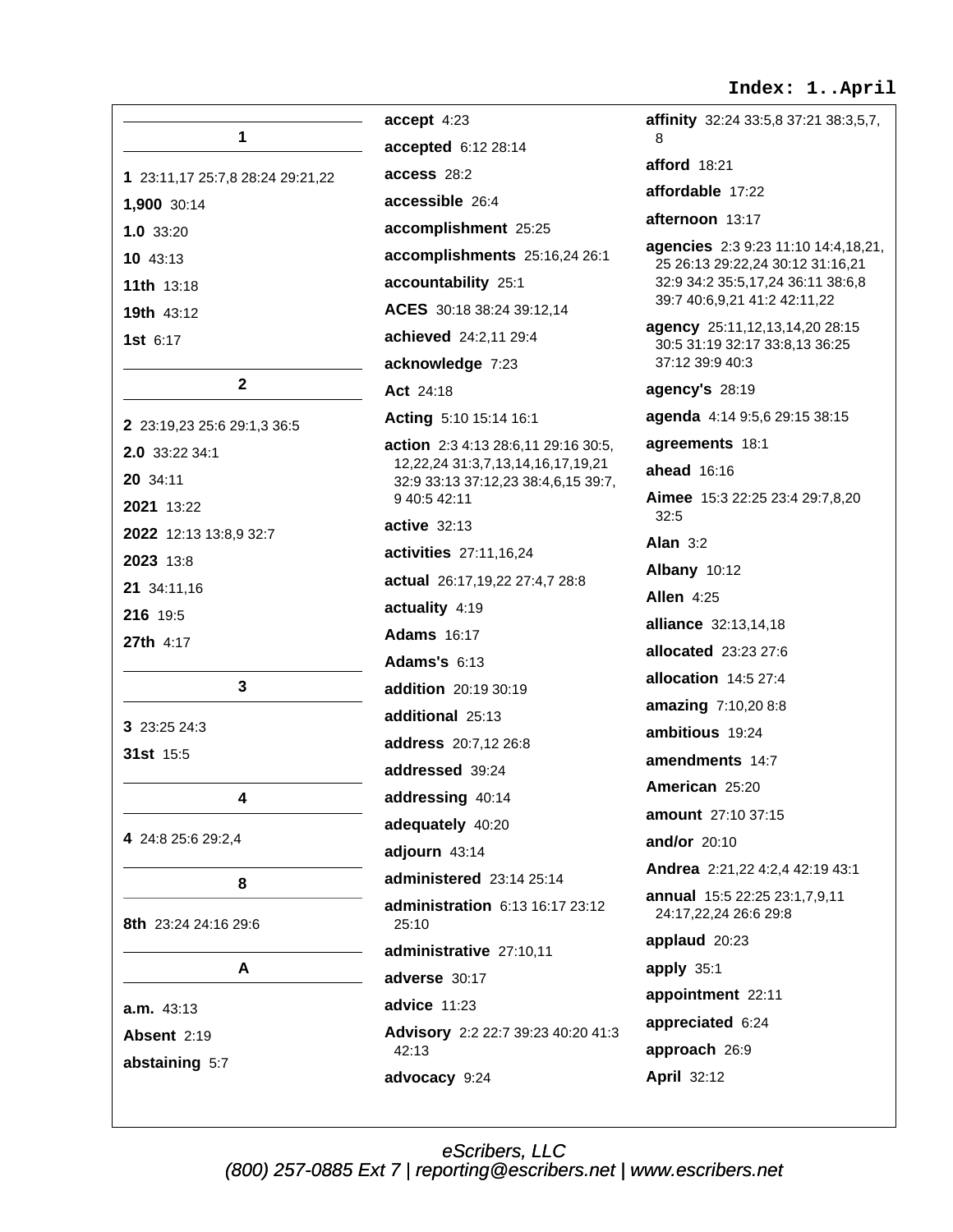Index: areas..clients

areas 16:10 18:12 assembly 7:25 17:5 assessment 26:15 assessments 35:23 **asset** 9:25 assist 41:24 assistance 12:8,20 14:22 20:13 23:15 27:17,19,21 assistant 26:24 association 29:16 36:5,17 associations 37:3 assured 28:4 attempt 11:20 attempted 20:11 attempting 19:6 attendance 2:1,4 attending 2:2,22 attention 29:22 audio  $15:3$ audit 28:12,13,14 authorized 25:12 availability 22:10 award  $27:7$ aware 7:25 24:19 aye 5:2,3,4,5,6 B

back 7:5 15:17 21:20 33:22 37:9

based 11:21 12:6.8 13:2 27:6 38:9

background 18:15

basically 6:11 13:22

**behalf** 2:14 9:21 33:7

believed 17:15

barriers 19:12

Barrio 17:5

basis  $39:9$ 

# big 33:20,25 40:1 **Bill** 2:7,14 billion 19:5 bios  $21:8$ bit 9:13 13:11 14:2 22:20 **board** 17:6 30:13 **Bobbitt** 2:13 8:18 10:25 38:21,23 **body** 21:12 **bond** 9:17 11:11 books  $7.16$ breadth 21:9 **break** 19:12 brighter 21:4 bring 12:12 16:4 17:8 18:10 20:17 35:17 39:1,22 **broken** 23:20 24:12 brought 7:19 **budget** 13:22 19:5 20:8 **budgets** 14:8 **Buffalo** 37:20 41:12 **build** 18:19 31:6 37:4 **building** 18:16 23:20,22 **bunch** 10:5 14:17 burdens 18:20 business 9:16 11:4 39:20,21 43:12, 13

benefits 18:1

bets  $32:8$ 

**bid** 16:14

 $\mathbf{C}$ 

 $C-4D$  24.4 C-I-O-T-T-I 2:11 CAAS 9:21 25:3 call 2:4 6:9 15:7 31:6 33:18 capacity 23:19,22 36:8 capture 2:3

care 19:8 37:6 career 19:16 CARES 13:24 14:1,17 20:18 28:23 29:3,5 34:19,20 36:3 carry 27:15 category 26:23 Cattaraugus 4:13 century 12:13 CEO 4:12 29:15 CEOS 34:15 certified 30:17 39:6 chair  $4:13$ chairing 3:25 challenges 7:23 14:16 18:24 26:20  $33:14$ **chance** 14:13 change 4:17,21 16:4 17:8 31:23 35:9 changing 21:19 characteristics 24:10,15 Charles 3:17,20 41:5 **Charlie** 42:1,20 chatted 43:2 checked 13:17 checking 5:15 childhood 30:17 chip 10:17 **Chong 2:7,14** Ciotti 2:1,7,11,16,19,25 3:4,7,11,14, 17,20,22 4:4,8 5:25 cities 18:3,6 city 2:14 6:13 8:2,12 39:1 city's 8:19 10:25 16:19 clarity  $13:12$ cleaned 8:7 clear  $31:5$ Clearinghouse 28:14 clients 34:24 35:2 41:2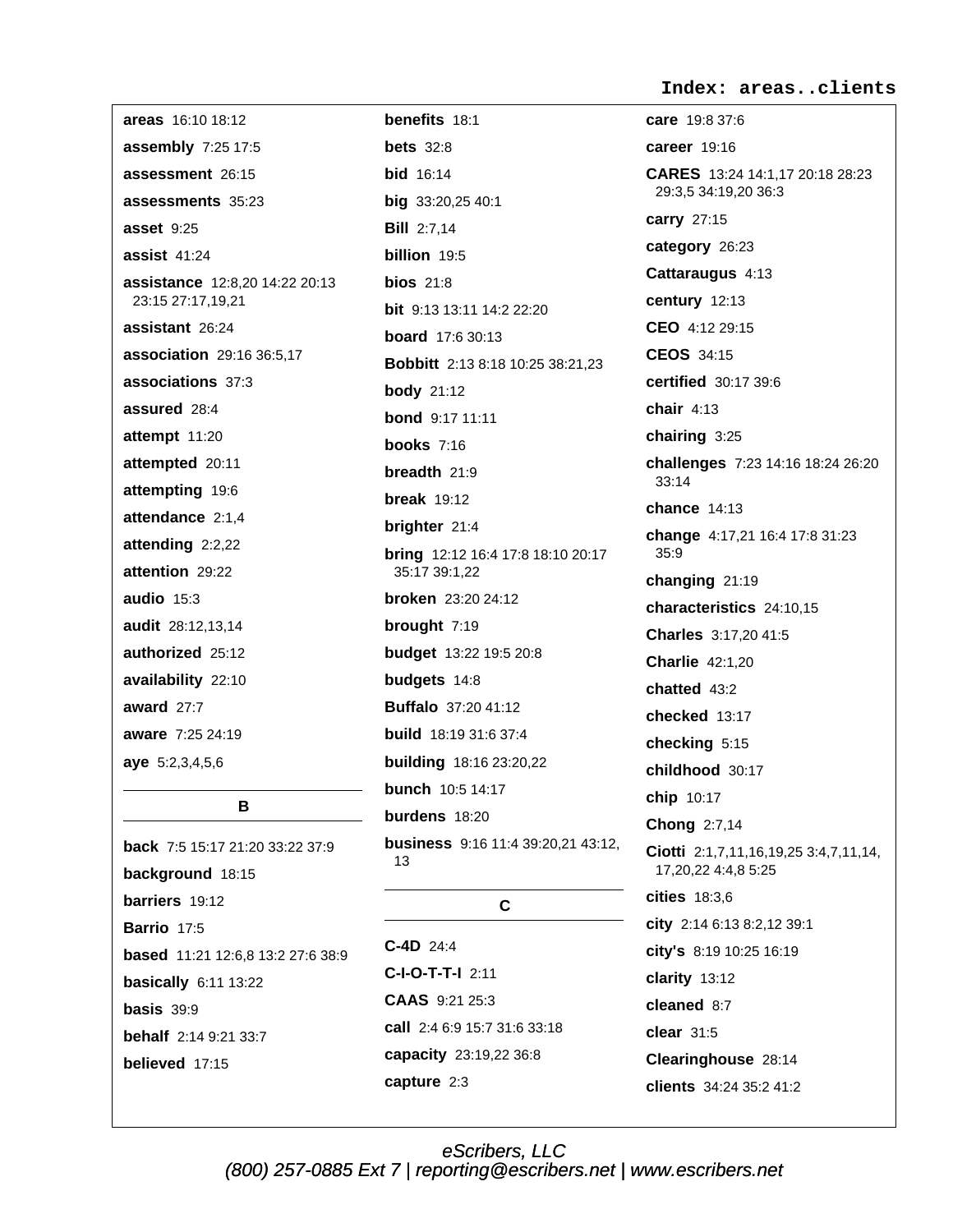climate  $19:25$ closely 31:14 32:21 collaborate 16:3,20 collaborating 6:20 collaboration 7:1,12 21:18 collaborative 11:11 colleagues 7:5 9:16 14:15 comment 29:10 **comments** 4:22 42:20 Commissioner 6:14 16:18 committed  $6:23.7:23$ committee 35:20 37:24 38:13 40:20  $41:4$ communicate 9:2 communications 27:22 **communities** 4:12 16:5.10 18:17 24:2 33:3 37:5 40:6 community 2:3,15 14:10 15:25 16:8 17:3,6,8,24 18:1,9,25 19:16,19 23:25 24:3 25:2 26:9 29:16 30:5,12, 22,24 31:3,7,13,14,16,17,19,21 32:9 33:13 36:8 37:11,12,23 38:4,6 39:7, 9 40:5 42:11 community-based 7:2 17:23 comparison 12:2 complements 39:12 complete 25:21 28:25 completed 14:4 23:18,24 29:5 completely 7:7 comprehensive 11:23 comprehensiveness 12:6,9 concepts 31:2 concern 13:14 concerned 14:10

concerns 6:25 concluded 43:23 condition 26:8 conducted 28:8

conference 34:9

connect 38:12,16 Connecting 4:12 connects 31:4 considered 4:20 constituents 17:13.17 consultant 35:23 Consumer 6:14 16:18 contact  $41:17$ containers 36:23 continue 6:19 8:21 12:25 13:10 16:12,20 20:7,11 30:8 32:4 34:9 35:1 36:2,21 37:2,3 41:2 continues 6:21 continuing 13:15,16,22 20:9,24 32:3 34:7 35:12.21 38:23 contract 15:1 contracts 40:17 contributing 26:21 controls 28:7 convening 36:10 conversation 42:5.6 conversations 11:21 14:9 34:1 36:21 38:17 coordination 28:1 corner 17:8 correction 4:9 corrective 28:6,11 **Council** 2:2 22:7 39:24 42:13 count  $4:3$ counterpart 36:16 country 14:15 41:15 county 4:13 40:24 couple  $35:6.8$ courses 30:11,16,20 31:10 39:12 court 2:6,8,9,12 **COVID** 7:13 35:4,14

congratulate 16:15

congratulations 16:24

Index: climate..delivery

create  $17:23$ 

created 18:2 28:2 creating  $19:2,22$ creative 26:9 credit 22:15 crises 10:5 critical 17:4 20:23 CSBG 9:25 11:10 14:14,17 16:23 20:20 23:10,11 24:18,19,21,23,25 25:14 27:12,15,24 CSBG- 25:21 CSBG-ELIGIBLE 23:13,15,19,22 25:18 26:1 28:17 curious 37:23 current 19:6 curtain 22:6 customer 25:20 customers 34:23 cut 15:8

### D

Dan 3:12 4:18,20 43:7 data 28:20 31:23 database 12:9.14 **dates** 28:13 **David** 2:19 day 6:11 16:9 17:10,11,12 36:16 DCS 11:9 12:18 23:18,24 24:16 decade 17:7 decent 14:9 decided 11:21 dedicated 22:13 deep 16:14 deference 15:9 degree 10:20 **DEI** 35:22,23 delivery 35:13,19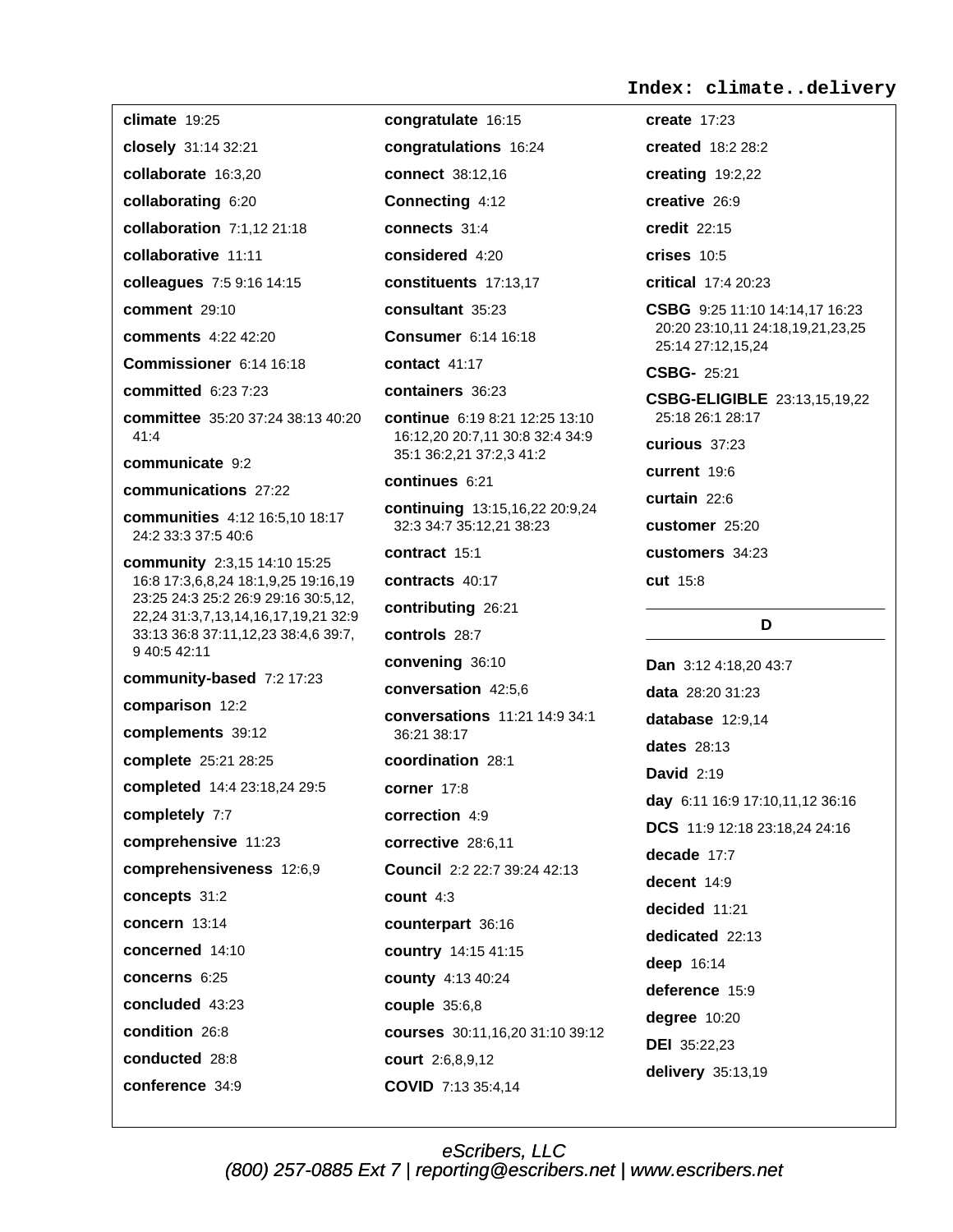demographic 24:10 demonstrate 20:12 demonstrates 7:1 **Denis** 3:7 4:11.15 6:7 43:7 department 2:14 6:12,14 8:19 16:18 18:11 25:11 29:13 31:15 **Deputy 9:10,15** describe 25:24 27:8,24 28:9,11,18 description 26:2,7,15 27:13,18,25 28:3,8,17 design  $34:2$ desire  $30:24$  **7:6** details 38:3 developing 18:16 31:17 development 2:15 17:23 18:8  $19.22$ difference 26:21 difficulties 5:17 direct 16:6 direction 10:7 13:12 director 36:14 directors 13:5 30:6 34:15 directory 42:10 disabled 41:18 disconnected 7:8 discretionary 23:14 27:14,25 discuss  $41:22$ discussions 13:2 35:18 distributing 15:20 distribution 27:7 districts 40:12 dive  $4:14$ diverse 42:3 **Division 16:8 18:25** documents 12:11 dollar  $19:5$ 

dollars  $14:13$ DOS 11:10 12:18 13:3 16:22 32:5.22 dots  $31:4$ downstate 41:15 downtown 18:7 drive 16:22 druthers 40:22 due 9:24 15:5 22:16 23:24 24:16 29:5 **DYCD 39:5** E e-learning 30:11 39:12 earlier 33:7 East 8:1 17:5 18:2 echo 8:18 economic 16:11 19:22 20:4 21:3,4 economically 19:13 ED 34:8.14 **EDS** 35:7 effective 26:3

efficient 26:3 effort 19:14 31:23 efforts 16:10 EI 17:5 **ELI** 33:18 eligible 25:22 26:8,11 28:4 embarrassment 41:1 Emerging 33:17 employ 41:1 42:21 employment 39:25 40:3,10 empowering 29:12 30:4 end 14:6 36:20 endeavors 21:1 engage 32:25 engaged 42:25

# Index: demographic..explain engagement 13:6 engaging 35:22

enrich  $38:18$ ensure 14:8 28:2 entertain  $43.14$ entire 34:3 42:13 entirety 23:9 entities 23:13,19,22 26:8 28:18 entity 23:15 25:18 26:1,12 28:4 environment 21:4 EOC 4:7 5:22 equal  $7:23$ equity 13:6,10 40:1 **ERAP 20:12** Eric  $4:7$ evaluation 36:20 **Evans** 2:17.18 event 34:10 everyone's 23:7 everything's 8:6 eviction 20:5,10 evictions 14:21 evidence-based 37:7 evolving 7:16 excited 6:15 8:4 21:22 35:15 exciting 18:23 33:6 34:18 39:1 Excuse 4:2 executive 5:15,18,23 13:4 30:6 34:15 **exist 18:3** exists 20:7 **expand** 19:21 expenditures 23:21 experiences 30:17 experts 12:2 expiration 14:20 explain 25:23 28:11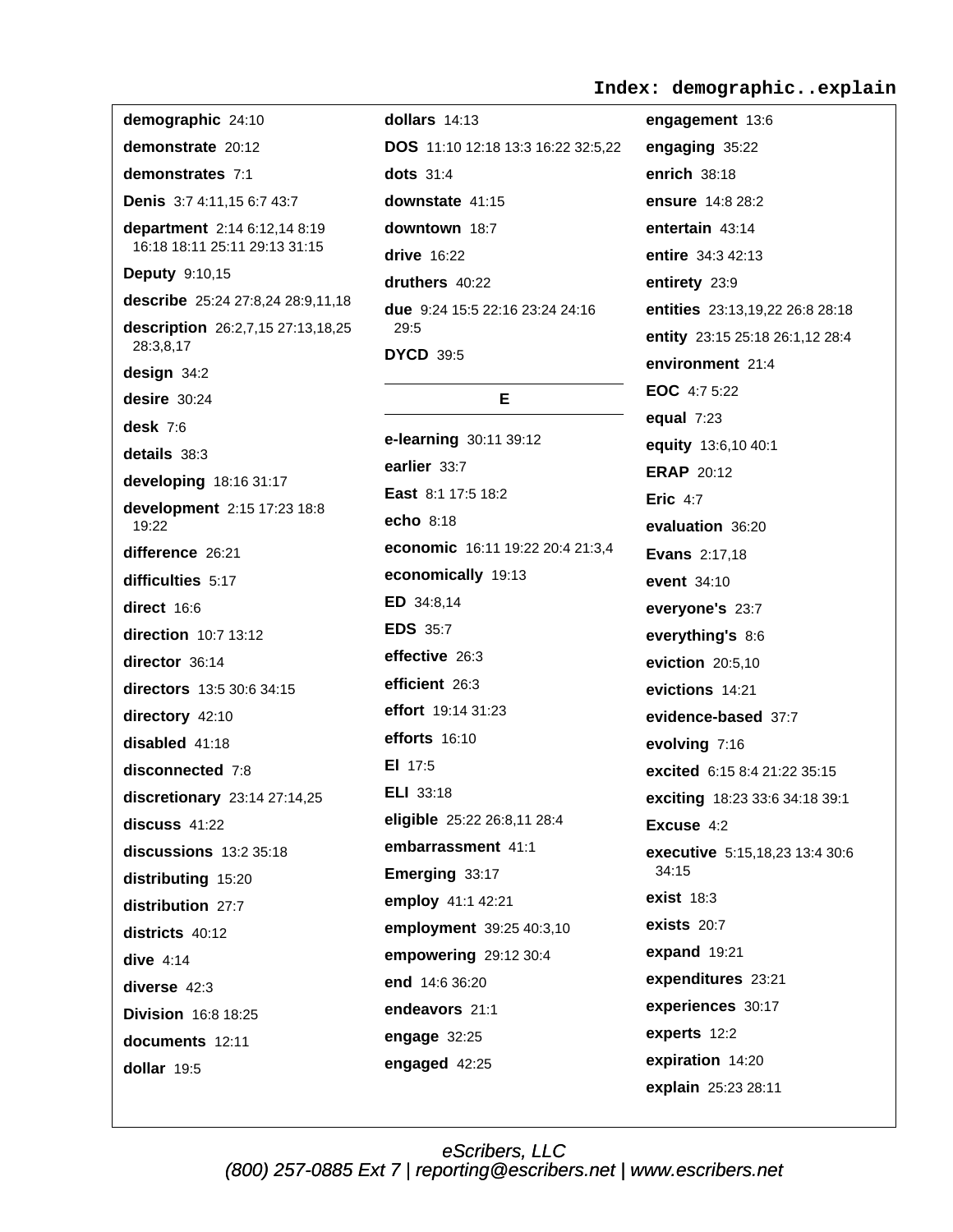exposure 9:22,23 express 6:25 10:2,21 extension 18:5

F

face 10:4 facing  $20:10$ fact 42:21 factors 26:21 fairs 19:16 familiar 24:4 25:6 26:5 37:22 families 20:10 24:10.11 family  $24:8,14$ farewell 16:14 fashionable 17:25 19:20 fatherhood 13:6.10 favor  $5:2$ favorite 23:7 federal 28:14 36:15 feedback 25:22,23 31:8 feel 7:4.14 23:5 25:24 26:18 feet  $6:25$ fifteen 18:15 39:6 fifty-five 33:18 fight  $7:5$ figure  $7:22$  21:13 figures  $13:23$ finally 14:24 28:16 finance 18:14,15 38:7 find 6:1,20 10:24 21:2,3 37:23 finding  $18:1334:22$ finish  $34:2435:15$ finished 30:16 fire  $7:18$ fiscal 19:10 25:25 27:16 28:7 focus 17:21 35:9 40:1.2

folks 33:11 34:24 36:20 40:6 41:7 follow 9:10 43:5.6 **fondly** 33:18 34:13,14 forgot  $39:4$ form  $24:3$ formation 38:14 formed 9:16 forms  $15:6$ formula  $21:14$ fortunate 9:19 forty-seven 32:9 forward 6:8 7:21 8:8,20 12:16 14:19 18:22 20:22,24 21:15,23 22:16 37:25 38:21 39:17 41:17 foundation 19:2 framing  $11:13$ frankly 9:20,21 10:1,6,7,10,23 11:11,16 14:11,20 22:11,15 40:7 front 29:24 38:25 frontline 33:6 38:10 fulfill 28:4 fulfills 24:18 fully 19:18 32:11 fun 31:9.11 **funded** 27:12 funding 10:6 24:19,22,24 27:8,13 29:3 34:19,20 36:3 funds 15:20 23:12,14 27:1,3,10,14, 25 29:5 future 19:8 20:16 21:5,17 24:7 36:22 G. gain 8:20 10:25 16:19 gaps 28:5

qeneral 14:17 generated 27:4 give 6:8 15:7,9 29:18 Index: exposure..hang

giving 21:6 goal 21:1 goals 25:15 38:15 good 3:10,21 4:6,10,14 6:5 11:23,24 15:14,15,19,23 18:4 19:10 23:5 29:24 30:5 33:23,24 34:1 36:18 38:1 39:4.16 government 7:2 40:11 Governor 16:2 governor's 9:22 grant 27:6,9 36:7 grateful 21:17 gratitude 10:3 great 4:5 9:24 10:24,25 16:6,23 22:24 29:17,21 30:8 31:12,19 33:12, 18 36:14 39:17 40:8 42:16,22  $green 20:1$ grimace 33:19 ground 7:8 19:14 20:21 group 6:23 11:8,14 12:1,15 13:1 29:11 30:3,6 31:20 32:3,14 33:5,8, 10,20 34:1,3,25 37:8 38:5,7,9,16,18 41:7 43:3 groups 32:21,24 33:4,5 37:21 38:3, 8 grow 33:2 growing 38:3 growth 19:4 guest 5:9 6:3 guests  $5:10$ 

guidance 11:24

quide 11:15 42:6

guys 17:10 29:1

### H.

Habitat 41:23 Hahn-baker 2:19 hand 9:8 11:5 12:14 **hang** 22:20 23:6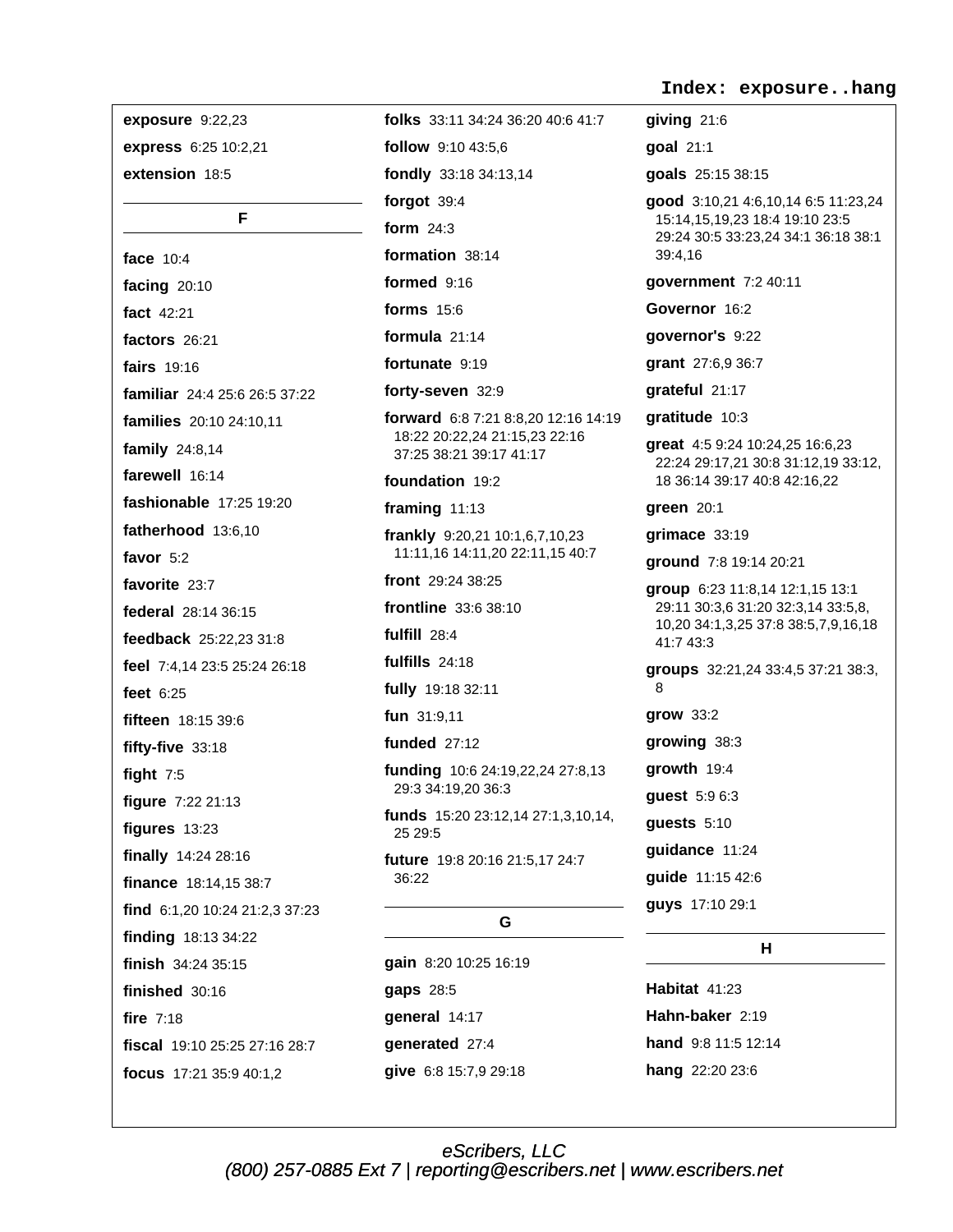happen 16:12,23 32:2 happened 28:22 happening 34:18 happy 10:23 12:12 41:13 hard 7:12 13:25 19:15 hardship 21:4 hardships 20:4 Harlem 8:1 17:5 18:2 hat 17:4 **HCCT** 36:7,9 head 40:18 42:24 healthcare 20:1 hear 6:4 14:5 15:25 36:25 38:23 39:2 40:9 41:13 heard 10:8 13:20.21 hearing 21:12,15 39:17 heartfelt 16:14 held 36:1 helpful 11:13 42:14 helping 16:6 20:21 helps 13:7 **HHS** 14:10 high 17:12 26:3 highlights 26:7 34:6 highly 14:13 hire 17:24 40:5 history 7:15 Hochul 16:2 hold 5:21 6:1 34:16 36:2 holistic 11:9 homeowner's 20:13 homeownership 41:23,25 42:2,3 **homes** 41:24,25 honesty 7:12 hope 4:15 6:7,19 21:23 38:25 hoping 34:10,12,17 hour 32:11

**hours** 34:5.22 House 13:15,18 housing 17:22 36:24 41:14,22 42:11.12 Howard 36:14 HR 38:5 huge 40:10 41:14 human 36:8 38:5 Humanity 41:23

 $\mathbf{L}$ 

**idea** 32:15 ideas  $7:10$ **identified** 25:12,13,14 identify 24:21 26:20 27:10,14 imagination 14:19 immigrant 41:19 immigrants 41:19 impact 18:20 implementation 24:1 implementers 32:18,20 implementing 23:16 32:16 important 41:20 importantly 17:2 impressed 21:8 improve 25:3 improvement 26:25 in-person 34:10 includes 23:12,25 24:9 **including** 15:1 19:18 41:16 incomes  $24:12$ increased  $28.2$ incredibly 6:22 **index** 25:20 indicators 24:14 indiscernible 6:11 10:15.16 12:1.7. 25 22:2,3 23:10 42:18 43:5

#### Index: happen..issuing

**individual** 24:8.13.14 40:9 individuals 24:9,11 industries 20:2 inform 12:25 13:11 information 23:12,15 24:1,9,24 25:2,19 35:18,24 36:18,21 **informed** 26:2 37:6 infrastructure 19:25 initiative 24:3 initiatives 16:21 19:17 36:11,12 **innovation** 10:7 12:21 innovative 26:6.9 **input** 13:13 inspire 16:11 instance 8:19 Institute 33:17 integral 19:14 integrates 31:2 intentioned 7:7 interactive 31:1,11 **interested** 33:12 43:3 interesting 36:24 interference 15:3 internal 11:21 13:2 35:4 interviewing 34:20,21,25 intimately 37:11 investing 19:8 investment 19:24 involved 30:2 37:11 42:12,25 involvement 25:22 ironic  $9:11$ Islands 36:6 **issue** 39:23,25 40:2 41:4,8 **issues** 8:1 13:5 21:13 42:9 issuing 7:6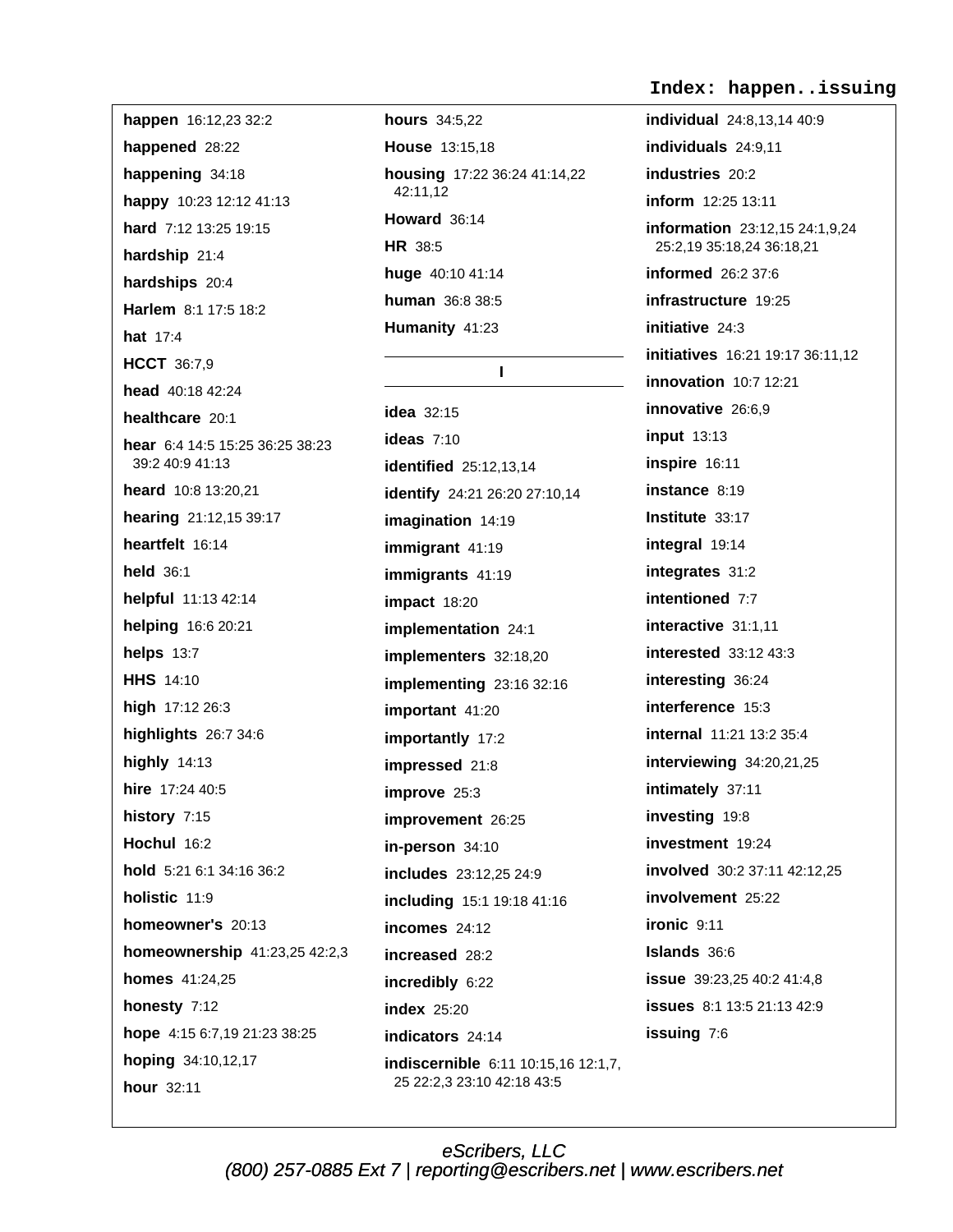| J                                                  |
|----------------------------------------------------|
| Jackie 11:7 29:15 37:10,13,17,18,20<br>38:20 42:13 |
| <b>Jackie's</b> 11:12 42:23                        |
| <b>Jeffrey</b> 3:14                                |
| <b>Jerome</b> $43:2$                               |
| <b>Jersey</b> $36:6,13,17,19,2537:3$               |
| <b>Jessica</b> $32:22$                             |
| <b>job</b> $14:3$ 16:6 19:15,17                    |
| <b>jobs</b> $19:1520:1,3$                          |
| join 4:11 6:10 8:5 9:1                             |
| joined 8:24                                        |
| <b>joining</b> 22:18 33:21 43:3                    |
| <b>Jones</b> $3:2.34:25$                           |
| June $15:2$                                        |
| <b>justice</b> 35:20 37:24 38:12 42:23             |

K

keeping 18:22 kick 36:15 kind 9:11 31:3 34:5 35:12,16 38:13  $39:7$ **king 40:22** Kollar 15:3 23:4,5 25:5

L

launched 33:5 Laura  $3:5$ lead 25:11,12,14 36:5 Leader 33:17 leadership 16:2,7 21:8,9 26:2 30:6  $37:6$ learn 15:24 20:25 30:12,14 37:20 learned 35:2 learner 33:1

learners 31:6

learning 22:23 31:12 33:4 36:22 **led** 26:3 legislator 18:14 legislature 17:21 19:7 lessons 7:18 level 17:12 23:25 24:8 28:1 36:15 Lewis 3:15,16,19 4:23 liaison 10:9 library 30:19 lies 16:16 life  $17:15$ linkages 27:22 28:1,4 list 26:12 33:10 **listed** 4:18,19 listening 15:10 **literally** 8:5 19:21 live 10:11 24:2 35:16 **lives** 20:22 local 17:6 20:13 25:3 40:11 long 4:16 32:2 40:13 longer 22:21 looked 11:14 lose 41:25 **losing 40:11** loss 8:19 10:25 16:19 lot 6:18 14:15 18:18,24 22:14 31:8 32:24 36:18 love 11:1.38:16 **low** 24:11 low-income 24:2 **luck 8:16** 

## M

**M/wbe** 40:17 made 5:1 16:22 23:11 25:8,17 27:8 35:5,13 43:20

Maggie 2:8

Index: Jackie..member

maintained 28:2

maintaining 41:20

make 4:21 11:22 12:2,11,16 13:1,7 15:12 18:19 19:23 30:25 31:5,24 32:18 35:16 40:19 41:17

makes 7:9 19:9 31:11

making 12:21 17:22 18:1 19:8 30:8  $32:2$ 

mall 18:2

**malls** 18:3

manage 25:3

management 25:23 26:1

Manny 5:14 7:4 8:9 9:5 15:12,13,16 16:7 20:6 21:20,25 23:2,6 29:9 30:3 36:16 41:17 42:5 43:4

**Manny's 29:10** 

manual  $34:8$ 

March 6:17 13:18 14:6 15:5 23:24 24:16 29:6

Margaret 2:17

**mark** 2:22

Martin 2:20

Maskin 3:12,13 4:19

materials 39:13,15

Matt 2:11 5:25

matter 40:16.21

Maurice 2:23

Mayor 6:13 16:17

Mayuga 6:3,5 8:22 10:15,17 11:3 16:7

meaning 7:19 33:21

means  $33:22$ 

measure 9:24

measures 25:1

meet 32:19 35:22 36:15

meet all  $21:7$ 

meeting 3:25 15:19 21:16 22:10 23:16 26:23,25 33:10 43:12

member 7:25 17:5 29:11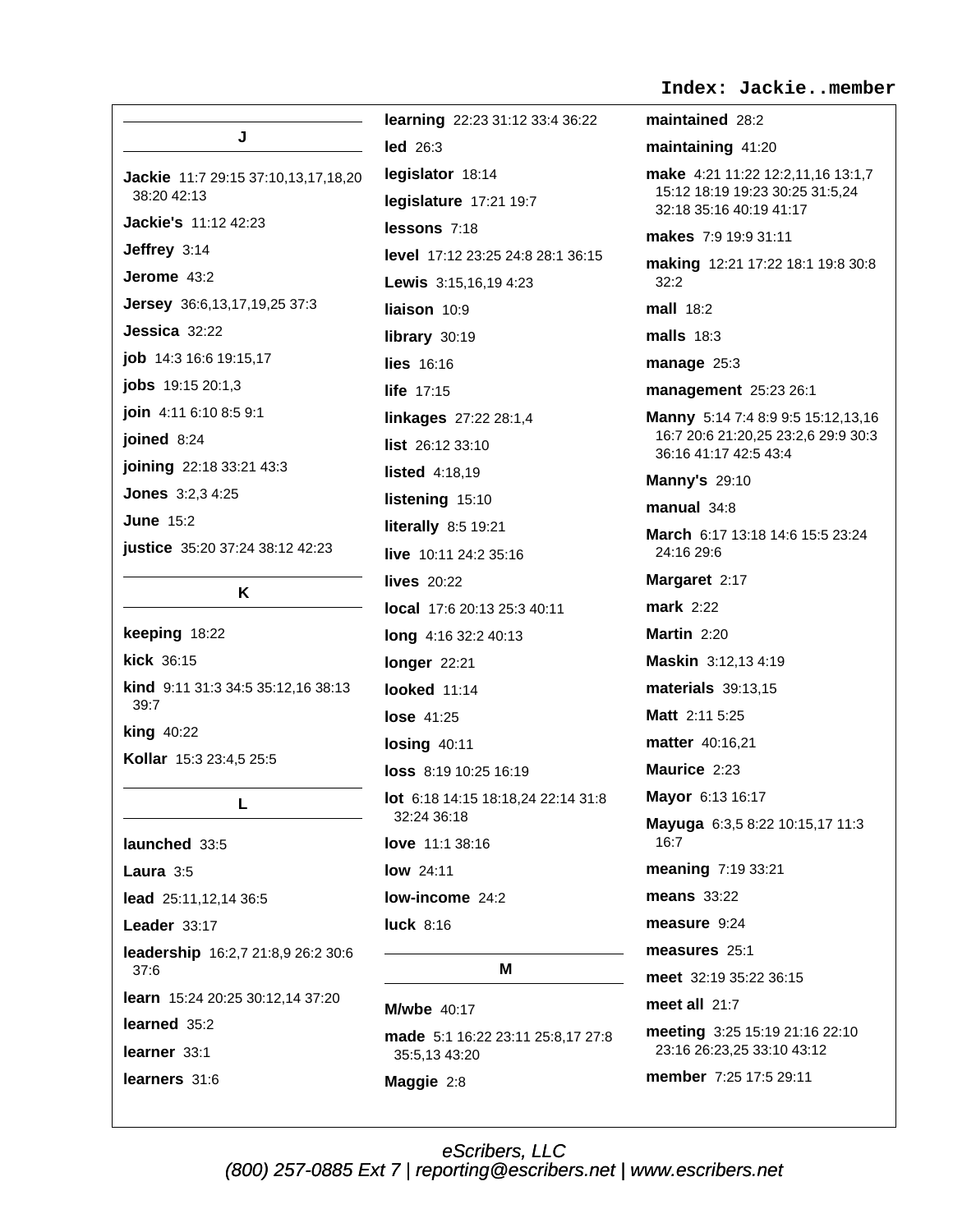members 2:2 11:13 13:25 30:13 mention 39:4 mentioned 16:13 20:6 32:5 37:5  $38:9$ met 4:9 22:7 30:7 33:6 Michael 2:20 middle 15:3,4 mighty 37:8 migration 41:15 Miguel 3:1 8:24 37:19 38:11 41:12 42:8.20 Mike 2:13,16 6:18 8:11,23 10:25 39:4 Miller 4:6,7 5:19,22  $minimum$  40:13 minutes 4:17,22,23 MIT  $40.23$ Mitchell 3:14 modified 28:25 29:2 module 23:11,17,19,20,23,25 24:3, 5,8 25:7,8 28:24 29:3,4,21,22 modules 23:11 25:6 29:1 moment 6:1 9:12 money 14:1,8,12,16,17,22 monitor 11:8 monitoring 11:15,16 12:6,15,20 28:6,8,9,10 29:12 30:3 monitors 11:10 month 32:12 33:7 39:10 43:8 months 30:7 moratorium 14:21 20:5 morning 3:10,21 4:6,10,14 6:5 13:20 15:14,15,23 23:5 25:6 34:22 motion 43:14,17 Motion's 5:1 43:20 motivational 34:19,21,25 move 4:23 6:4 9:5 19:17 20:22 37:25 moved  $43:15$ 

movie  $7:14$ 

moving 5:9 12:16 14:19 21:23 38:22 41:16

#### N

narratives 26:5,10

national 24:13

necessarily 10:13

needed 7:8 12:8 15:20 35:9,10

neighborhoods 20:17

network 9:18 12:19,20 13:11,13,25 22:13 23:24 24:23 25:21 26:13 27:2. 8 30:23 32:24 33:8,16 37:12,21 39:10

network's 24:25

networks 19:1

news 39:16

newsletter 34:8

nice 14:3 42:3

nineteen 33:22.24

ninety  $27:3$ 

nodding 42:23

notice 27:6,9

number 8:10 10:11 12:5,7 26:24 27:12 30:5 33:24 36:12

NYSCAA 11:7 29:18 30:2,10,12,14 31:15 32:7 34:6 35:3 36:4 37:14  $42:9$ 

#### $\Omega$

obligated 27:11 OCS 36:14 October 4:17.34:16 offer 12:7 37:22 offering 39:8 office 5:15,16,18,23 8:7 9:3,22 10:12 12:12 14:9 19:22 21:23 25:2 36:8

official  $25:12$ 

Index: members..passed

oftentimes 7:4

Ogunwumi 2:21 4:2,5 42:19

**ongoing** 19:17 20:25

operate 24:21

operated 24:23

operationalize 7:9

opportunities 19:2 21:24 36:23

opportunity 15:18 16:3,16 17:9,20 20:16 21:6.22 29:18 31:6.19 33:2.13

opposed 5:7

optional 24:5

organizational 23:16 24:25 26:14, 16,23

organizations 7:2 17:3 27:15,20

Orr 11:7 29:15,17 38:1 39:3,19 42:17

outcomes 11:17 12:17,21 13:9 21:19 29:4

outreach 19:16

overview 29:21 30:1 34:5

#### P

pace 14:1,3

paid 40:20,25

pair 37:25

pandemic 7:17 10:5 18:24 20:5,19 22:15 39:25

panel 35:18

part 7:14 11:19 14:6 17:7 21:11 30:11 31:9,20 32:5

participants 39:16

participated 35:17

participating 21:10

participation 28:18

partners 19:7,13

partnership 12:22 30:9

- partnerships 37:4
- pass 13:17 19:6
- passed 13:15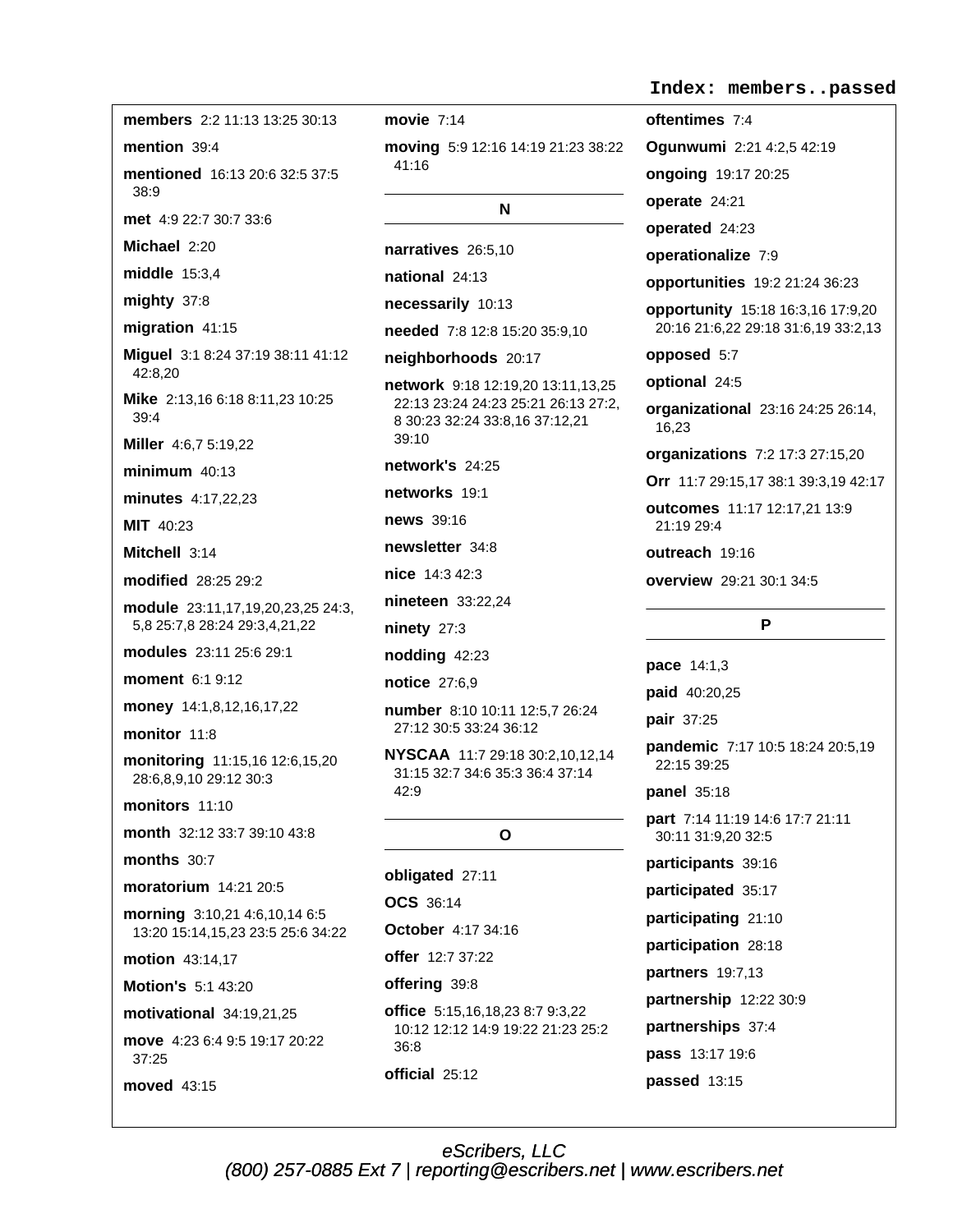passion 16:22 passionate 32:25 past 4:21 patience 15:22 pay 18:17,19 29:22 people 6:23 15:21 17:24 18:2,9,13 19:8 20:3,9 21:14,19 22:14 24:2,10 31:4 33:11 40:5,12,19,24 41:1,15,24  $42:2$ percent 27:3 percentage 26:22 performance 24:13 26:17,20 permanent 19:18 person 2:9 21:16 31:10 34:16 personal 8:9 9:12,17 10:3,11 personally 10:1 ph 3:15,17 31:10 32:22 43:2 **Phoebe** 31:10 phrase 7:19 pick 14:23 picked 14:3 picking 14:2,24  $pivots$  35:10 places 18:5 30:25 plan 13:7,8,9 24:5,20,21 25:18 26:19 27:5 30:22,24 31:3,7,14,16 39:5 planned  $27:3,4$ plans 14:8 26:24,25 28:12 31:17 platform 17:17 pleasure 15:24 point 12:24 18:17 40:1,2 policies 7:6 35:5 policy 28:10 40:15,16,21 popular 30:14 population 41:18,19,21 42:4 populations 42:1

position 6:12 10:22,24

positive 31:8

posting 32:11 potential 21:3 potentially 20:10 Poulson 4:7 poverty 21:3 26:8 34:8 practical 7:9 practice 33:4 practices 32:16 33:3 37:5,7 pray 10:23 **present** 2:22,24 3:3,6,13 4:3 presented 4:24 preserving 17:22 president 4:18,19,20,21 36:17 prevailing 40:19,24 previous 17:4 previously 10:8 principles 11:16 31:3 32:17 prior  $7:24$ priorities 19:11 privilege 9:12 problem 40:10 41:14 procedures 35:5 proceed 4:9 proceedings 43:23 process 19:6 26:3,16 31:20 processes 35:4 product 12:4 productive 34:23 professionals 38:6 program 16:7,23 19:25 20:12,13  $21:10$ programs 16:4 18:7 25:13 31:25 33:9 40:18,25 41:23,24 42:11 progress 16:11 19:4 24:25 25:17  $30:8$ projects 13:13 17:23 18:16 34:1 propose 41:3

## Index: passion..receives

Protection 6:15 Protections 16:19 **provide** 17:3,12 19:1 24:24 25:1,16 26:11, 15, 22, 24 27:12, 13, 18, 23, 25 28:3,7,10,13,17,19 38:2 provided 24:9 27:2,20 providers 21:10 providing 20:8 31:24 public 9:23 17:22 18:15 22:13 publications 34:7 **Puerto** 36:6,13,17 37:3 pushing 8:11 put 18:24 20:20 21:18 30:18 43:8 **putting** 15:4 31:15

# Q

quality 26:3,24 questions 4:22 15:13 29:8,9 37:18 38:19 queue 38:25 quick 25:9

quickly 32:8

Quinn 3:17,20,21 39:22 41:9 43:15

quorum 3:24 4:9,16

## $\mathsf{R}$

racial 13:6,10 39:25 rate 14:11 reach  $19:3$ reached 12:1 read 7:15 21:7 reading 23:1 ready 35:6 real 15:17 20:15 reality  $20:6,7$ **received** 15:6.27:9 receives 24:19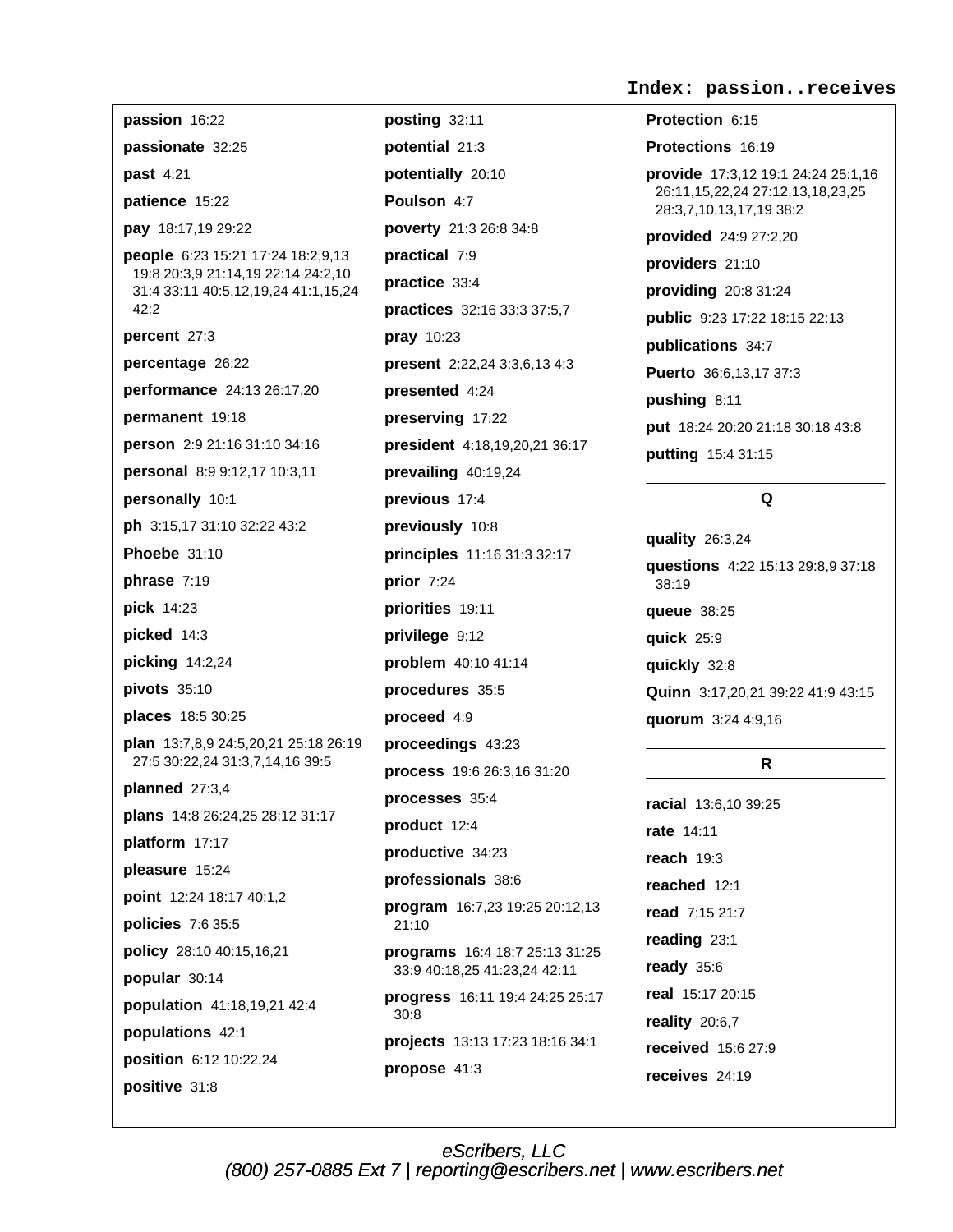#### Index: recently..September

recently 16:1 25:17 30:16 requests 12:11 recommendations 13:1 record  $8:23$ recovery 16:11 reduce  $12:10$ redundancies 12:10 **REED 2:24** reentry  $41:18$ refugee 41:19 Refugees 41:19 Region 36:5 regional 32:6 36:10 regular 39:9 regularly 35:22 **Reid 2:23** related 29:3 released 15:2 31:18 35:6 relevant 32:21 relief 20:19 rely 17:3 remainder 27:13 remarkable 37:14 **remarks** 6:6 9:14 15:9 **remember** 19:7 30:22 remembered 34:14 remind  $28:23$ rental  $14:22$ report 15:5 23:1,7,9,11 24:15,18 26:6,19 27:5 28:12,23 29:8,9,10,23 34:8 35:8,16 reporter 2:6,8,9,12 reporting 28:9 31:25 32:1 reports 24:22,24 28:10 32:5 35:3 represent 8:11 represented 21:12 representing 2:13 3:15 4:7 8:1 17:5 requested 33:8

required 24:22 26:18 27:3 requirement 24:7 requirements 24:18 40:17,19 residents 19:12 resilient 20:22 resolution 13:15,16,22 resource 38:5 42:12 resources 19:24 20:20 21:18 23:20. 23 37:22 respond 8:10 response 35:4 responsible 26:2 rest 39:11 43:21 result 26:25 35:13 resulting 20:5 results 24:1,11 25:3 26:22 returned 14:12 review 11:12 12:3 23:9 25:7,9 28:19 29:11 42:23 reviewed 12:9 reviews  $28:12$ revise  $11:20$ revisions 12:16 revitalization 18:7 Rico 36:6,13,17 37:3 rid 8:9 roadmap  $21:14$ Robert 5:11 15:14 41:13 robust 30:25 Rochester 34:13 Rodriguez 5:11 15:14,15 22:19,23 41:13 role  $8:17$ rolling 19:5 ROMA 23:16 28:16,18,19 31:2 32:4, 6, 13, 14, 16, 17, 18, 19 39: 8 room 15:12

Rosa 5:14,19,21 9:2,7,10 10:16,19 11:4 16:7 22:1,3,5,22,24 23:3 43:6,  $10<sup>1</sup>$ Rosado 10:9 **Rossman** 3:5.6 5:5 run 16:4 running 37:12 S Santos 3:1 8:24 37:19 41:12 42:15

satisfaction 25:18 saved 22:14 scenes 9:21 scepter 40:22 schedule 15:1 43:7 scheduled 43:12 school 40:12 scrutinized 14:13 seconded 5:1 43:20 Secretary 5:10,11,12 8:25 9:9,11,15 10:9 15:8,9,14 16:1 22:6,8,12,18 Secretary's 7:21 section 23:21,22,23 24:13,14,15 25:9,10,11,15,16 26:11,14 27:1,2, 17, 22, 23 28: 6, 7, 13, 16, 17 29: 4 sections 23:17,21 24:12 25:8 29:1,3 seekers 19:17 selected 16:16 selfishly 8:20 sell 32:8 seminar 34:14 **Senate** 13:16,19 send  $8:11$ senior 33:9 38:9 sense 7:9 separate 10:13 separately 6:10 32:19 September 34:10,12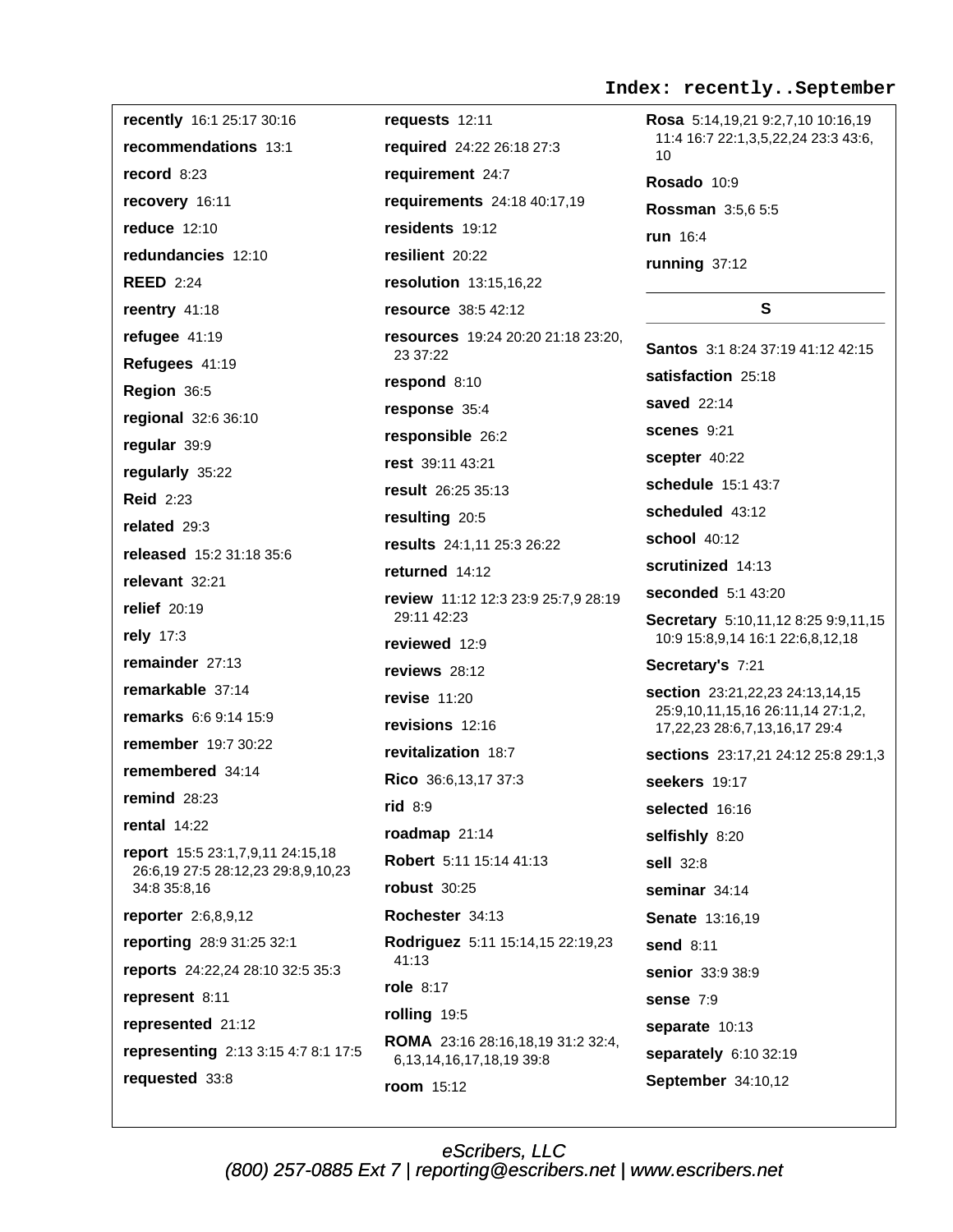series 36:1 39:11 servants 22:14 serve 17:17 19:19 21:14 served 17:4 24:10 service 9:19 10:22 17:13 21:9 28:5 35:11,13,19 services 14:10 15:25 16:8 17:4,13 18:9,25 20:8 24:9,14 25:2 26:4 28:3 31:25 35:9 36:8 set 26:18 share 6:11 22:6 24:6 31:21 33:2.14 34:2 35:18 36:11.21 39:14.15 42:13 shared 22:17 36:18 shine 14:14 shipping 36:23 short 3:24 6:6 9:14 15:9 shout-out 29:20 **show** 27:2 shy 6:25 similar  $32:1$ single 21:2 28:12,13 site 23:10 sitting 7:6 skills 19:15 35:1 slide 28:21 small 18:6 33:25 37:8 41:7 43:3 social 18:25 35:20 37:24 38:12 42:22 solution 26:7 sorely 16:15 **sort 8:4** speak 8:16 12:19 15:4 SPEAKER 5:3,4,6 25:4 43:16,19 speaking 2:10 14:14 special 5:9,10 22:11 specific 32:20 38:4 specifically 33:9 spend 14:1

spending 14:11,16 spent 14:9 spoke 36:16 41:13 spoken 13:5 staff 16:6.8 19:18 27:12 30:6.12 31:10,19 32:9,10 33:9,13 34:20 38:7 39:9 40:10 stage 15:17 stages 19:3 38:14 stagnant 19:13 standard 26:17 40:13 standards 23:16 24:25 26:14.16.23. 25 stands  $36:9$ start 6:17 40:14.18 started 16:1 32:14 starting 38:10 state 5:11 6:12 7:25 8:12 9:23 13:7 15:14.21 16:2.5.12 17:10.11 18:11 19:9 20:11,15 21:10,11 23:12,13 24:19,20 25:1,2,10,14,18,23,25 26:19 27:1,5,9,15,18,20,22,24 28:1, 18,24 29:13,16,23 31:15,22 32:1 37:21 40:11 41:20 42:22 **State's 8:19** state-funded 40:25 state-wide 25:15 states  $12:3$ status  $24:3$ stay 35:24 steps 38:16 strategies 24:1 26:4 strength 19:10 strong 9:17 stronger 11:11 12:22 13:7 Stuart  $3:14$ stuff 18:18 subcommittee 41:6 submission 24:5

#### Index: series..terms

submit 24:20 26:6.10

submitted 25:17

subscribed 32:11

success 10:24 11:18 21:2

successes 33:14

successful 35:10,14 37:17

suggest 42:24

super 41:20

supplemental 28:23

support 8:15 15:21 20:9,11,18,25 28:19 33:3,15 37:13,15,22

supported 27:24

supporting 34:20

survey 25:20 35:7

sustained 35:14 39:2

synergy 36:14,19

#### T.

taking 6:16 11:9 19:8 talk 12:23 17:14,19 18:16 32:20,23 35:1 38:11 41:17 talked 22:7 talking  $32:16$ target 26:17,18,21 task  $11:9$ taught  $9:18$ taxpayers 18:20 teachers 20:2 team  $37:13$ technical 12:7,20 26:24 27:17,19,  $21$ templates 31:16,18 32:15 temporary 36:23 ten 34:21 tend  $40:6$ tenure  $8:15$ terms 7:9 10:7 11:18 13:24 15:20

16:23 17:25 18:13,18 41:6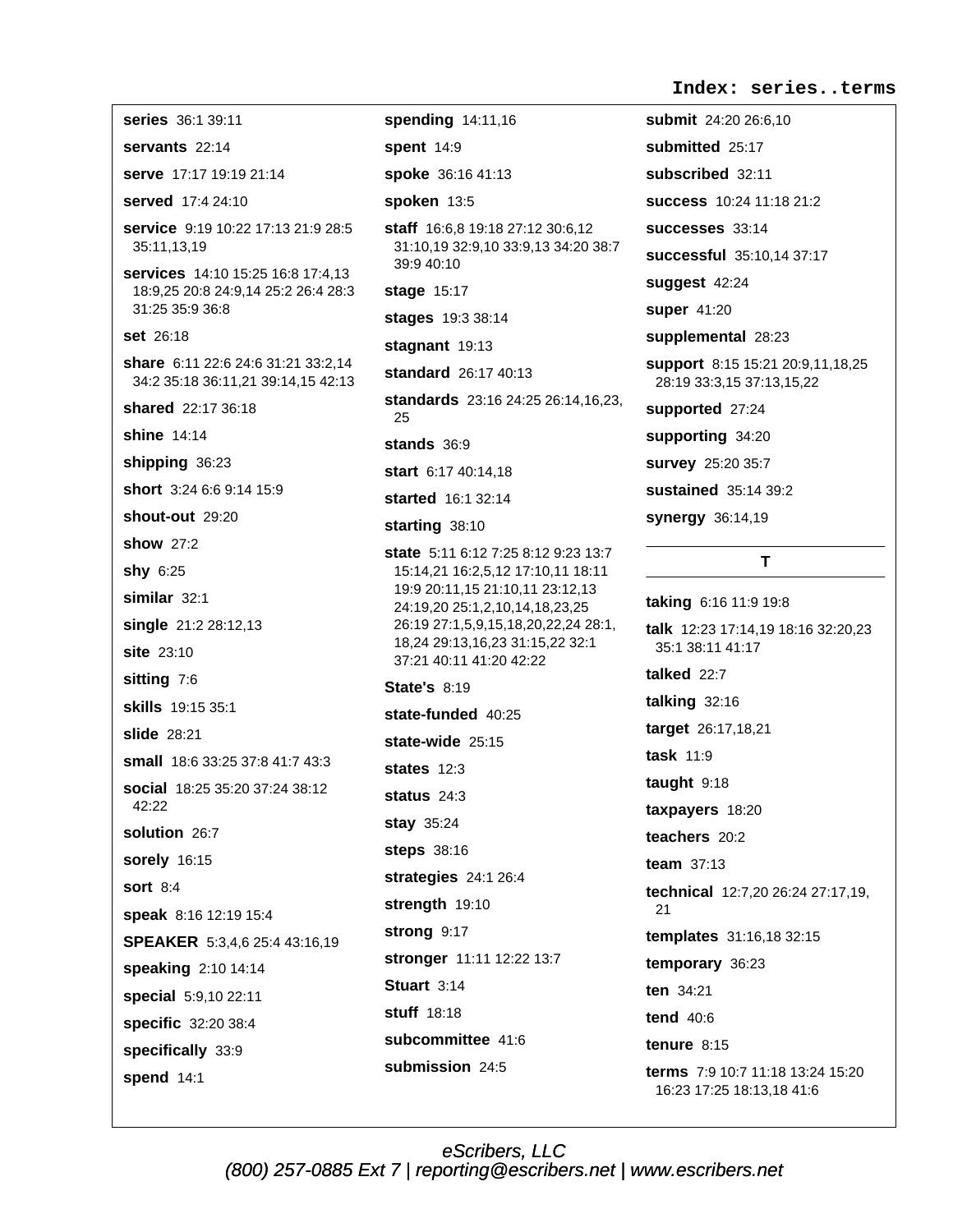### Index: that'd..work

| that'd $42:22$                                                               |
|------------------------------------------------------------------------------|
| thing 7:16 22:8 23:8 33:15 39:4                                              |
| things 7:6 9:17,20 11:15 16:23<br>17:25 18:19 34:18 35:11 42:9               |
| thinking 31:22                                                               |
| thirteen $33:11$                                                             |
| thirty-six 33:20                                                             |
| thought 18:2 41:10                                                           |
| thrilled 16:3                                                                |
| Thursday 34:22                                                               |
| time 6:16,22 10:14 12:12 20:23<br>22:20 33:7,21 40:9,13,14                   |
| timeframe $27:7$                                                             |
| times $10:4$                                                                 |
| Tina 3:9,25 4:11 5:14 15:11 22:25<br>29:17 30:4 33:19 37:9 39:13,22<br>42:19 |
| tirelessly 20:9                                                              |
| today 3:8,24 4:1,11 5:9 6:3,4,10 8:5<br>22:10                                |
| <b>told</b> $10:17,19$                                                       |
| tons $6:20$                                                                  |
| tool 11:20,22 12:24 31:12                                                    |
| <b>tools</b> 20:17                                                           |
| top 25:25                                                                    |
| topic 38:8 42:23                                                             |
| <b>topics</b> 32:20                                                          |
| touch $38:2$                                                                 |
| towns $18:6$                                                                 |
| <b>tracks</b> 11:20,22 12:23                                                 |
| trainers 30:18 32:17,19 39:6,15                                              |
| training 15:1 19:16 23:14 27:17,18,<br>20 30:23,24                           |
| trainings 14:25 32:6 39:8                                                    |
| <b>Transformation 36:9</b>                                                   |
| trauma $37:6$                                                                |
| tremendous $9:252:13$                                                        |
| trial $7:18$                                                                 |

| triannual $12:3$      |
|-----------------------|
| true $7:1.21:2$       |
| truth 21:11           |
| Tuesday 36:10         |
| tuned $35:24$         |
| turn $21:20.37:9$     |
| twenty-first 12:13    |
| two-year $13:8$       |
| type 11:12            |
| <b>types</b> 27:14,19 |
|                       |
|                       |

# $U.S. 366$ unable  $4:11$ understanding 12:18 **UNIDENTIFIED** 5:3,4,6 25:4 43:16, 19 unmute 2:5 38:1 upcoming 19:4 update 29:18 updates 11:6 26:12 upstate 41:16 **user** 12:9 **users** 30:15 utilize  $12:3$

### $\mathbf{V}$

valuable 30:19 variety 13:5 version 13:15,18 28:25 versions 29:2 versus 26:17 27:3 vice 4:13,18,19,20 video  $6:8$ Vilda 6:3,4 8:14 10:4 16:7,13,21,24 **Vilus 3:23** 

| Virgin 36:6                |
|----------------------------|
| <b>virtual</b> 19:16 34:11 |
| virtually 32:7             |
| visits $28:8$              |
| vocal 11:14                |
| <b>voice</b> 29:13         |
| voices $10:8$              |
| volunteer 13:6             |
| volunteerism 13:9          |
| volunteers 30:13           |
|                            |
|                            |

wage 40:13,19,24

W

wages  $40:4$ wait 13:19 waiting 9:9 13:16 wanted 6:10 15:18,23 16:21,24 20:23 22:25 23:8 28:23 36:20 Washington 14:12 waving 40:22 ways 6:20 32:24 Weatherization 40:18 Webex  $2:4$ webinars 36:1,2 website  $40:23$ week 6:16 43:21 weeks 34:21 35:6,8 welfare  $42:21$ well-constructed 31:7 well-managed 26:4 wife 10:19 Wilson 4:11 wonderful 6:6,21 37:16 43:21 words 10:2 22:9 work 6:21 7:13,20,24 8:21 10:12 11:8,13,14 12:1,19 13:1,10,25 14:7 15:17,25 16:20,25 17:6,16,20 18:6, 11, 12, 18, 23 19: 1, 18, 21 20: 9, 14, 16,